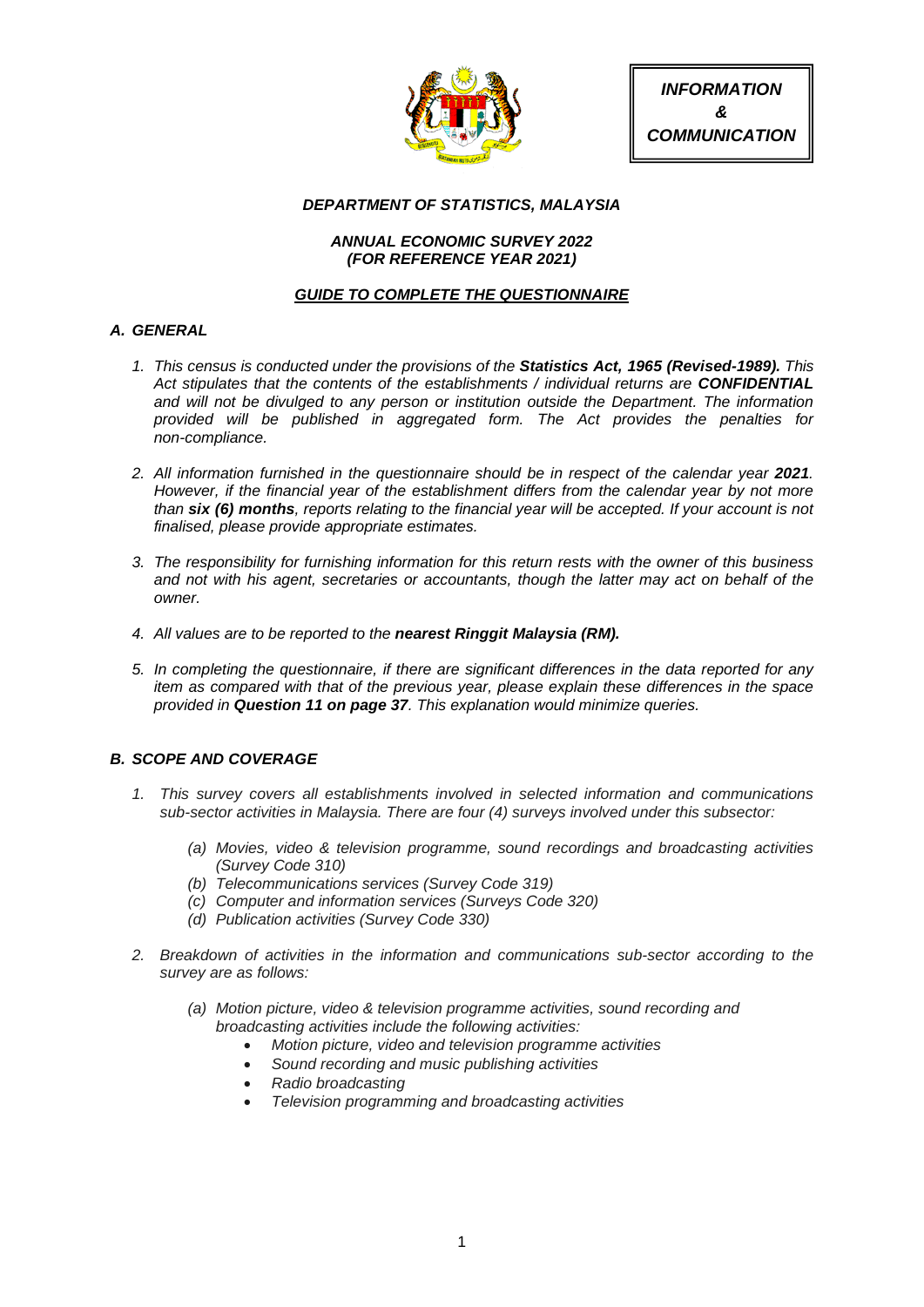- *(b) The telecommunications services are include:*
	- *Wired telecommunications activities*
	- *Wireless telecommunications activities*
	- *Satellite telecommunications activities*
	- *Other telecommunications activities*
- *(c) Computer and information services include the following activities:* 
	- *Computer programming activities, computer consultancy and computer facilities management*
	- *Information technology services and other computer services*
	- *Data processing activities, hosting and other related activities; web portal*
	- *Other information service activities*
- *(d) The publishing activities are include:*
	- *publishing of books, periodicals & other publishing activities*
	- *software publishing (not a special reservation )*
- *3. Please report all the economic activities carried out by your establishment in Malaysia, which may comprise any of the activities stated above.*
- *4. If this type of establishment is INDEPENDENT, please report all the information in this questionnaire EXCLUDE Question 12 on page 38. If the type of this establishment is HEADQUARTERS, please report all information in this questionnaire. If the type of organisation of this establishment is a branch with no separate accounts from the headquarters, please ensure that the headquarters address is report in on page 38.*

#### *C. SPECIFIC GUIDE TO COMPLETE THE QUESTIONNAIRE*

### *Question 1: Identification Particulars*

- *1.1 Please provide the registration number of company / business if registered with the Companies Commission of Malaysia (CCM) or other registration number.*
- *1.2 Please mark (X) type of your establishment in one box only.*
	- *1) Independent is a single establishment and does not have any branch or operation office.*
	- *2) Headquarters is a legal administrative unit which has an authority in decision making with respect of financial and allocating resources for the production of goods and services*
	- *3) Branch / Operations Office*

*Branch refers to two or more establishments engaged in the same types of business under single ownership and control with its headquarters. It is directly managed by the headquarters for the purpose of marketing and direct shipments of its products after receiving orders from customers.*

*Operations Office refers to establishments which display products for promotion and sales purpose.*

*1.3 Please provide the commencement year of your business. Commencement year was the period whereby the company started to operate information and communications activities.*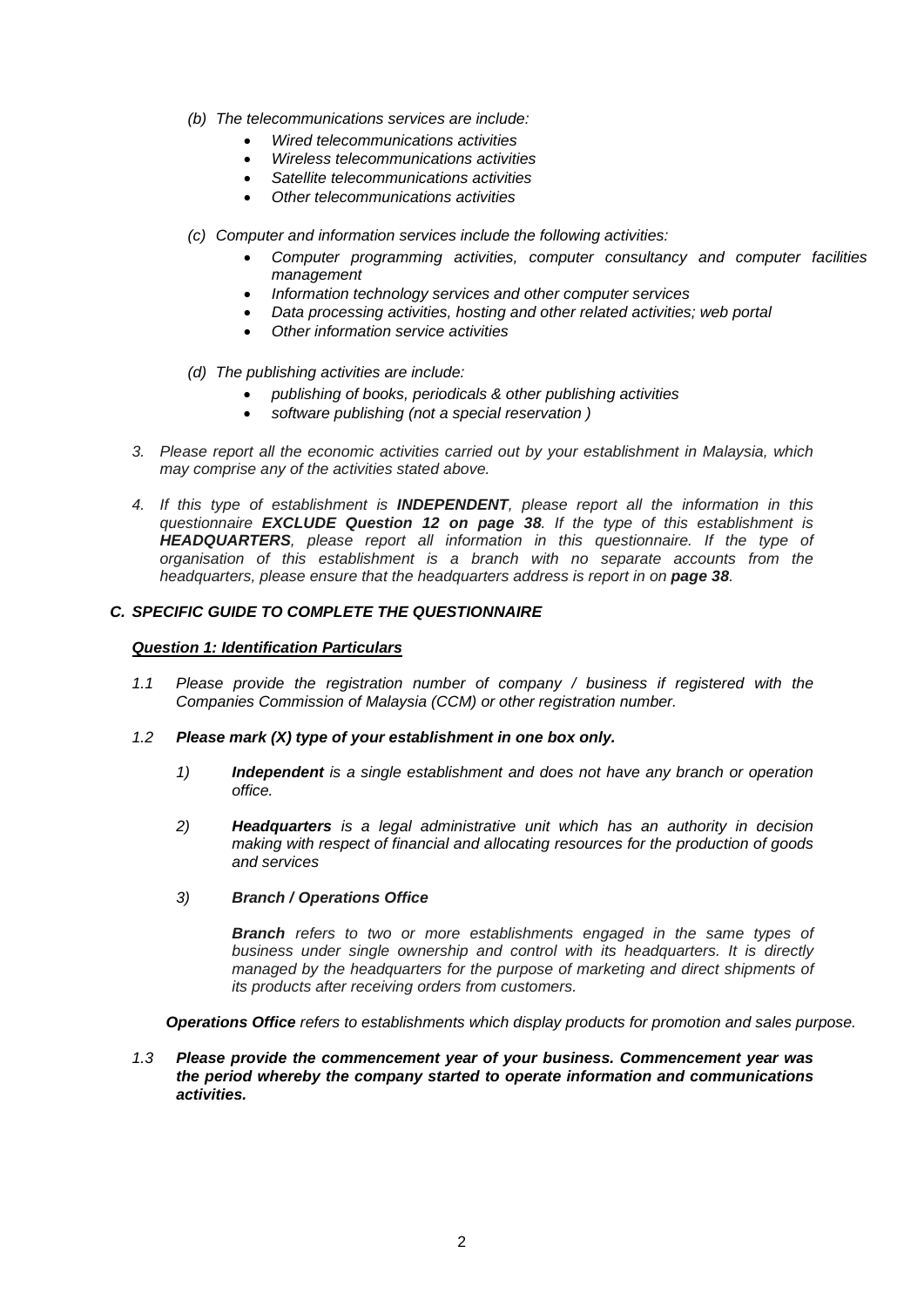*1.4 Please report the operating period of this establishment. The operating period should cover at least six (6) months of the reference year.*

*Examples:*

*(a) 1st January 2021 to 31st December 2021*





- *1.4.1 If the reporting period does not cover a full year, please check the reasons below:* 
	- *(a) Seasonal operations Seasonal business refers to a business that is carried out in line with the season / condition changes. Most businesses may run businesses in certain seasons.*
	- *(b) New business New business created for the purpose of providing goods and services.*
	- *(c) Change of ownership The business is transferred one person or entity to another.*
	- *(d) Change of fiscal year Change in accounting period of company.*
	- *(e) Ceased operations Business is no longer operational.*
	- *(f) Temporarily inactive Business is discontinued for the certain period.*
	- *(g) Others (please specify)*
- *1.5 Please specify the website address for this establishment (example: https://www.dosm.gov.my)*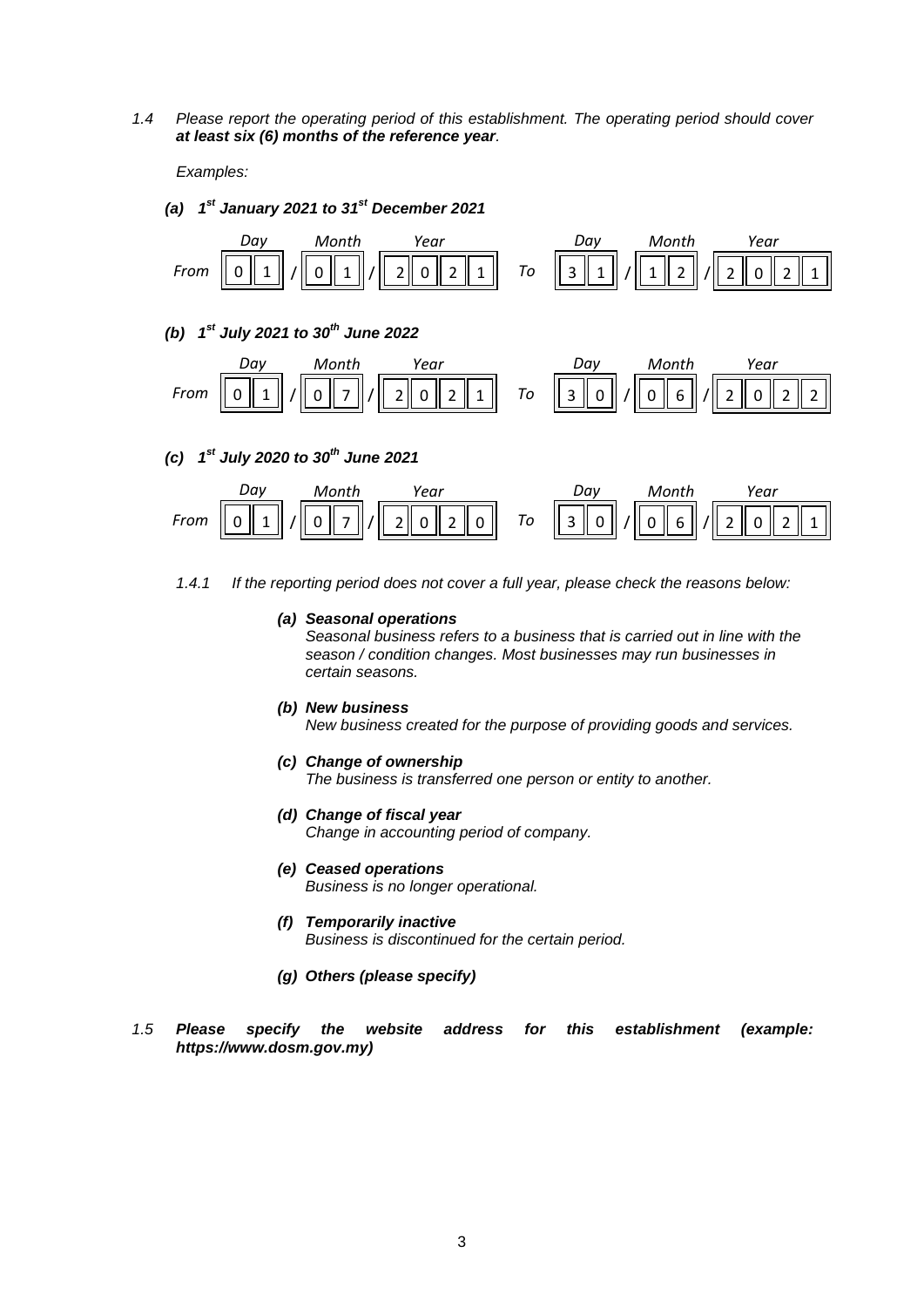*1.6 Please specify the address of your business operation if it differs from the postal address given on the front page. The business address refers to the address of the physical location where the business is located. If the location of the business is outside the town limits, please indicate the detailed address or location such as the town or village nearest to the business. Please ensure the postcode is filled in the box provided.*

### *1.7 Please mark (X) in one box only.*

*Please confirm the data reported in this return relate only to this establishment where the location is the same as the address given in Question 1.6.*

#### *1.8 Please specify the principal activity of the establishment and goods / processing and services provided.*

- *1) Publishing of books, periodicals and other publishing activities*
- *2) Software publishing (ready-made; non-customized; including online software publishing and publishing of software for video consoles)*
- *3) Motion picture, video and television programme activities*
- *4) Sound recording and music publishing activities*
- *5) Radio broadcasting*
- *6) Television programming and broadcasting activities*
- *7) Wired telecomunications activities*
- *8) Wireless telecomunicattions activities*
- *9) Satellite telecommunications activities*
- *10) Other telecommunications activities*
- *11) Computer programming, consultancy and related activities*
- *12) Data processing, hosting and related activities; web portal*
- *13) Other information service activities*

#### *1.9 Please describe briefly the principal activity reported in Question 1.8*

#### *1.10 Please specify percentage of this establishment's revenue which is generated by this principal activity.*

*If there is secondary activity other than manufacturing, please specify the activity along with the percentage of income received.*

#### *1.11 Please mark (X) in one box only.*

*Investment refers to the holding of financial asset abroad by resident (individual, establishment or other organisation). Financial asset consists of investment in subsidiaries or associated companies, equity securities, debt securities, bond, trust unit, trade credit, loan extension, deposit, advances and other assets.*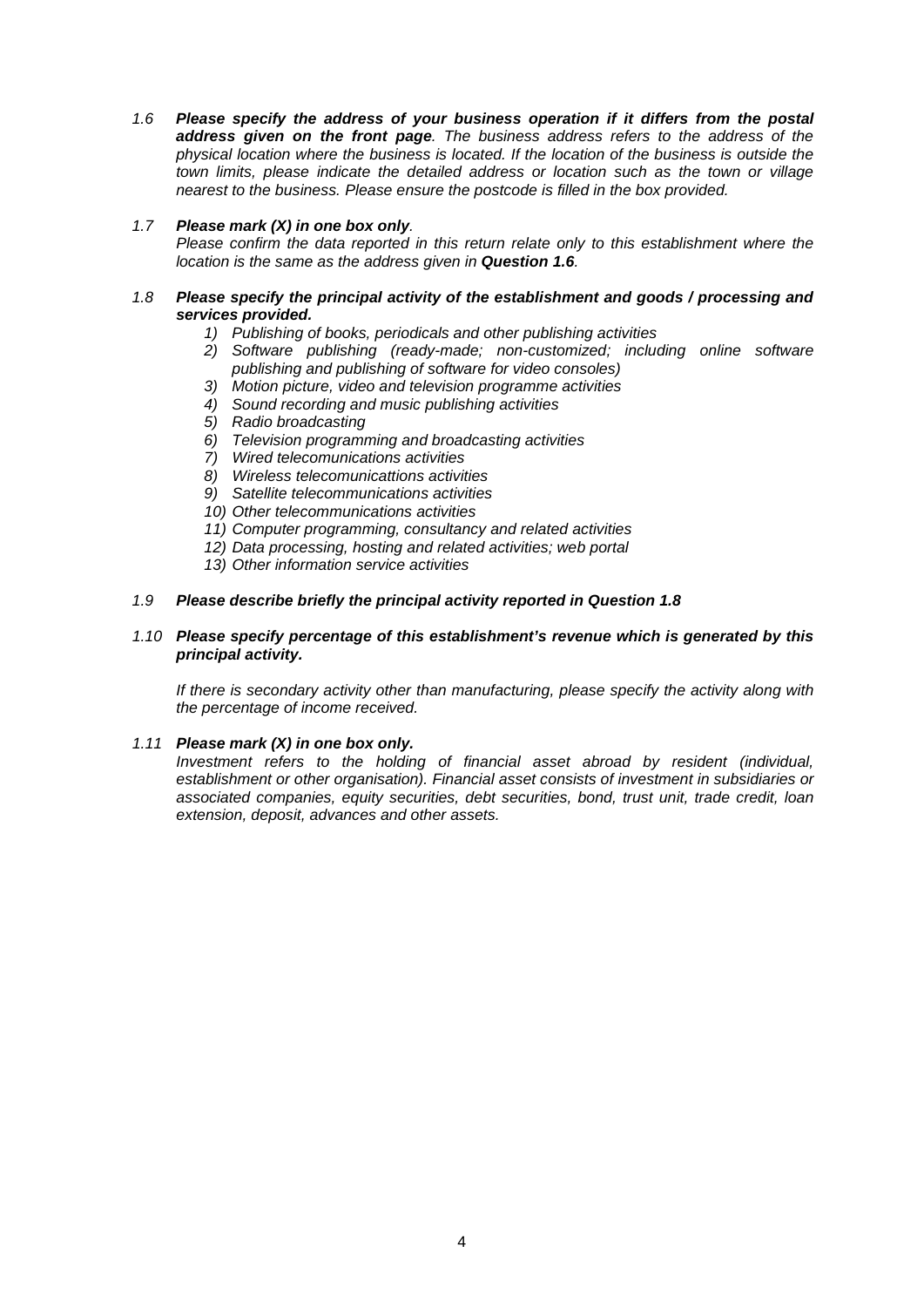### *Question 2: Legal Organisation*

### *2.1 Please mark (X) in one box only.*

### *(a) Individual proprietorship*

*Refers to the business owned, funded and managed by one person that is the owner concerned. The business is purely for profit. The owner has the ultimate right for the business and business liability is unlimited.*

### *(b) Partnership*

*Refers to the group of individuals who agreed to conduct a business through an agreed contract based on the capital contribution which has been specified in the relevant agreement with the objective of making a profit. The business is managed by all or any one acting for all parties. As stipulated under Company Act 1965, trading partnership must comprise at least two members and should not exceed a maximum of twenty members. Liability for the business partnership is unlimited.*

### *(c) Limited Liabilities Partnership*

*Refers to business entity regulated under the Limited Liability Partnerships Act 2012. It is featured with the protection of limited liability to its partners similar to the limited*  liability enjoyed by shareholders of a company coupled with flexibility of internal *business regulation through partnership arrangement similar to a conventional partnership.*

### *(d) Private Limited Company*

*A private company established to undertake a business with the objective of making a profit. The shares are closely held by the shareholders of the company who have control over its operation.*

*Characteristics:*

- *i. Regulated under the Companies Act 1965 and is a legal entity separate from the owners;*
- *ii. Number of its shareholders between 1 - 50 members;*
- Company owners have limited liability;
- *iv. Shareholders who own 51% or more of the total shares shall be entitled to manage the company. The company's shares can be traded but not in the open market;*
- *v. Trading of share must be with the consent of the other shareholders;*
- *vi. Not listed on the Stock Exchange; and*
- *vii. Business life expectancy is longer and can be identified by the words "Sendirian Berhad" (Sdn. Bhd.) at the end of the company name.*

### *(e) Public limited company*

*A public limited company is a company established, with limited liability, by a minimum of two persons to operate the business with the objective of making a profit. The shares in a public limited company are openly held and in the case of company listed on the Bursa Malaysia, the shares are freely transferable.* 

*Characteristics:*

- *i. Regulated under the Companies Act 1965 and is a legal entity separate from the owner;*
- *ii. Owned by the shareholders and there is no limit to the shareholder;*
- *iii. Management of the company is under the board of director responsibilities as appointed by shareholders; and*
- *iv. Listed on Bursa Malaysia.*

### *(f) Co-operative*

*Refers to a voluntary association with an unrestricted number of members and registered under the Co-operative Societies Act 1993. Funds are collectively owned to meet the needs of the members.*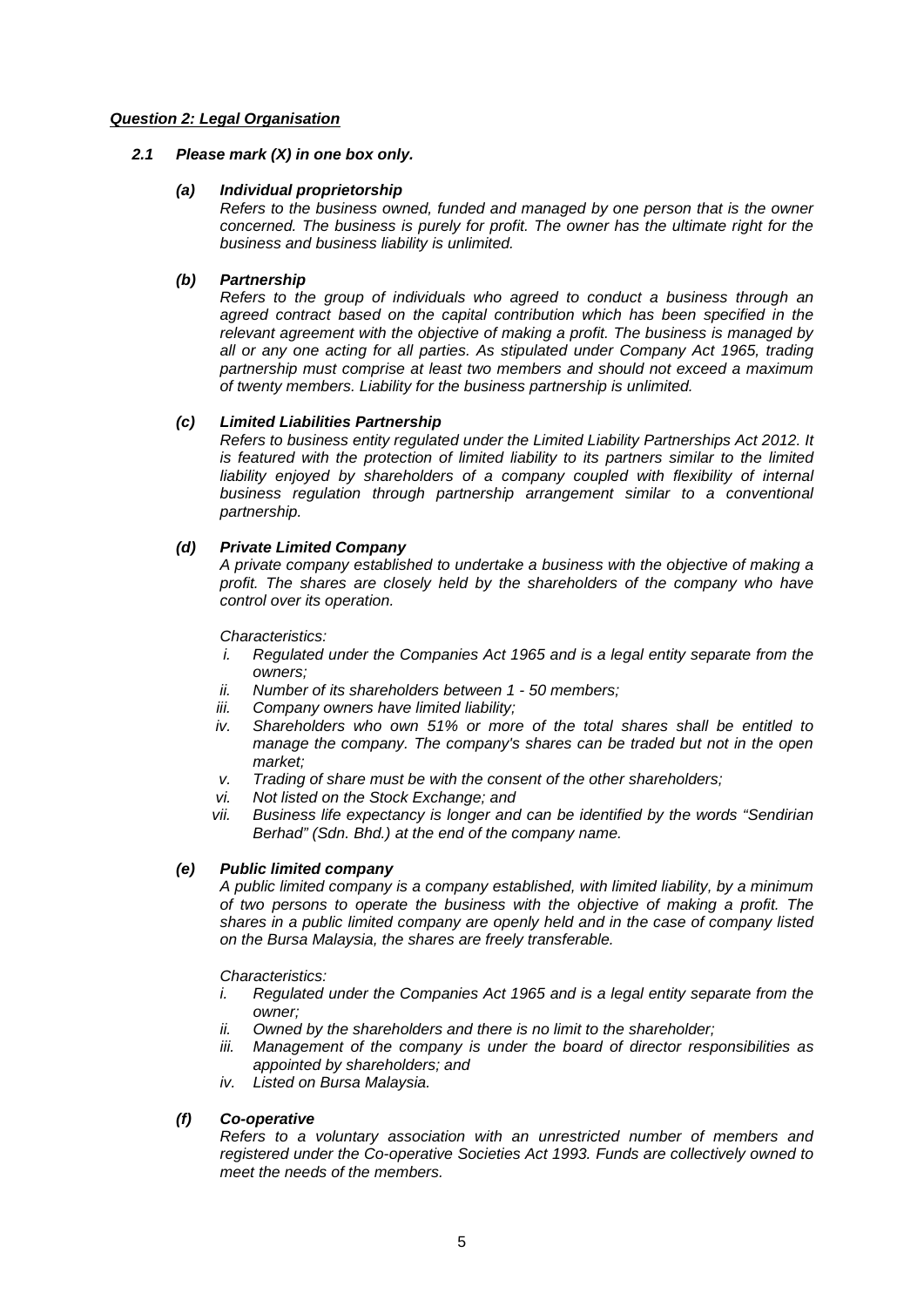### *(g) Public corporation*

*Refers to bodies set up for the purpose of conducting business activities which consists of Statutory Bodies and Non-Statutory Bodies.*

*Characteristics:*

- *i.* Statutory body established under an Act of Parliament or of the State and *regulated directly by the minister whom formulated the key policies of the organisation and are usually involved in the socio-economic development (e.g.: MARA and FELDA); and*
- *ii. Non-Statutory Bodies established under the Companies Act 1965 and the Government has equity with indirect control from the minister. Business is characterised by activities for the purposes of gain to the government in addition to socio-economic areas who cannot be undertaken by private sector activity (e.g.: Syarikat Bekalan Air Selangor Sdn Bhd (SYABAS)).*

#### *(h) Private non-profit making organisation*

*Refers to a non-stock company set up with limited liability. It comprises mainly welfare, religious, educational, health, cultural, recreational and other organisations providing social and community services to households. These services are provided free of charge or at prices which do not necessarily or fully cover the cost of providing such services. Any profit made is re-invested in the organisation.*

*2.2 Please mark (X) in the appropriate box for those who answered either Item 2.1 (a), (b), (c) or (d) only.*

*Woman-owned establishment refers to a minimum of 51 per cent of the equity held by a woman OR the biggest shareholders are women and the establishment is managed by a woman OR the Chief Executive Officer or Managing Director is a woman that owns at least 10 per cent of the equity.*

### *2.3 Please mark (X) in one box only.*

*Youth-owned establishment refers to the owner's age of the establishment which is not less than 18 years old and not more than 30 years old on the date of appointment. At least 51 per cent and above of the equity held by a youth OR the Chief Executive Officer or Managing Director is a youth that owns at least 10 per cent of the equity.*

#### *Question 3: Shareholders' Fund and Ownership Structure*

#### *3.1 Shareholders' fund*

*Shareholders' fund refers to investment through the purchase or ownership stake in the business to get some share of the income and the assets of the companies.*

#### *(a) Paid-up capital*

*Paid-up capital is the capital that has been issued by the shareholder. Each company is allowed to issue the share capital by a maximum limit of the authorised capital registered in the Companies Commission of Malaysia (CCM).*

- *i. For individual proprietorship, partnership establishment or limited liabilities partnership, it refers to the capital contributed by the proprietor or partners;*
- *ii. For private or public limited companies, it refers to the paid-up share capital of companies;*
- *iii. For public corporation, it refers to the capital paid by the Malaysian government; and*
- *iv. For co-operative, it refers to the shares subscribed and paid by members, and/or subscription capital.*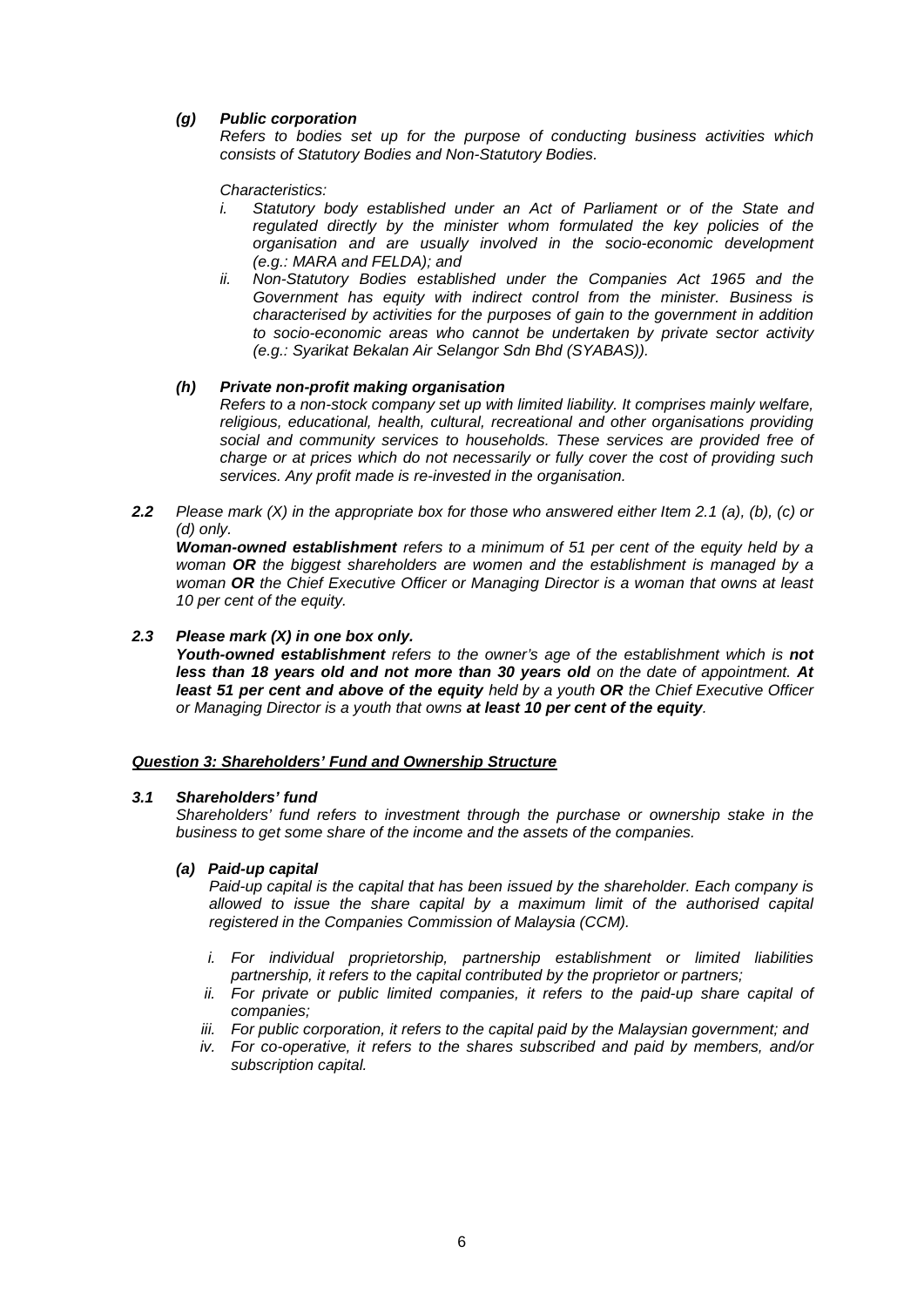### *(b) Reserves*

*Reserves are a special fund amount allocated for certain purposes:*

- *i. For limited companies, it refers to the accumulated profit or loss such as capital reserves, share premium account, general reserves, foreign exchange reserves and other reserves;*
- *ii. For individual proprietorship or partnership establishment, it refers to the balance in the profit and loss account; and*
- *iii. For co-operative, it refers to accumulated profit or loss and reserves fund.*

### *3.2 Ownership Structure*

*Please report the percentage (%) of ownership of the establishment based on the paid-up capital as at 31***st** *December 2021.*

*The ownership of an establishment is classified by the residential status of the owner(s) of the majority (more than 50%) of the paid up capital and not by their citizenship status.*

#### *3.2.1 Held directly by Malaysian resident*

- *3.2.1.1 Individuals who located in Malaysia for a period of at least one year by nationality and ethnicity;*
	- *(i) Citizen*
		- *(a) Malay*
		- *(b) Other Bumiputera (e.g.: Iban, Kadazan, Bajau, Murut)*
		- *(c) Chinese*
		- *(d) Indians*
		- *(e) Others (e.g.: Sikh)*
	- *(ii) Non-citizen*
- *3.2.1.2 Establishment or institution that was / is operating in Malaysia for a period of at least one year in which the economic interests based in Malaysia. An institutional unit has a centre of economic interest in the region in a state where there is a location such as a building, place of production, or other premises on which or from which the unit engages and intends to continue engaging, either indefinitely or over a long period, in economic activities and transactions with significant scale. The ownership structure of an institution or establishment shall reported by ethnicity such as:*
	- *(a) Malay*
	- *(b) Other Bumiputera (e.g.: Iban, Kadazan, Bajau, Murut)*
	- *(c) Chinese*
	- *(d) Indians*
	- *(e) Others (e.g.: Sikh)*

#### *3.2.2 Held directly by Federal, State and Local Government Agencies and Statutory Bodies*

 *Refers to organisations owned by the Federal, State and Local Government and the examples are as follows:*

- *Khazanah Nasional Berhad*
- *Employee Provident Fund*
- *Johor Port Authority*
- *Agricultural Bank of Malaysia (Agro Bank)*
- *Penang Port Commission*
- *Public universities*
- *Malaysia Airport Berhad*
- *Majlis Amanah Rakyat (MARA)*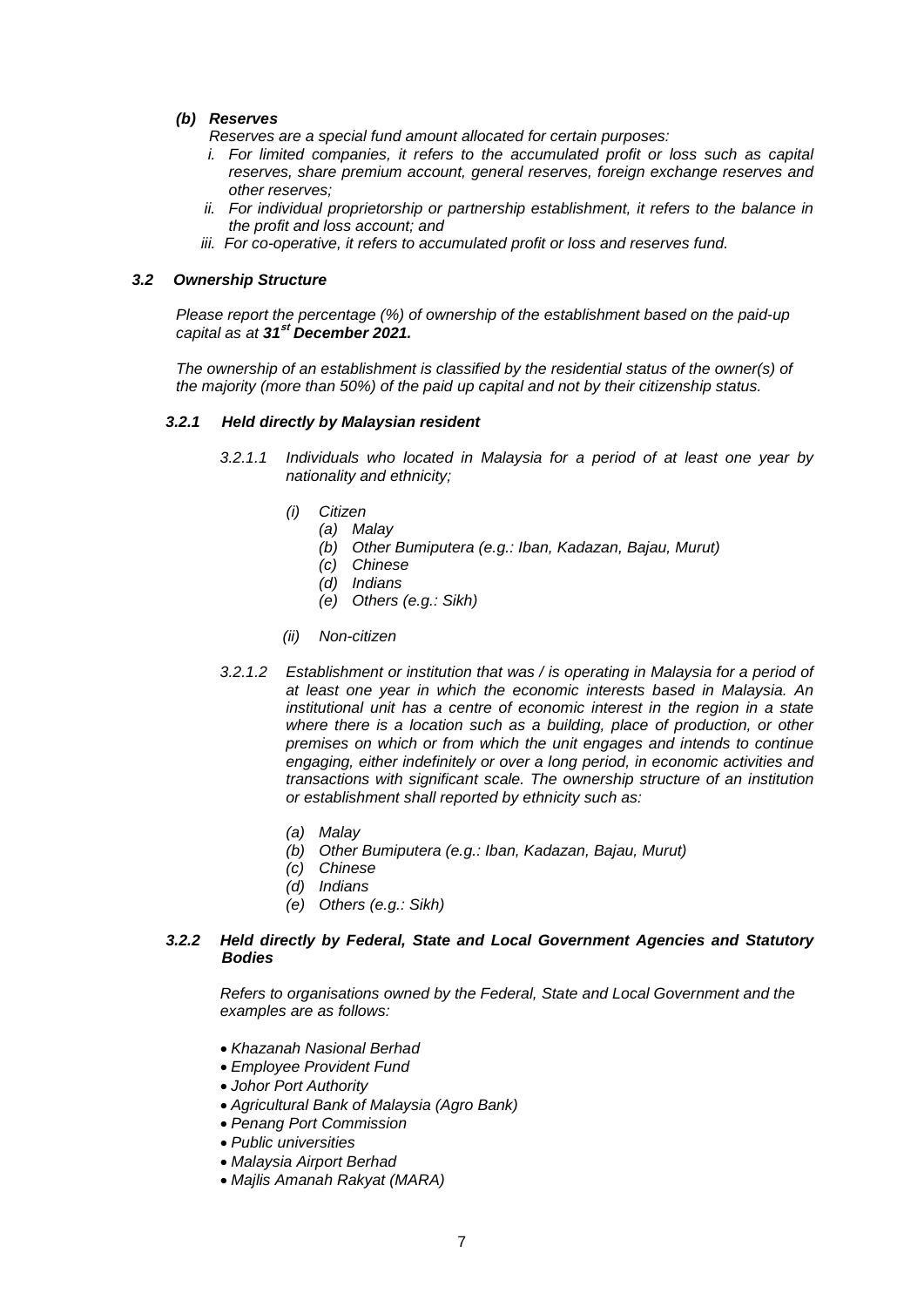- *Menteri Besar Incorporation*
- *Perbadanan Usahawan Nasional Berhad (PUNB)*

#### *3.2.3 Held directly by non-Malaysian resident*

*A non-Malaysian resident is any individual, establishment or other organisation located / operating abroad.* 

*Resident status of a foreign government representatives, international organisations, foreign students and patients are as follows:*

- *Foreign government representatives (embassies, consulates, military bases, foreign governments) in Malaysia are regarded as extraterritorial organisations thus regarded as non-residents;*
- *Malaysia's official representatives abroad is considered as resident of Malaysia*
- *International organisations are not regarded as resident for any economy / country; and*
- *Foreign students and patients are treated as residents of their home country.*

#### *3.3 If this establishment's paid-up capital is directly or indirectly held 50 per cent or more to the establishment by a foreign company / individual, please specify the country of the ultimate parent company.*

*Ultimate parent company refers to the companies that owned, directly or indirectly, the effective equity interest in this establishment (50 per cent or more). The share of ultimate parent company is not majority owned by another company.*

*The country refers to location where the ultimate parent company is undertaking economic activities / business.*

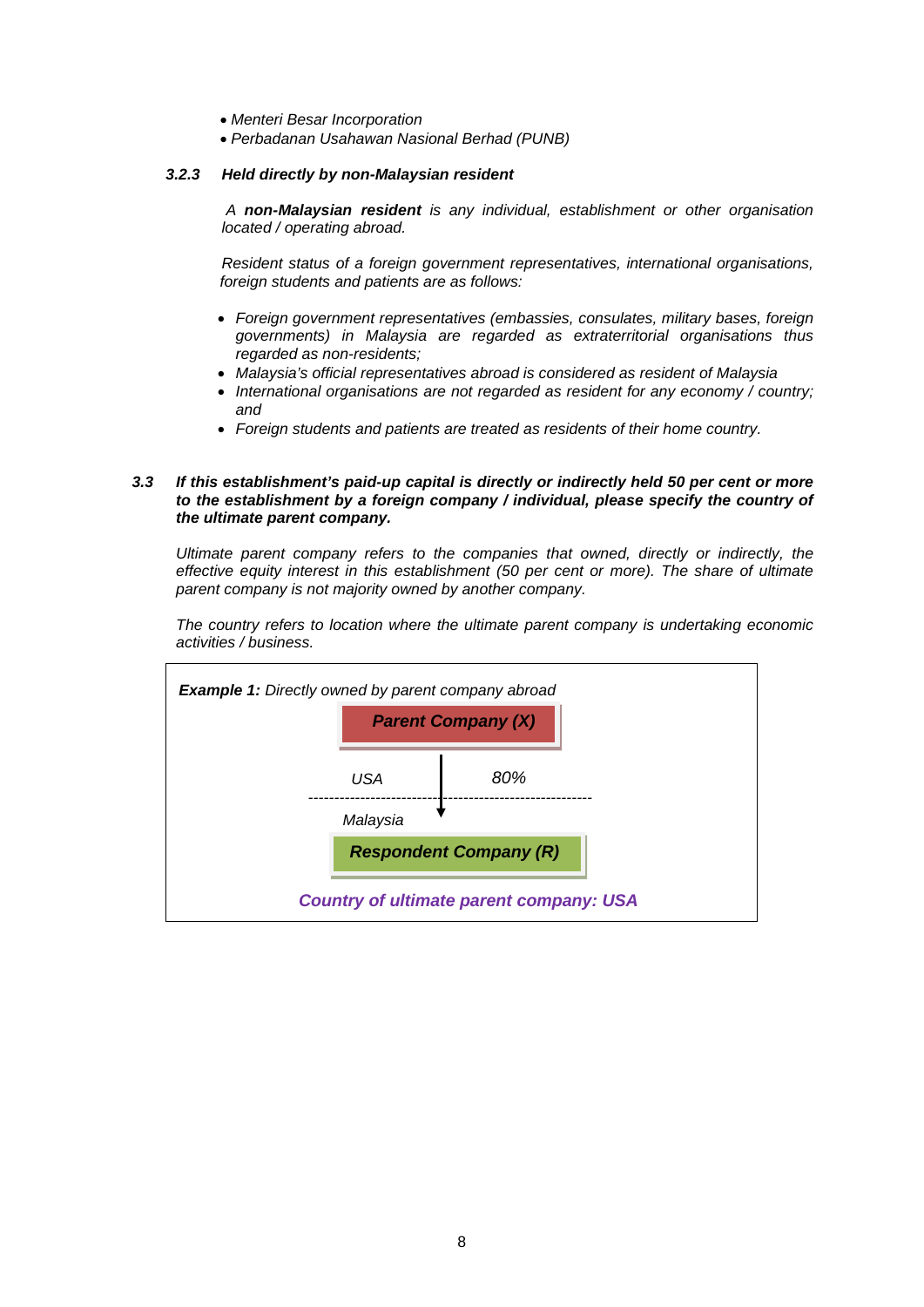





### *Question 4: Capital Expenditure and Value of Assets*

*Capital Expenditure is the total expenditure incurred for the purchase or replacement of the assets of the establishment.* 

Value of assets is the value of acquisition or used of such entities in a period of time. The value of *assets can be distinguished from non-financial assets and financial assets. For non-financial assets, it distinguished between production and non-production assets. Production assets consist of structure, machinery and equipment and other assets.*

*i. Information required in this question are:*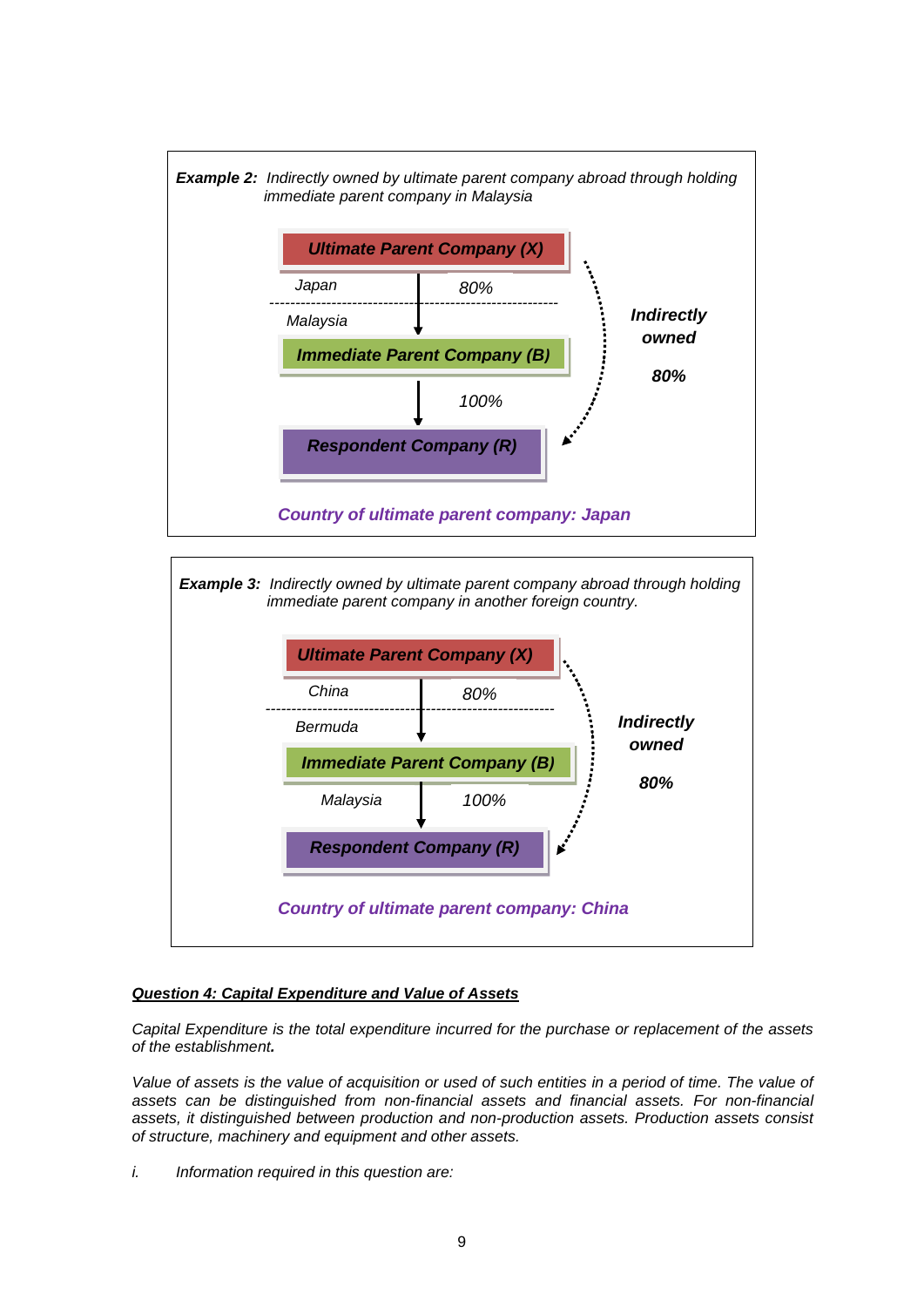- *a. inventory value of assets as at the first and last day of the reference year; and*
- *b. value of transactions of assets during the reference year.*
- *ii.* Net book value as at the beginning of the year, to be recorded in **column 0410**, that is the *book value, net of depreciation in the year before.*
- *iii. Value of additions during the year includes all acquisitions of assets by the establishment, whether new purchases, obtained from other establishments or produced by its employees. Major repair and improvements to existing assets which extended their normal economic life or raised their productivity are to be reported. Current repairs and routine maintenance are to be excluded.*
- *iv. Acquisition from other establishments should be valued at the full cost incurred, i.e. at delivery price plus the cost of installation, including any necessary fees and taxes (e.g. stamp duty and cost of ownership transfer), but excluding financing costs.*
- *v. Assets acquired `in gratis' from another establishment under the same ownership should be valued as though purchased from outside the establishment.*
- *vi. New purchases include imported (new & used) cover acquisitions of new assets including imports of used assets since they represent newly acquired assets for the Malaysian economy. This refers to fixed assets that is not used in Malaysia, including imported fixed assets, whether new or used in column 0411.*
- *vii. Used Malaysian assets refer to all assets previously used in Malaysia including those reconditioned or modified before acquisition are to be treated as used in column 0412.*
- *viii. Built / self-produced for assets produced by the establishment for its own use, the costs of all works done during the year should be recorded. Any overhead costs allocated to this work should be included in column 0413.*

*Capital transaction should generally be recorded when ownership is acquired. Normally it should coincide with the time at which the assets are in its completed form and delivered to the control of the establishment. This is the basis for recording expenditure of all fixed assets except construction work. In the case of construction, the value of construction work done is the value of work carried out on projects completed during the reference year, plus the value of work under construction at the end of the reference year minus the value of work at the beginning of the reference year.*

- *ix. The value of fixed assets sold or discarded during the year regardless of their condition is to be reported according to the actual amount realised in column 0414.*
- *x. Gain / loss from sales / revaluation of assets refer to when an asset is sold above / below the net book value, a gain / loss from the sale of asset is realised and should be reported in column 0415.*

*Similarly, an asset can be revalued to reflect the current market value. A gain or loss from revaluation of the asset is realised and should also be reported under column 0415. If it is a loss, the figure should be written beginning with symbol (-).*

*xi. Current depreciation / amortisation represents loss or diminution of value of an asset consequent upon wear and tear, obsolescence or permanent fall in market value (depreciation allowed for a tax purposes is acceptable). The value reported in the establishment's books of accounts for each class of fixed assets should be reported separately in column 0416. This includes amortisation of leasehold land. Total of depreciation should be equal to item 9.35 of Question 9.*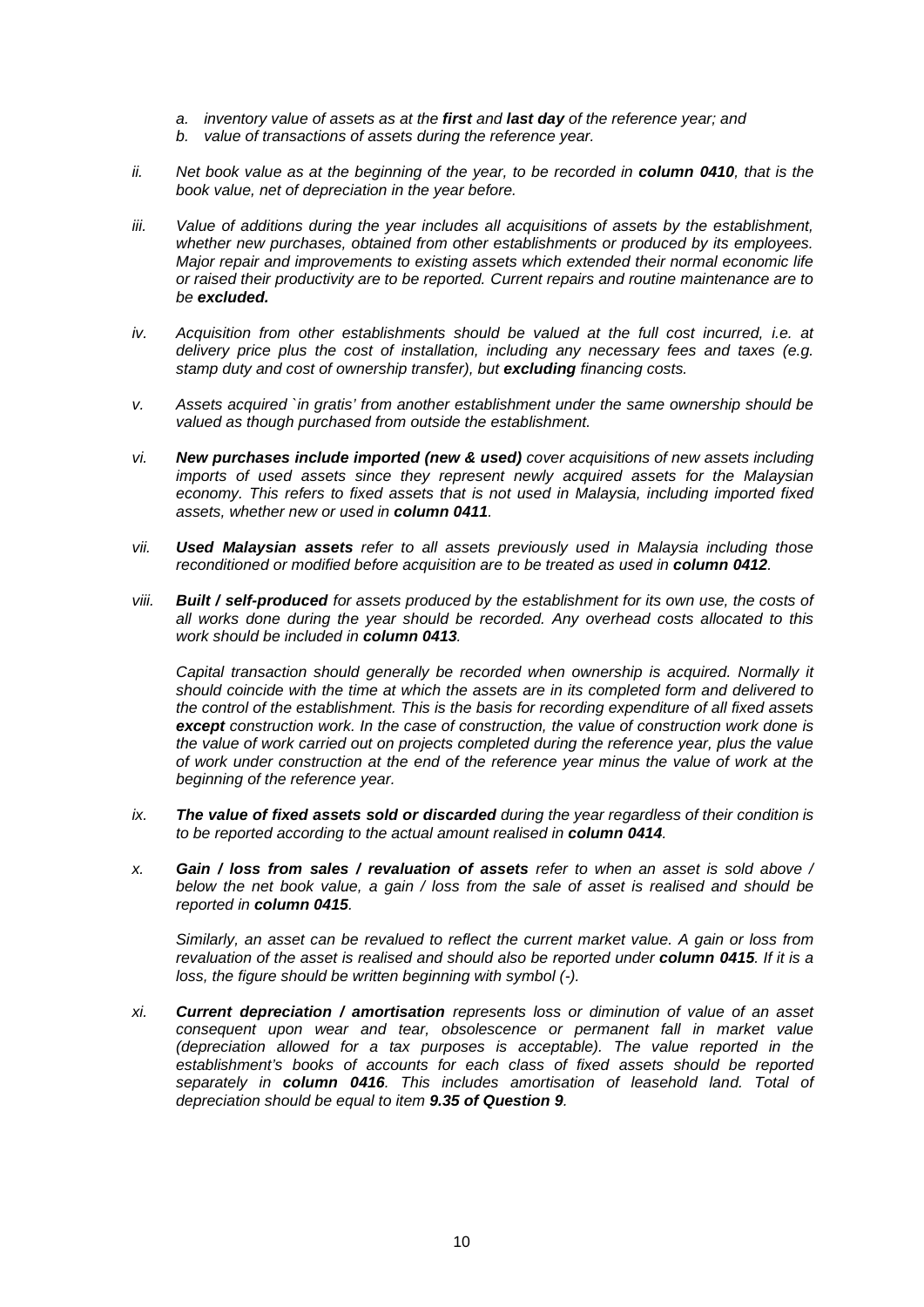- *xii. The closing net book value of reference year in column 0417 =* 
	- *+ the opening net book value*
	- *+ value of assets acquired*
	-
	- - *assets sold or discarded +/- gain / loss from sales / revaluation of assets*
	- - *current depreciation*
- *xiii. The amount paid for the use of any assets taken on lease or rent is to be reported in column 0418.*

### *The types of assets are defined as follows:-*

### *4.1. Fixed assets*

*Fixed assets cover all goods (land, buildings, transport equipment, information and communications technology, machinery and equipment etc.), new or used, which have a productive life of more than one year and are intended to be used by the establishment.*

### *4.1.1 Land*

*Includes the value of sites without taking into account on land improvements and structures. (e.g. reclaimed land and coastal land reclaimed to create a land)*

### *4.1.2 Buildings and other construction:*

- *(a) Residential consists entirely or primarily of dwellings.*
- *(b) Non-residential buildings for industrial, commercial or public use e.g. factories, warehouses, office buildings, stores, restaurants, garage, shops, hospitals, school, etc.*
- *(c) Other construction work includes building or renovation of roads, railroads, sewers, bridges, harbours, car parks, pipelines, etc.*

### *4.1.3 Land improvement*

*Includes all value of work done on clearing, preparing construction sites and landscaping but excludes the value of land before improvement. It also includes outlays on land reclamation and land clearance irrespective of whether it represents an addition to total land availability or not. For example, irrigation and flood control projects, dams and dykes which are part of these projects, clearance and forestation to timber tracts and forests.*

#### *4.1.4 Transport equipment*

*Refers to equipment used for the conveyance of goods and / or persons for business purpose.*

#### *4.1.5 Information and communications technology*

#### *(a) Computer hardware*

*Refers to all computer hardware used for processing, storing and transmitting data and information related to computer system.*

### *(b) Computer software*

*Refers to software used in operating the computer programme and database whether it is self-produced, custom-made as well as ready-made (noncustomised).*

### *(c) Telecommunications equipments*

*Refers to mobile phones, personal digital assistants (PDAs), satellite dishes, audio-visual equipments (e.g. radio, television) and other television / radio transmitters and receivers.*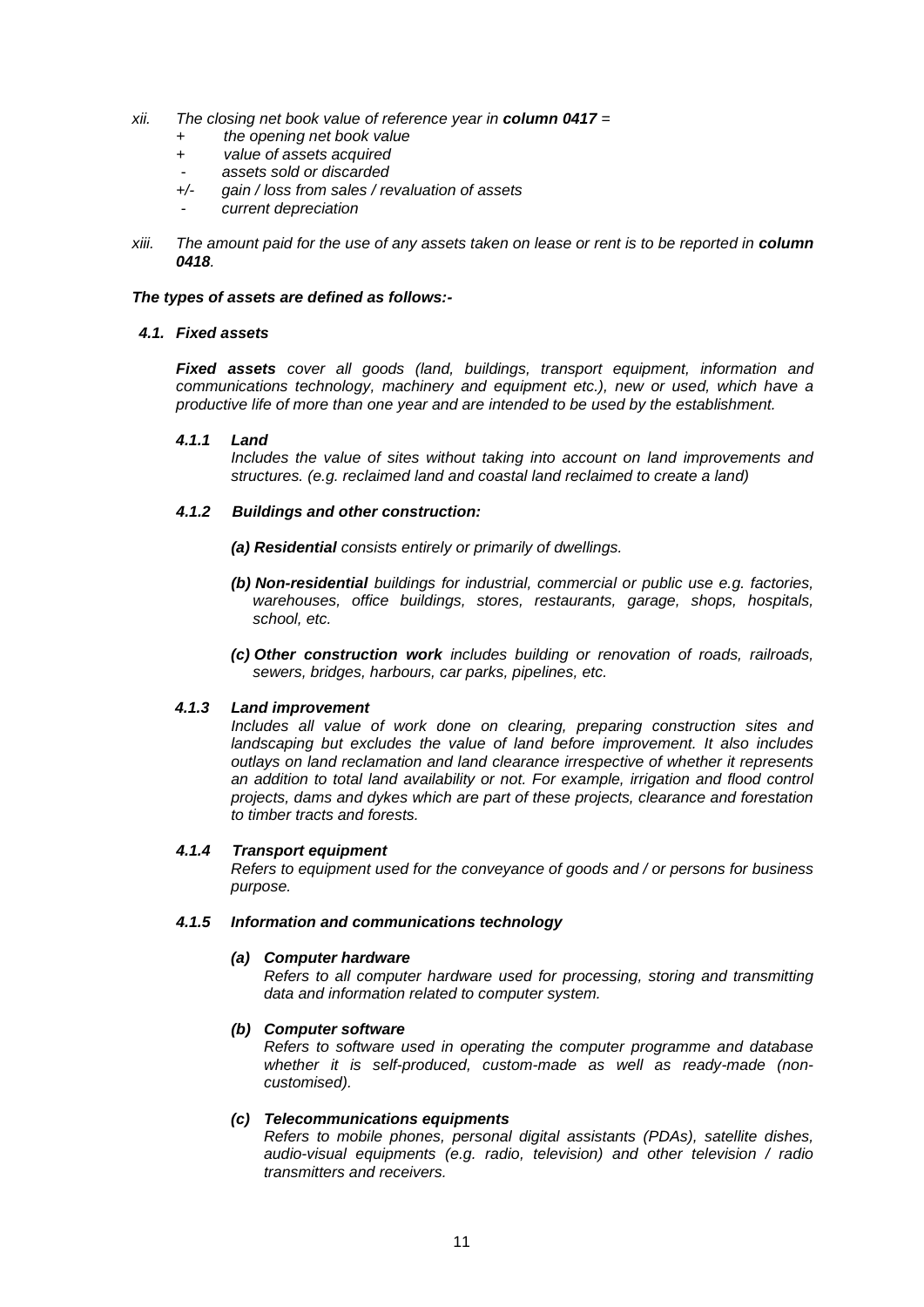### *4.1.6 Machinery and equipment*

### *(a) Main machinery and equipment*

*Includes power generating machinery, office machinery and equipment, metal working machinery, construction and other industrial machinery, cranes, fork-lift equipment etc., durable containers, equipment and instruments used by professionals and any other machinery and equipment including major repair and improvement to these types of machinery and equipment.*

### *(b) Drone*

*A drone or unmanned aircraft system (UAS) means an aircraft and its associated elements which are operated with no pilot on board. There are three categories of drones, which are:*

#### *(i) Small unmanned aircraft system*

*unmanned aircraft system, other than a balloon or a kite, having a mass of not more than 20 kilogrammes without its fuel but including any articles or equipment installed in or attached to the aircraft at the commencement of its flight.*

#### *(ii) Small unmanned surveillance aircraft*

*a small unmanned aircraft which is equipped to undertake any form of surveillance or data acquisition.*

#### *(iii) Unmanned aircraft system of more than 20kg*

#### *4.1.7 Furniture and fittings*

*Covers all items required to furnish and equip a building, e.g., chairs, tables, carpeting etc.*

- *4.2. Other assets refer to intangible assets that includes patent and goodwill.*
	- *4.2.1 Patent refers to exclusive right to manufacture a mechanical invention which runs for numbers of years. Patent is valued at cost.*
	- *4.2.2 Goodwill arises from the good reputation of a company and the customer's loyalty it has gained. When a business is purchased for a price in excess of the value of its net assets, then the excess presumably is for goodwill.*

#### *4.2.3 Work in progress*

*Refers to assets (e.g. building, machinery & equipment etc.) partially completed and has yet to be capitalised. For example, if a company is constructing an asset such as building to be used in production, and the asset is only partially completed, the amount spent would be recorded as work in progress.*

#### *4.3. Others*

*This item covers assets / capital expenditure, if any, that are unable to classify above e.g. jewellery, antiques and arts. Exclude all financial assets such as cash, debtors and stocks (share).*

#### *4.4. Total*

*Please total up 4.1.1 to 4.3.*

### *4.5. Work in progress (detailed)*

*Specify the current expenditure of work in progress for the reference period by type of assets i.e. residential, non-residential, other construction, machinery & equipment and others.*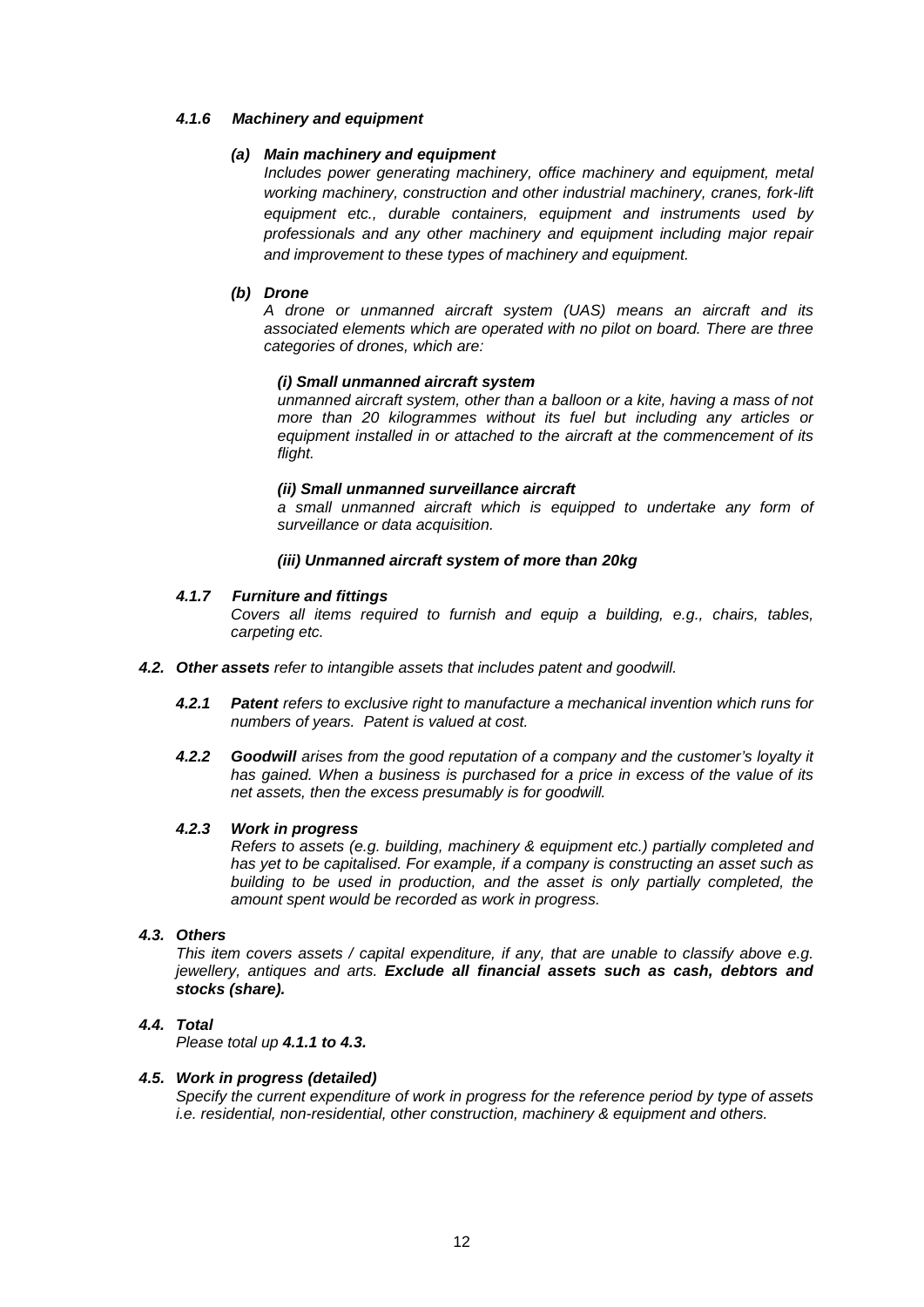### *Question 5: Persons Engaged and Salaries & Wages*

### *A. General definitions*

*This question is divided into FIVE parts. Please complete your employees' particulars as the following definitions:*

- *i. Question 5A (Number of Person Engaged [Male])*
- *ii. Question 5B (number of Person Engaged [Female])*
- *iii. Question 5C (Salaries & Wages Paid [Male])*
- *iv. Question 5D (Salaries & Wages paid [Female])*
- *v. Question 5E (Number of Non-Malaysian Citizens Employed Person by Country of Origin and Length of Service in Malaysia*

### *Question 5A and 5B (NUMBER OF PERSON ENGAGED)*

#### *1. Number of persons engaged (columns 0520, 0506, 0524 and 0515)*

- *Please report all persons engaged in this establishment by category of workers, citizenship and ethnic group from columns 0520 & 0506 (Male) and 0523 & 0515 (Female) during December 2021 or the last pay period in the reference year. The number of persons reported should include persons on short-term leave such as sick leave or vacation leave. Directors of incorporated enterprises who are paid solely for their attendance at Board of Directors' meetings, persons on indefinite leave, military leave or on pension are excluded*
- *2. Number of non-Malaysian citizens person engaged by category length of service in Malaysia (columns 0521, 0522, 0524 and 0525) Please report all non-Malaysian citizen persons engaged in this establishment by category length of services in Malaysia from columns 0521 & 0522 (Male) and 0524 & 0525 (Female) during December 2021 or the last pay period in the reference year*
- *3. Number of persons engaged provided by other establishment during December 2021 (column 0509 and 0518)*

*Refers to the number of persons engaged in this establishment but salaries & wages paid by establishment that supply the workers. Payment for the salaries & wages to that establishment need to be reported in Question 9.41 on page 36.*

#### *Question 5C and 5D (SALARIES & WAGES PAID)*

#### *Annual salaries & wages (column 0508 and 0517)*

*Please report all payments (salaries, wages, bonuses, commissions, overtime pay and cash allowances including cost of living, housing, transportation, food, traveling etc.) made throughout the reference year to all paid employees in each category. For all directly employed workers, report the total payments made before deductions for income tax and employees' contributions to Employees' Provident Fund (EPF) / Social Security Organisation (SOCSO) / other provident / superannuating funds. The employer's contributions to such funds as mentioned above should be excluded.*

### *Question 5E (NUMBER OF NON-MALAYSIAN CITIZEN PERSON ENGAGED BY COUNTRY OF ORIGIN AND LENGTH OF SERVICE IN MALAYSIA)*

#### *The country of origin and length of service of employee*

*The country of origin of an employee refers to the country in which an employee was born and a place of life that is different from the country of employment now. Length of service refers to the amount of time an employee has served in Malaysia, not limited to the establishment currently working.*

### *B. Definitions of category of workers / occupation*

#### *5.1 Working proprietor and active business partners*

*Include all individual proprietors and partners (part-time or full-time) who are actively engaged in the work of the establishment. Sleeping partners and inactive members of proprietor's family*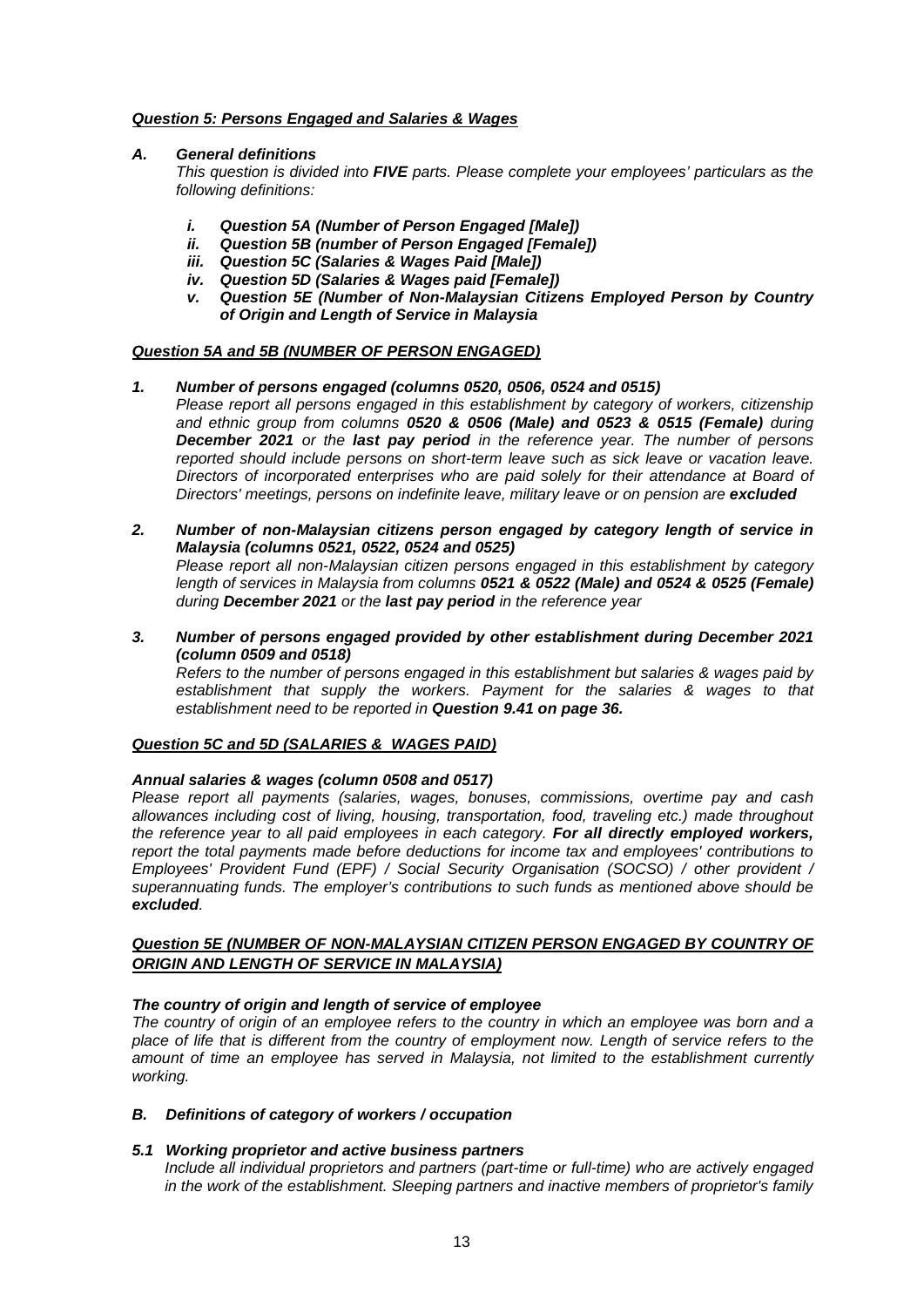*are excluded, unless they participate in the control and management of the business. This category is not applicable to limited companies or public corporations, the ownership of which is represented by equity shares.*

### *5.2 Unpaid family workers*

*Include all family members (full-time or part-time) of any of the owners of the establishment*  who during the specified period worked a minimum of one-third of the normal working time but *did not receive any payment, neither in cash nor in kind for the work done. These workers definitely received food, shelter and other support as part of the household of the owner whether they work in the establishment or not.*

*However, if regular salaries and allowances are received by family workers and they contribute to EPF or other superannuating funds, they should be considered as paid employees, thus it has to be reported in Question 5A and 5B, item 5.3 and 5.4 in accordance with whether they are full-time or part-time workers as defined above.*

*This category of unpaid family workers is not applicable to limited companies or public corporations, the ownership of which is represented by equity shares.*

### *5.3 Paid employees (full-time)*

*Full-time workers refer to all those who normally work for at least 6 hours a day or 20 days a month. Persons working away from the establishment whose pay and services are under the control of the establishment such as sales representatives, engineering representatives, maintenance and repair personnel, if any, are to be included. Also included among the employees are paid managers and working directors of incorporated enterprises, except when paid solely for their attendance at Board of Directors' Meetings. All such employees are to be reported according to category of workers as defined below:*

#### *5.3.1 Managers*

*Managers are those plan, analyse, formulate, direct and advise on government policies, or carry out similar tasks on behalf of special interest organisations; or plan, organise, lead, control and coordinate the policies and activities of an enterprise, organisation, department or internal section. Example of occupation in this category is company manager.*

### *5.3.2 Professionals*

*Professionals are those who conduct, analysis and research, and develop concept theory method of operation, increase the existing stock of knowledge, apply scientific or artistic concepts and theories, teach about the foregoing in a systematic manner, or engage in any combination of these three activities*

### *(a) Professionals (except Researcher)*

*Other professionals except Researcher. Example of occupations in this category are engineer, administrative executives, lawyer and accountant*

#### *(b)Researcher*

*Specifically refers to the Researcher Position. Researcher conducts research, improve materials and industrial products and processes or develop concepts, theories and operational methods, and apply scientific knowledge based on the investigation of systematic and organised.*

*For example, a person holding the post of an engineer and carries out research job is not classified as a researcher.*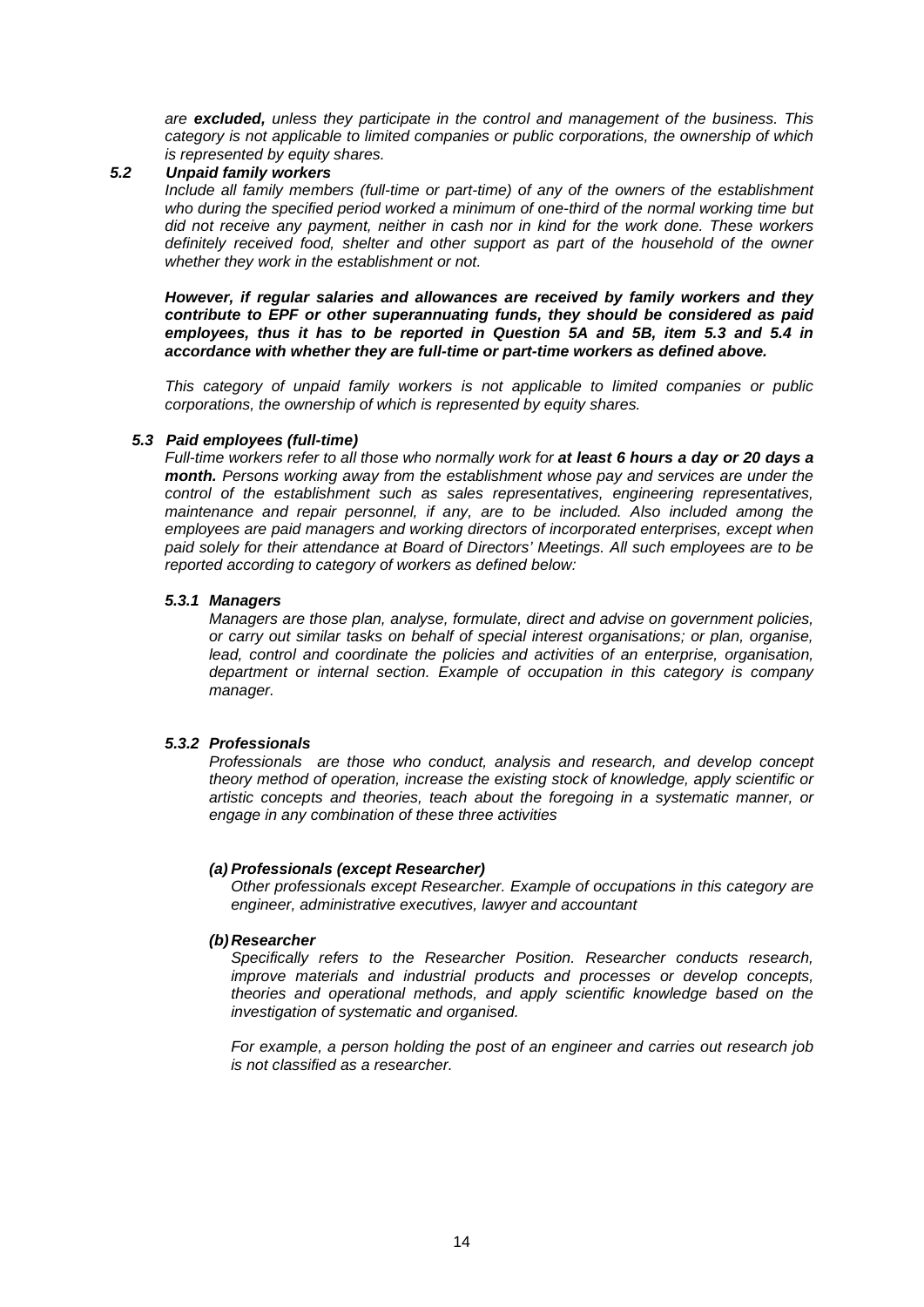#### *5.3.3 Technicians and Associate Professionals*

*Technicians and Associate Professionals perform mostly technical and related tasks connected with research and the application of scientific or artistic concepts and operational methods, and government or business regulations. Most occupations in this major group require tertiary education. Example of occupations in this category are motor vehicle technicians.*

#### *5.3.4 Clerical Support Workers*

*Clerical Support Workers perform tasks record, organise, store and retrieve related*  information and perform clerical duties especially in connection with administrative *operations, handling of money, travel arrangements and requests for information and appointments. Example of occupations in this category are clerks, book keepers, typists, stenographers, receptionists, secretaries and storekeepers.*

#### *5.3.5 Service and Sales Workers*

*Service and Sales Workers are those who provide personal services related to travel, housekeeping, catering, personal care, or protection against fire and unlawful acts, or, demonstrate and sell goods in wholesale or retail shops and similar establishments, as well as at stalls and markets. Example of occupations in this category are cashiers, stalls and market sales person, shop sales assistant, tickets clerk and security guards.*

#### *5.3.6 Craft and Related Trades Workers*

*Craft and Related Trades Workers are those who apply their specific knowledge and skills in the fields of mining and construction, metal forming, and erect metal structures, make, fit, maintain and repair machinery, equipment or tools, carry out printing work as well as produce or process foodstuffs, textiles, or wooden, metal and other articles including handicraft goods. Example of occupation in this category are house builder, carpenter and mechanics.*

### *5.3.7 Plant and Machine Operators and Assemblers*

*Plant and Machine Operators and Assemblers are those who operate and monitor industrial and agricultural machinery and equipment, drive and operate trains, motor vehicles and mobile machinery and equipment, or assemble product from component parts according to strict specifications and procedures.* 

*The work mainly calls for experience with and an understanding of industrial and agricultural machinery and equipment as well as an ability to cope with machine-paced operations and to adapt to technological innovations Example of occupation in this category is plant operator.*

#### *5.3.8 Elementary Workers*

*Elementary occupations are those who perform simple routine tasks and nonsystematic tasks which mainly require the use of handheld tools or with the assistance of simple machines, and in some cases considerable physical effort. Example of occupations in those category are general workers, cleaners, dispatch rider and agricultural, forestry, livestock and fishery labourer.*

#### *5.3.9 Total paid employees (full-time) Please total up item 5.3.1 to 5.3.8.*

### *5.4 Paid Employees (part-time)*

*Refer to those who worked less than 6 hours a day and / or less than 20 days a month and received pay.*

### *5.5 Total*

*Please total up item 5.1, 5.2, 5.3.9 and 5.4.*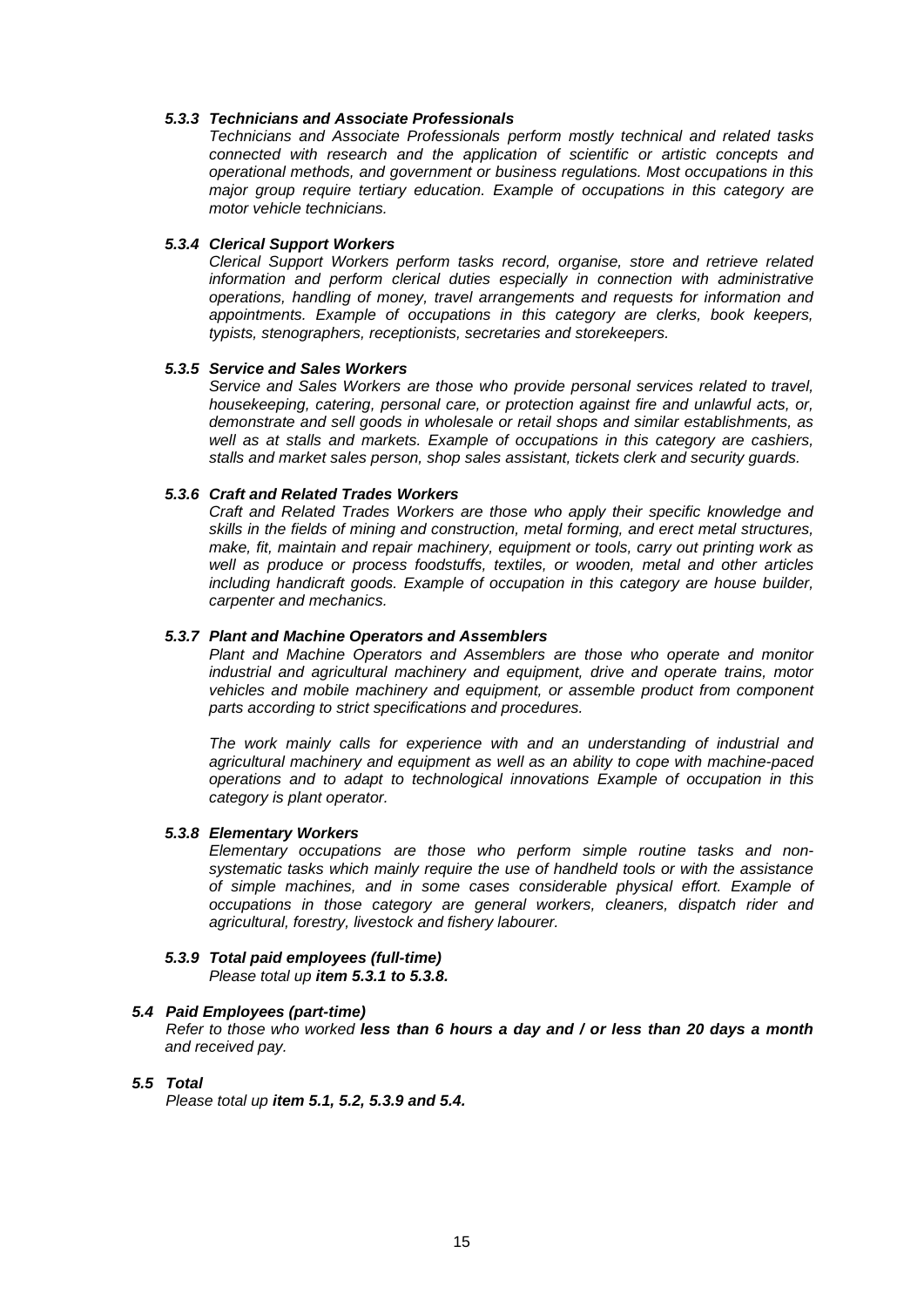### *Question 6: Number of Persons Engaged by Qualification*

*The report of the number of persons engaged by qualifications are classified to the Academic and Technical / Skills divided into 7 major groups:*

### *6.1 Postgraduate*

*Refers to Masters Degree and Doctor of Philosophy (PhD) holders from institutions of higher learning (local / overseas).*

### *6.2 Bachelor / Advanced Diploma or equivalent*

### *(a) Academic*

*Refer to first degree from institutions of higher learning (local or overseas). Advance diploma or professional qualifications which are deemed to be at par or higher than first degree are also to be included, such as ACCA, CIMA (accounting), LLB (law) ICSA (secretarial) etc.*

### *(b) Technical*

*Refers to the first degree specialised in technology (Technical and Skills) from the Malaysian Technical University Network (MTUN) of Universiti Malaysia Perlis (UniMAP), Universiti Malaysia Melaka (UTEM), Universiti Tun Hussein Onn Malaysia (UTHM) and Universiti Malaysia Pahang (UMP).*

### *6.3 Diploma*

### *(a) Academic*

*Refers to certificate and diploma or equivalent certificate obtained from universities, colleges, polytechnics, recognised bodies or equivalent. The duration of study to obtain a diploma or certificate is at least two years.*

### *(b) Technical and Vocational*

*Refers to diploma from institutions of higher learning, polytechnics or colleges (local / overseas) which are not recognised as a degree specialising in Technical and Vocational Education and Training (TVET). For example, Malaysians Skills Diploma (DKM) and Malaysian Advanced Skills Diploma (DLKM) certified by Department Skills Development, Ministry of Human Resource.*

### *6.4 STPM or equivalent*

*Refers to STPM / STP / HSC / GCE 'A' Level qualifications or passed the matriculation examination conducted by any recognised university or college.*

#### *6.5 Certificate*

### *(a) Academic*

*Refers to the certificate obtained from community colleges, polytechnics and private college which are academics oriented.*

### *(b) Skills Certificate (TVET)*

#### *(i) Malaysian Skills Certificate Level 3*

*Refers to qualification of certificate that are certified by the Department of Skills Development, Ministry of Human Resource. Competent to perform various work activities. Have a responsibility and in addition to control and guide the others. Recognised as a Skilled Workers.*

### *(ii) Malaysian Skills Certificate Level 1&2*

*Refers to qualification of certificate that are certified by the Department of Skills Development, Ministry of Human Resource. Recognised as the Semi-Skilled Workers.*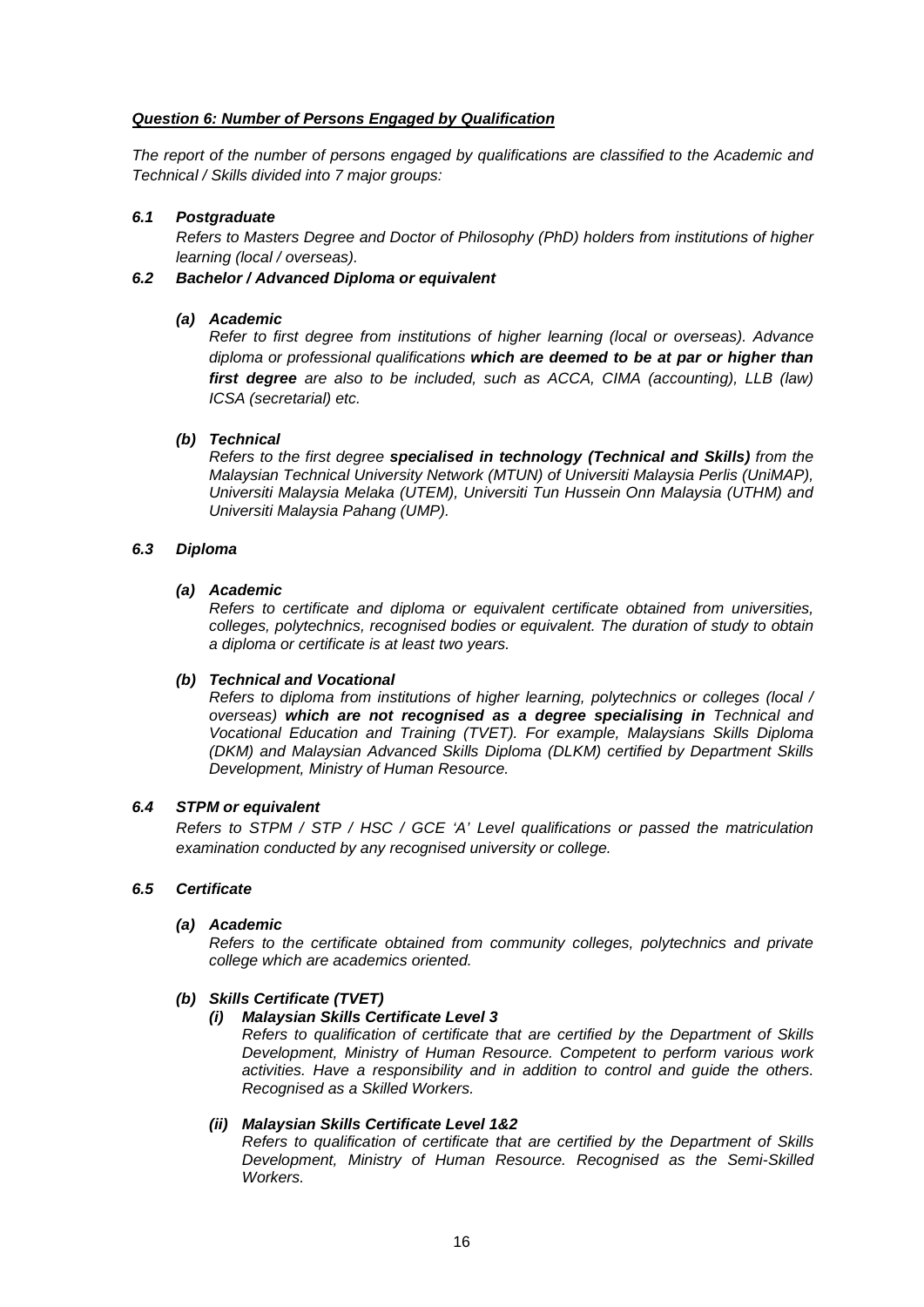### *(iii) Other Skills Certificate*

*Refers to qualification of certificate obtained from the by Community Colleges, Polytechnics, Industrial Training Institute, National Youth Skills Institute, and private college specialising in Technical Vocational Education and Training.*

### *6.6 SPM / SPM(V) or equivalent*

*Refers to SPM / SPM(V) / MCE qualifications or equivalent examinations such as GCE 'O' Level.*

### *6.7 Below SPM / SPM(V) qualification*

*Refers to qualifications such as PMR / SRP / LCE, completed primary school or below.* 

### *6.8 Total*

*Please total up 6.1 to 6.7.* 

*This total must be equal to the corresponding figures reported in Question 5A (Male) and 5B (Female) excluding total persons provided by other establishment.*

#### *Question 7: Man-Hours Worked During the Reference Year*

- *7.1 Number of workers per shift Refers to number of workers per shift.*
- *7.2 Number of days worked during the reference year Refers to the actual number of days which the establishment normally operated during the reference year.*
- *7.3 Number of hours worked in a shift Refers to the total hours of worked per shift.*
- *7.4 Total man-hours worked Refers to 7.1 x 7.2 x 7.3.*
- *7.5 Total overtime man-hours worked during the reference year Refers to the total number of man-hours worked outside the normal working hours of the establishment.*
- *7.6 Total man-hours worked during the reference year Refers to the total 7.4 + 7.5.*
- *7.7 Overtime during the reference year Refers to the total wages paid for the work performed outside the normal working hours of the establishment.*

#### *Question 8: Turnover / Income*

*The data reported for this Question should be based on the Profit & Loss Account / Financial Statement and other supporting documents for the reference year 2021. Please provide best estimates if the account is not finalised or not available.*

*8.1A Income from movie activities, video & television programs, sound recordings and broadcasting activities*

*Refers to income earned by your establishment for services rendered to other establishments during the reference year.* 

*8.1.1 Motion picture, video & television programme production, sound recording and music publishing activities*

*Refers to income received for service of production of theatrical and non-theatrical motion pictures whether on film, video tape or disc for direct projection in theatres or*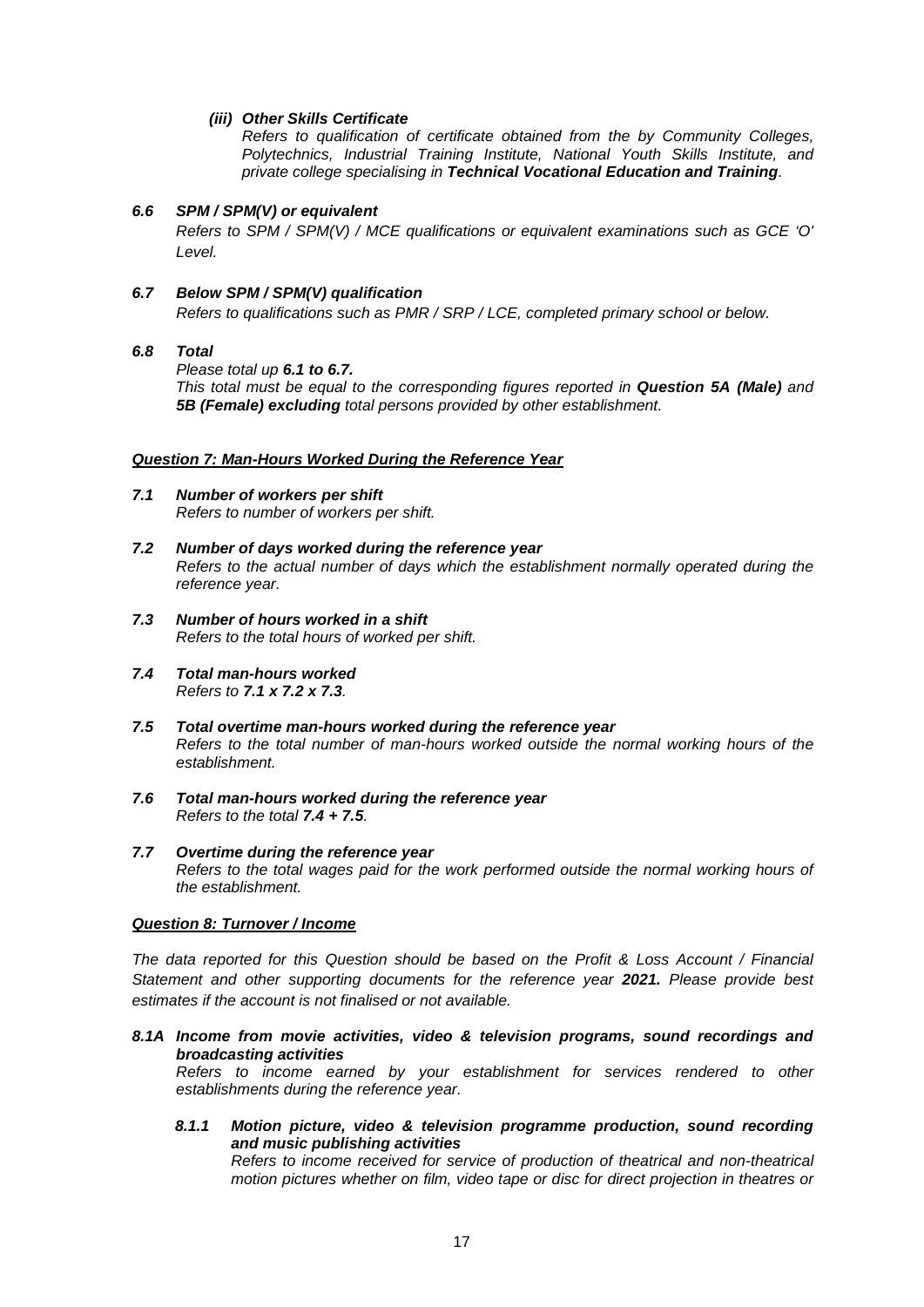*for broadcasting on television; supporting activities such as film editing, cutting, dubbing, etc.; distribution of motion pictures and other film productions to other industries; as well as motion picture or other film productions projection. Also included is buying and selling of motion picture or other film productions distribution*  rights is also included. The sounds recording activities, i.e. production of original *sound master recordings, releasing, promoting and distributing them, publishing of music as well as sound recording service activities in a studio or elsewhere are also included.*

- *(a) Motion picture, video and television programme production activities Please provide the percentage breakdown by type of services provided:*
	- *(i) Motion picture film, exposed and developed, whether or not incorporating sound track or consisting only of sound track*
	- *(ii) Films and other video content on disks, tape or other physical media*
	- *(iii) Online video content*
	- *(iv) Motion picture, video tape and television programme production services*
	- *(v) Motion picture, video tape, television and radio programme originals*
	- *(vi) Licensing services for the right to use entertainment, literary or artistic originals*
	- *(vii) Others (please specify)*
- *(b) Motion picture, video and television programme post production activities Please provide the percentage breakdown by type of services provided:*
	- *(i) Audiovisual editing services*
	- *(ii) Transfers and duplication services of masters*
	- *(iii) Colour correction and digital restoration services*
	- *(iv) Visual effect services*
	-
	- *(v) Animation services (vi) Captioning, titling and subtitling services*
	- *(vii) Other post production services*
	- *(viii) Licensing services for the right to use entertainment, literary or artistic originals*
	- *(ix)* Others (please specify)
- *(c) Motion picture, video and television programme distribution activities Please provide the percentage breakdown by type of services provided:*
	- *(i) Licensing services for the right to use entertainment, literary or artistic originals*
	- *(ii) Motion picture, videotape and television programme distribution services*
	- *(iii) Others (please specify)*

#### *(d) Motion picture projection services*

- *(e) Sound recording and music publishing activities Please provide the percentage breakdown by type of services provided:*
	- *(i) Music, printed or in manuscript*
	- *(ii) Musical audio disks, tapes or other physical media*
	- *(iii) Other no-musical audio disk and tapes (e.g. recording of speeches)*
	- *(iv) Online audio content*
	- *(v) Publishing on a fee or contract basis*
	- *(vi) Sound recording services*
	- *(vii) Radio programme production services*
	- *(viii) Sound editing and design services*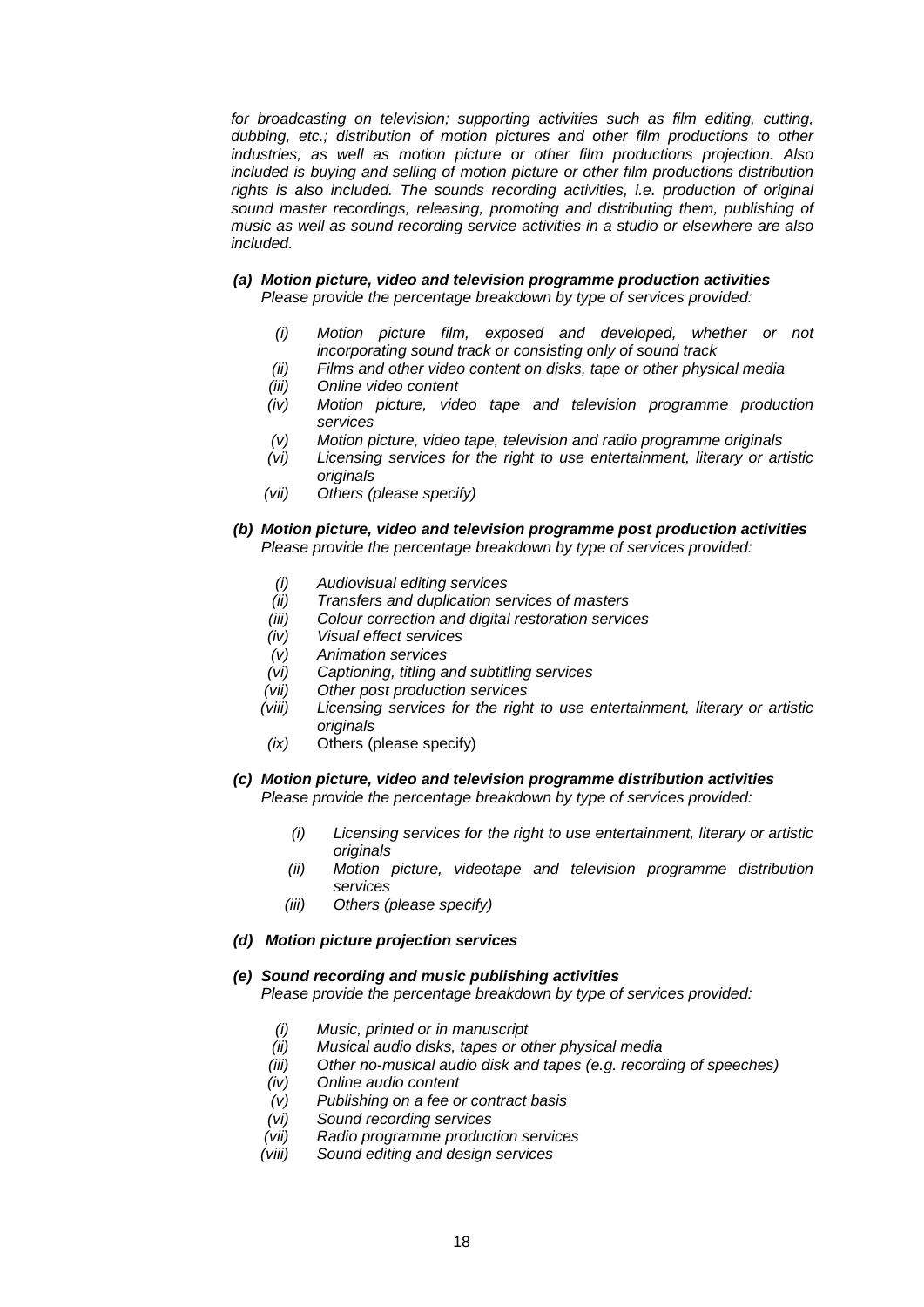- *(ix) Licensing services for the right to use entertainment, literary or artistic originals*
- *(x) Motion picture, videotape, television and radio programme originals*
- *(xi) Others (please specify)*

### *8.1.2 Programming and broadcasting activities.*

*Refers to activities of creating content or acquiring the right to distribute content and subsequently broadcasting that content, such as radio, television and data programs of entertainment, news, talk, and the like. Also included is data broadcasting, typically integrated with radio or TV broadcasting. The broadcasting can be performed using different technologies, over-the-air, via satellite, via a cable network or via internet. Production of programs that are typically narrowcast in nature (limited format, such as news, sports, education, or youth-oriented programming) on a subscription or fee basis, to a third party, for subsequent broadcasting to the public are also included.*

### *(a) Radio broadcasting*

*Please provide the percentage breakdown by type of services provided:*

- *(i) Sale of radio advertising time*
- *(ii) Radio broadcast originals*
- *(iii) Radio channels programme*
- *(iv) Radio programme production services*
- *(v) Broadcasting services and multi channel programme distribution services*
- *(vi) Others (please specify)*

#### *(b) Television programming and broadcasting activities*

*Please provide the percentage breakdown by type of services provided:*

- *(i) Sale of television advertising time*
- *(ii) Television broadcast originals*
- *(iii) Television programmes channel*
- *(iv) Broadcasting services and multi channel programme distribution services*
- *(v) Motion picture, video tape and television programme production services*
- *(vi) Others (please specify)*

#### **8.1B Income from telecommunications services**

*This division includes the activities of providing telecommunications and related service activities, i.e. transmitting voice, data, text, sound and video. The transmission facilities that carry out these activities may be based on a single technology or a combination of technologies. The commonality of activities classified in this division is the transmission of content, without being involved in its creation. The breakdown in this activity is based on the type of infrastructure operated.*

#### *8.1.1 Wired telecommunication activities*

*Please provide the percentage breakdown by type of services provided:*

- *(i) Carrier services*
- *(ii) Fixed telephone services*
- *(iii) Private network services*
- 
- *(iv) Data transmission services*
- *(v) Other telecommunication services (vi) Internet backbone services*
- *(vii) Internet access services*
- *(viii) Other internet telecommunication services*
- *(ix) Others (please specify)*

#### *8.1.2 Wireless telecommunication activities*

*Please provide the percentage breakdown by type of services provided:*

*(i) Carrier services*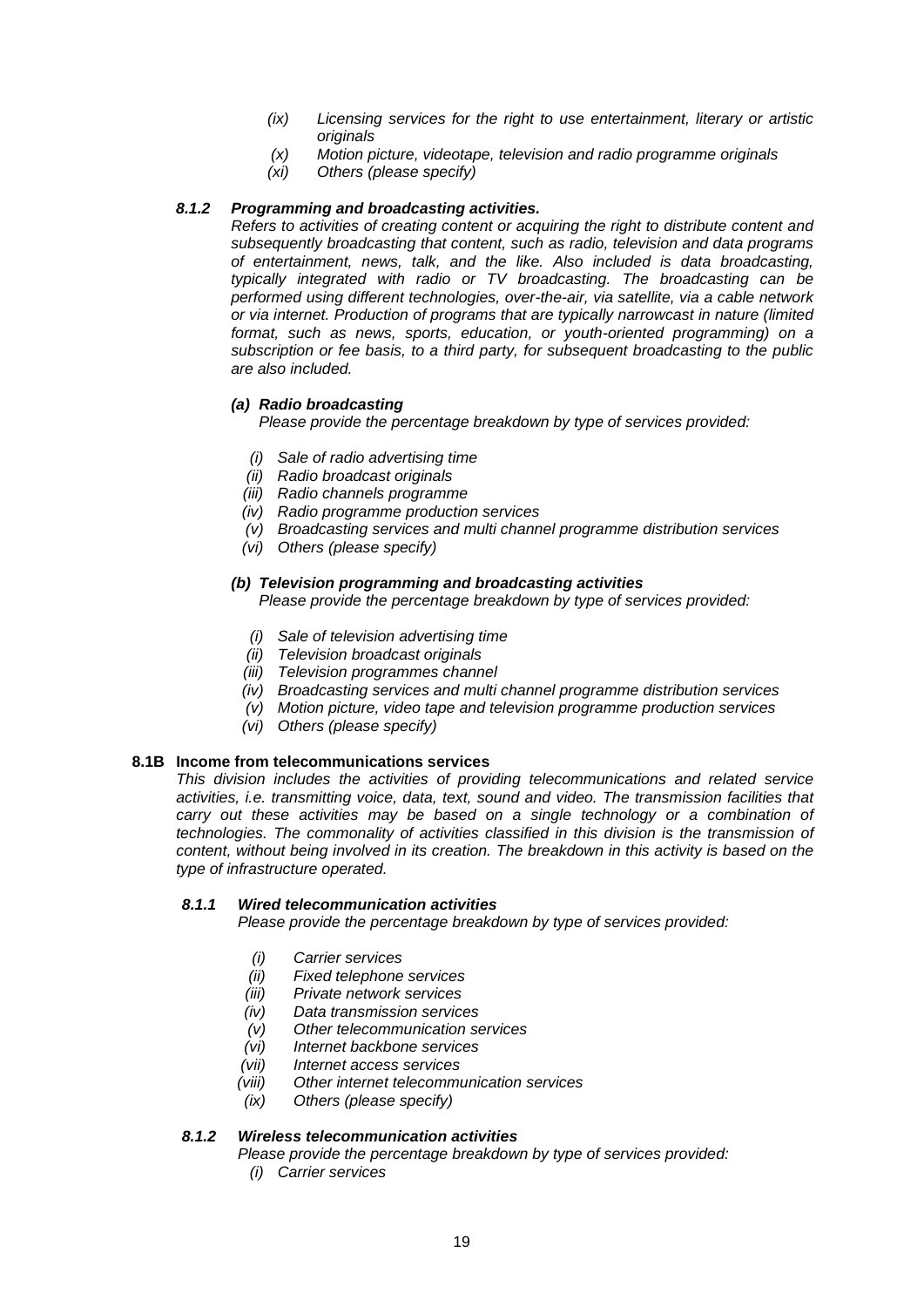- *(ii) Mobile telecommunication services*
- *(iii) Private network services*
- *(iv) Data transmission services*
- *(v) Other telecommunication services*
- *(vi) Internet access services*
- *(vii) Other internet telecommunication services*
- *(viii) Others (please specify)*

### *8.1.3 Satellite telecommunications activities*

*Please provide the percentage breakdown by type of services provided:*

- *(i) Mobile telecommunication services*
- *(ii) Private network services*
- *(iii) Data transmission services*
- *(iv) Other telecommunication services*
- *(v) Internet access services*
- *(vi) Other internet telecommunication services*
- *(vii) Others (please specify)*

### *8.1.4 Provision of internet access over network between the client and the ISP not owned or controlled by the ISP*

*Please provide the percentage breakdown by type of services provided:*

- *(i) Private network services*
- *(ii) Data transmission services*
- *(iii) Others (please specify)*

### *8.1.5 Other telecommunication services*

*Please provide the percentage breakdown by type of services provided:*

- *(i) Other telecommunication services*
- *(ii) Internet access services*
- **Other internet telecommunication services**
- *(iv) Others (please specify)*

#### **8.1C Income from computer and information services**

*Refers to the income earned by your establishment for services rendered to other establishments during the reference year.*

#### *8.1.1 Computer programming, consultancy and related activities*

*Refers to activities of providing expertise in the field of information technologies such as writing, modifying, testing and supporting software to meet the needs of a particular customer; planning and designing computer systems that integrate computer hardware, software and communication technologies; on-site management and operation of clients' computer systems and/or data processing facilities; providing infrastructure for hosting or data processing services; and other professional and technical computer-related activities.*

#### *(a) Computer programming activities (e.g. IT design and development services for applications)*

*(b) Computer consultancy (e.g. IT support services)*

#### *(c) Computer facilities management activities Please provide the percentage breakdown by type of services provided:*

- *(i) IT support services*
- *(ii) Network management services*
- *(iii) Computer systems management services*
- *(iv) Others (please specify)*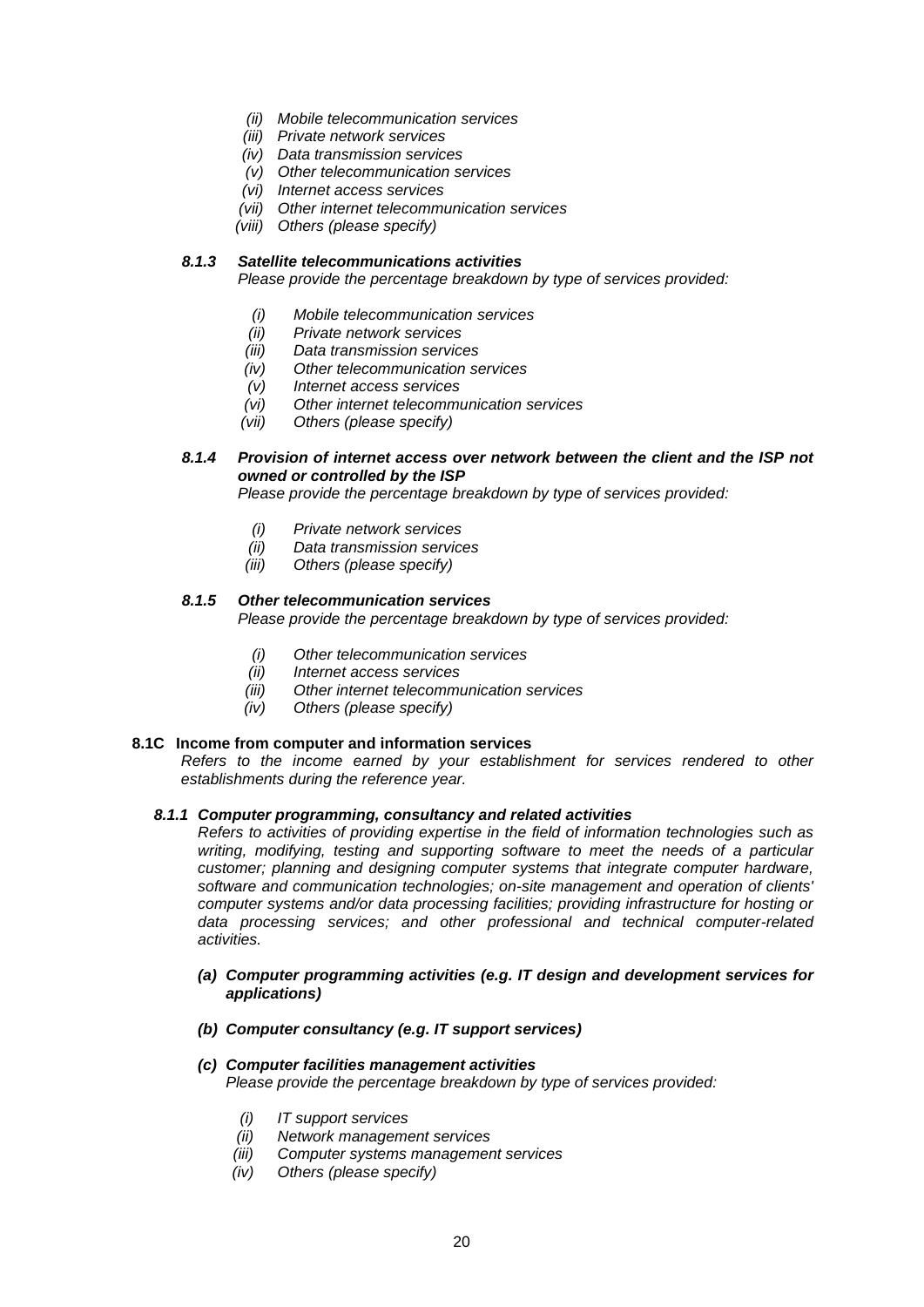### *(d) Information and communication technology security systems (ICT)*

*Please provide the percentage breakdown by type of services provided:*

- *(i) IT consulting services*
- *(ii) Security systems services*
- *(iii) Others (please specify)*

*(e) Other information technology services activities Please provide the percentage breakdown by type of services provided:*

- *(i) IT support services*
- *(ii) Installation services of personal computers and peripheral equipment*
- *(iii) Others (please specify)*

### *8.1.2 Information service activities*

*Refers to activities of web search portals, data processing and hosting activities, as well as other activities that primarily supply information.*

### *(a) Activities of providing infrastructure for hosting, data processing services and related activities (web hosting)*

*Please provide the percentage breakdown by type of services provided:*

- *(i) Website hosting services*
- *(ii) Application service provisioning*
- *(iii) Other hosting and IT infrastructure provisioning services*
- *(iv) Sale of internet advertising spaces*
- *(v)* Others (please specify)

### *(b) Data processing activities*

*Please provide the percentage breakdown by type of services provided:*

- *(i) Other hosting and IT infrastructure provisioning services*
- *(ii) Sale of internet advertising spaces*
- *(iii) Others (please specify)*

### *(c) Web portals*

*Please provide the percentage breakdown by type of services provided:*

- *(i) Other hosting and IT infrastructure provisioning services*
- *(ii) Sale of internet advertising spaces*
- *(iii) Others (please specify)*

## *(d) Other information services activities includes news syndicate and news agencies activities*

*Please provide the percentage breakdown by type of services provided:*

- *(i) News agency services to newspapers and periodicals*
- *(ii) News agency services to audiovisual media*
- *(iii) Other information services*
- *(iv) Others (please specify)*

### *8.1D Income from publishing activities*

*Refers to the income earned by your establishments for service rendered to other establishments during the reference year.*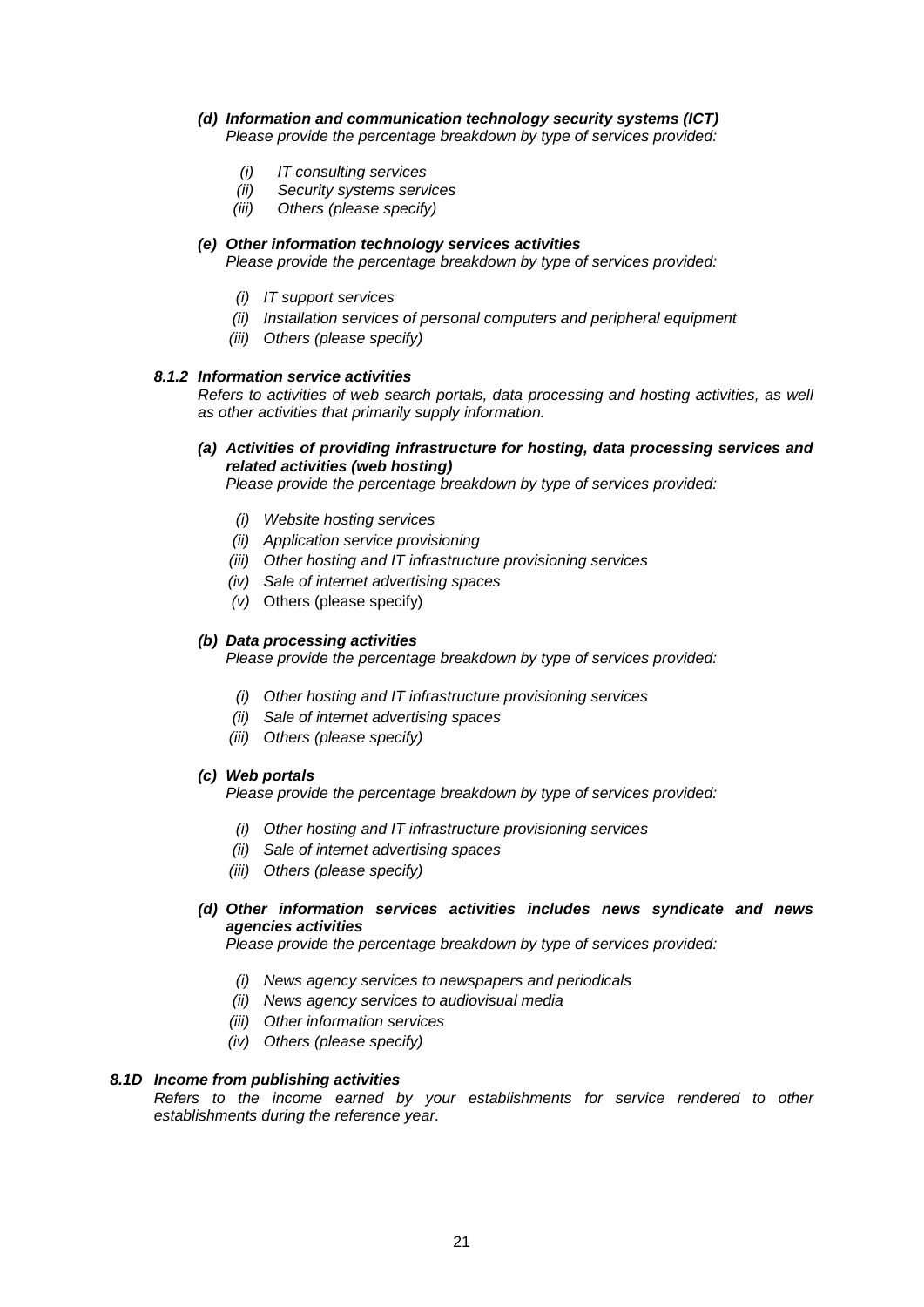### *8.1.1 Publishing of books, periodicals and other publishing activities*

*Refers to activities of publishing books, newspapers, magazines and other periodicals, directories and mailing lists, and other works such as photos, engravings, postcards, timetables, forms, posters and reproductions of works of art. These works are characterized by the intellectual creativity required in their development and are usually protected by copyright.*

### *(a) Publishing of books, brochures and other publications*

*Please provide the percentage breakdown by type of services provided:*

- *(i) Education textbooks (in print)*
- *(ii) General reference books (in print) (e.g. dictionaries, encyclopedias, thesauruses)*
- *(iii)* Other books *(in print)* (e.g. fiction and nonfiction books, cook books, travel *guides)*
- *(iv) Maps and hydrographic or similar charts (printed, other than in book-form)*
- *(v) Other recorded disks, tapes or other physical media*
- *(vi) Licensing services for the right to use entertainment, literary or artistic originals*
- *(vii) Sale of advertising space (in print media)*
- *(viii) Online purchased of books*
- *(ix) Publishing on a fee or contract basis*
- *(x) Others (please specify)*

#### *(b) Publishing of mailing lists, telephone books and other directories Please provide the percentage breakdown by type of services provided:*

- *(i) Directories (in print)*
- *(ii) Licensing services for the right to use databases*
- *(iii) Sale of advertising space (in print media)*
- *(iv) Original compilations of facts / information*
- *(v) Online directories and mailing list*
- *(vi) Publishing on a fee or contract basis*
- *(vii) Text-based disks, tapes or other physical media*
- *(viii) Others (please specify)*

### *(c) Publishing of newpapers, journals, magazines and periodicals in print or electronic form*

*Please provide the percentage breakdown by type of services provided:*

- *(i) Newspapers and periodicals, daily (in print)*
- *(ii) Other newspapers and periodicals, other than daily (in print)*
- *(iii) Sale of advertising space (in print media)*
- *(iv) Sale of internet advertising space*
- *(v) Online newspapers and peridicals*
- *(vi) Publishing on a fee or contract basis*
- *(vii) Text-based disks, tapes or other physical media*
- *(viii) Licensing services for the right to use entertainment, literary or artistic originals*
- *(ix) Others (please specify)*

#### *(d) Other publishing activities (eg postcards,greeting card, etc.)*

*Please provide the percentage breakdown by type of services provided:*

- *(i) Printed or illustrated postcards; printed cards bearing personal greetings or messages, with or without envelopes or trimmings*
- *(ii) Printed pictures, designs and photographs*
- *(iii) Trade advertising material, commercial catalogues and the like*
- *(iv) Transters (decalcomanias) and printed calendars*
- *(v) Sale of internet advertising space*
- *(vi) Other online content (exclude online games, online software)*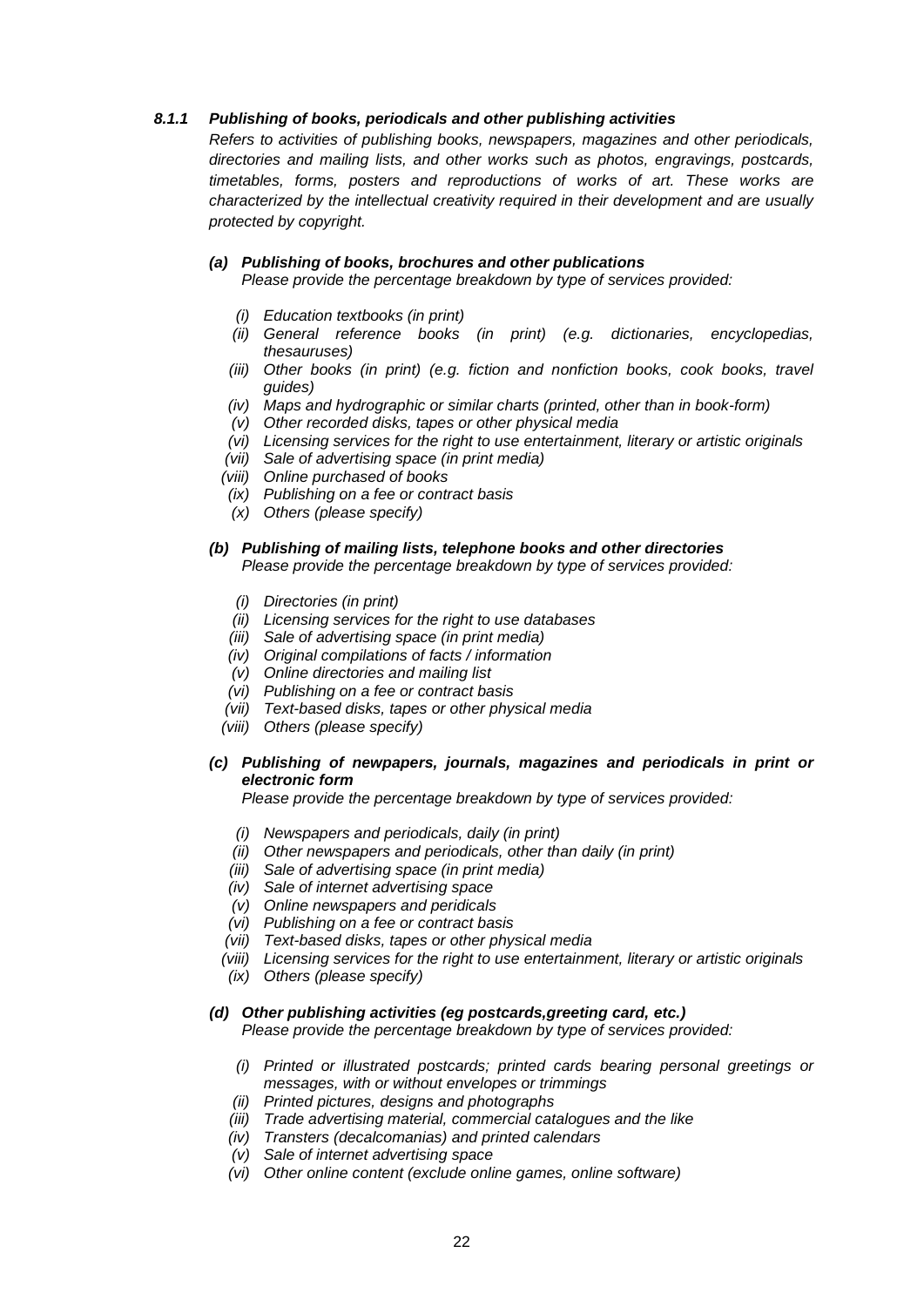- *(vii) Publishing on a fee or contract basis*
- *(viii) Others (please specify)*

## *8.1.2 Software publishing*

*Refers to activites of publishing of ready-made (non-customized) software such as operating systems, business and other applications, computer games for all platforms.*

### *(a) Business and other applications*

*Please provide the percentage breakdown by type of services provided:*

- *(i) Network software, packaged*
- *(ii) Database management software, packaged*
- *(iii) Development tools and programming languages software, packaged*
- *(iv) General business productivity and home use applications, packaged*
- *(v) Other application software, packaged*
- *(vi) Licensing services for the right to use computer software*
- *(vii) Software originals*
- *(viii) Software downloads (e.g. system software, application software downloads)*
- *(ix) Online software*
- *(x) Publishing on a fee or contract basis*
- *(xi) Others (please specify)*

### *(b) Computer games for all platforms*

*Please provide the percentage breakdown by type of services provided:*

- *(i) Software catridge for video game console*
- *(ii) Computer game software, packaged*
- *(iii) Online game*
- *(iv) Licensing services for the right to use computer software*
- *(v) Software originals*
- *(vi) Publishing on a fee or contract basis*
- *(vii) Others (please specify)*

### *(c) Software publishing expect game software*

*Please provide the percentage breakdown by type of services provided:*

- *(i) Operating systems, packaged*
- *(ii) Systems software, packaged*
- *(iii) Licensing services for the right to use computer software*
- *(iv) Software originals*
- *(v) Software downloads (e.g. system software, application software downloads)*
- *(vi) Publishing on a fee or contract basis*
- *(vii) Others (please specify)*

#### *8.2 Income from repair and maintenance services for telecommunication services*

*Refers to income received by your establishment from repair and maintenance services for telecommunication services.*

*8.3 Income from installation services for telecommunication networks Refers to income received by your from installation services for telecommunication networks.*

#### *8.4 Subscription income*

*Refers to income received from subscription activities.*

*8.5 Income from providing programme to other broadcasting establishments Refers to income from providing programmed to other broadcasting establishments.*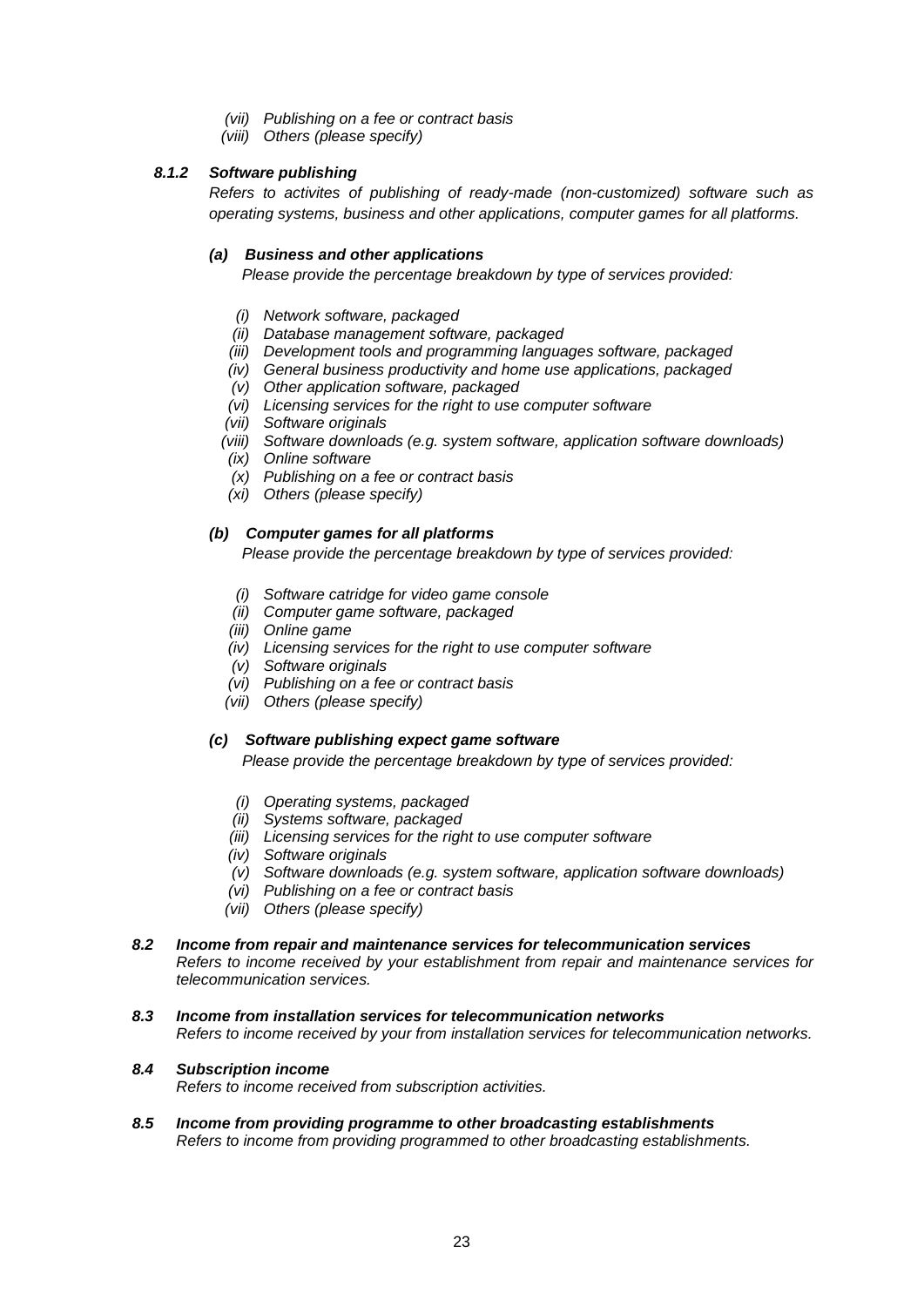#### *8.6 Licensing of rights to use syndicated media content*

*Refers to income received by your establishment from licensing of rights to use syndicated media content.*

- *8.7 Online advertising space Refers to income received by your for online advertising space.*
- *8.8 Income from advertising (exclude sales of radio, television or internet advertising time) Refers to the income earned from advertising (including advertising during movie-screening).*
- *8.9 Royalties, copyrights, licensing and franchise fees Refers to income received from royalties, copyrights, licensing and franchise fees received.*

# *8.10 Commissions and brokerage earned*

*Refers to commission and brokerage earned for for selling goods or services on behalf of other establishments.*

- *8.11 Rental income received from: Refers to:*
	- *(a) Land*

*Refers to income received for land use based on rent or lease*

#### *(b) Residential building*

*Refers to income received as a rental from this establishment's residential building / premises to another establishment.*

#### *(c) Non-residential building*

*Refers to income received as a rental from this establishment's non-residential building / premises to other establishments.*

#### *(d) Rental of spacing (e.g. prepared food & beverages kiosk)*

*Income received from renting of spacing such as prepared food & beverages kiosk.*

### *(e) Rental of telecommunication equipment*

*Income received from rental of telecommunication equipment.*

*(f) Transport equipment*

*Income from renting transport without its operator.*

#### *(g) Machinery and equipment*

*Refers to all income received as a rental from machinery and equipment.*

#### *(h) Furniture and fittings*

*Income received from renting furniture.*

#### *(i) Others*

*The rental income other than those mentioned above.*

#### *8.12 Leasing of computer hardware*

*Income received from renting of leasing of computer hardware.*

#### *8.13 Income from management services*

*Refers to income received by the establishment for managing the activities or projects for other establishments.*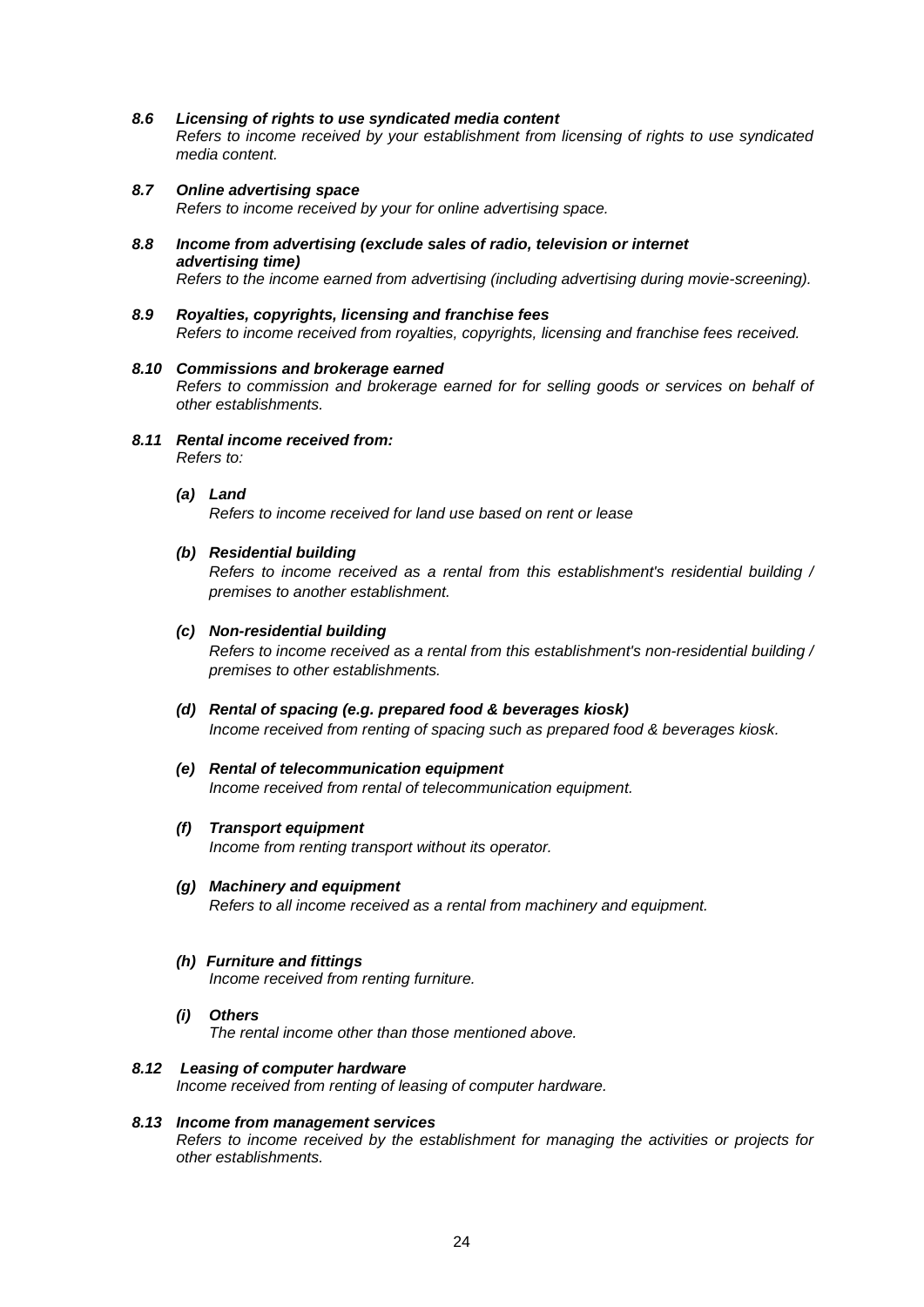*8.14 Value of sales (goods / materials purchased for resale without undergoing further processing)*

*Report the value of sales of all goods sold in the same condition as purchased without undergoing further processing according to whether the resale was at wholesale or retail.*

#### *8.15 Non-operating income*

*Refers to*

*(a) Subsidies:*

### *(i) Subsidies on salaries and wages*

*Income derived from subsidies on salaries and wages received either from the Government, Statutory Bodies, Non -Governmental Organizations or corporate sponsorships.*

#### *(ii) Subsidies on products*

*Income derived from subsidies on products received either from the Government, Statutory Bodies, Non -Governmental Organizations or corporate sponsorships.*

#### *(iii) Subsidies on production*

*Income derived from subsidies on withdrawals received either from the Government, Statutory Bodies, Non -Governmental Organizations or corporate sponsorships.*

## *(b) Claims and compensation received*

*Income derived from claims and compensation received*

- *(c) Bad debts recovered Income derived from bad debts recovered*
- *(d) Income from interest Income derived from income from interest*
- *(e) Income from dividend Income derived from income from dividend*
- *(f) Gain from sales / revaluation of assets Income derived from gain from sales / revaluation of assets*
- *(g) Gain from foreign exchange / financial assets Income derived from gain from foreign exchange / financial assets*
- *(h) Remittances, gifts or grant received Income derived from remittances, gifts or grant received from the Government, Statutory Bodies, Non -Governmental Organizations or corporate sponsorships.*
- *(i) Others non-operating income (please specify)*
- *8.16 Does your establishment received an income from social media account such as Youtube, Instagram, Tiktok, etc.?*
	- *8.16.1 Please state the amount of income received from the social media account activities if applicable.*

#### *8.17 Establishment involved in e-sports activities*

*Please indicate if this establishment have income from e-sports activities. If 'Yes', please state the total income in this e-sports activity*

*Electronic sports (also known as e-sports) is a form of competition using video games. esports often takes the form of organised, multiplayer video game competitions, particularly between professional players, either individually or as teams. Unlike traditional sports like*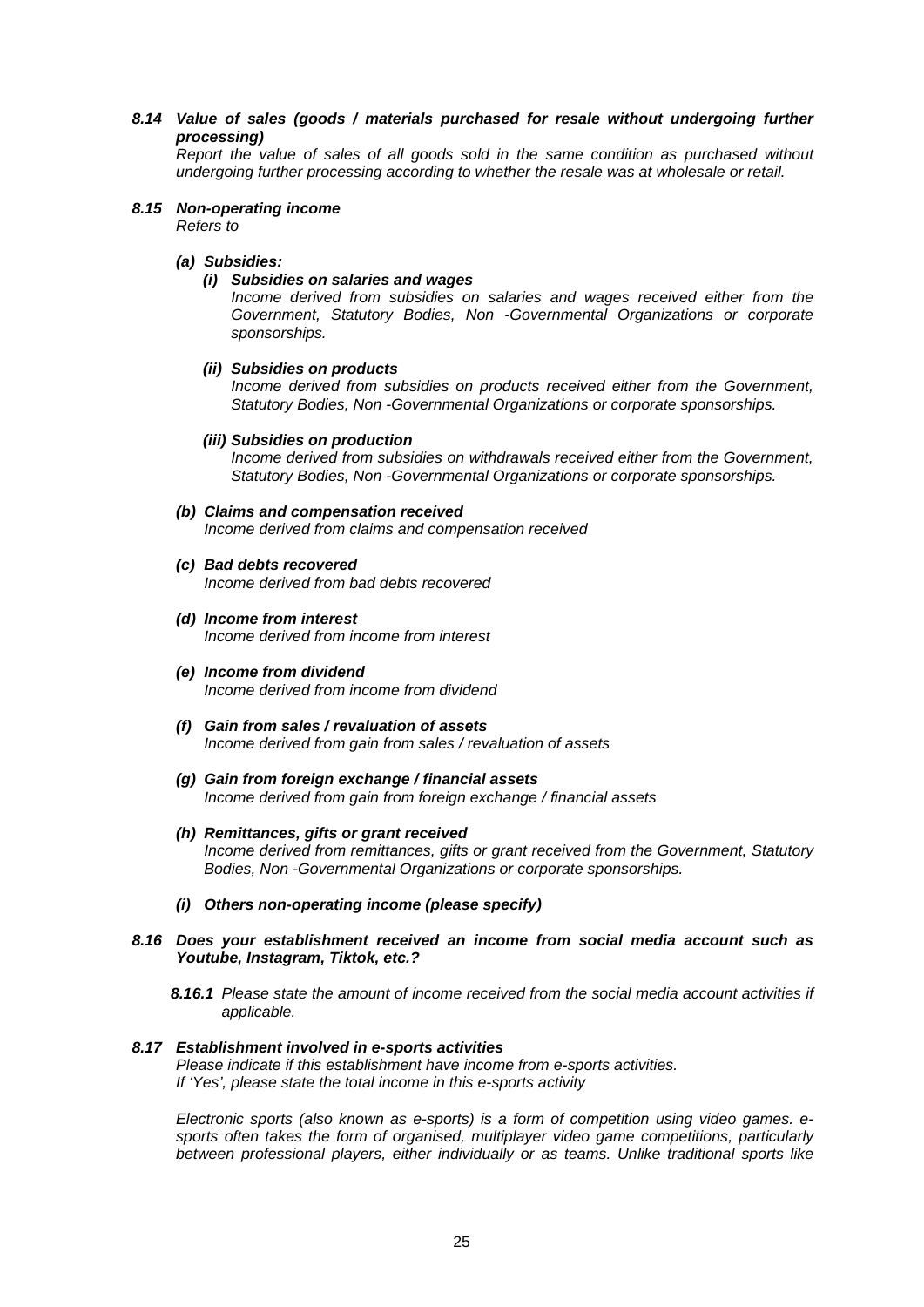*football and badminton, e-sports players are competing virtually via gaming platforms such as personal computer, console, and mobile instead.*

*8.17.1 If Yes, please state the total income in this e-sports activity.*

#### *8.18 Others operating income*

*Please specify operating income received other than those mentioned above, if any.*

*8.19 Total income*

*Please total up item 8.1 to 8.18.*

#### *8.20 Capital transfers received*

*Refers to a transaction in which one institutional unit transfers a financial asset or fixed asset to another unit without receiving any goods, services or assets.*

## *8.21 Grand Total (8.19 and 8.20)*

*Please total up item 8.19 to 8.20.*

#### *8.22 Percentage of income involved with ICT services*

*Please provide a fraction of the income if your establishment is involved with the following ICT services:*

### *(a) Cloud computing*

*Cloud computing refers to the provision of computing resources (hardware and software) by service providers through the internet to users. This submission or provision is described as "service" because the user simply "rents" the computing resources rather than acquiring it. It provides a common source of computing to achieve economies of scale similar to public utilities (eg electricity grid).*

*Examples of cloud computing applications and services included*

- *Cloud-based email services such as Gmail, Yahoo Mail etc.*
- *Social networks like WhatsApp, WeChat, Facebook, YouTube etc.*
- *Cloud-based storage services like Dropbox, Google Drive and more*
- *Cloud-based office suites such as Google Apps for Work, Microsoft Office 365 and more.*
- *Customer relationship management (CRM) systems such as SalesForce, Microsoft Dynamics CRM and others*
- *Point sales system (POS) like myPOS, Shopify POS etc.*
- *Accounting systems such as MYOB, Flex Systems and others.*
- *Enterprise resource design (ERP) such as NetSuite, Plex System, Epicor ERP etc.*

### *(b) Consultant big data*

*Big Data is an explosion of information along with the growth of mobile use and Internet data ecosystem. Various types of structured data, structured and unstructured data from social media such as blogs, Facebook, Twitter have supported the growth of large, diverse, unlimited and valuable data (volume, variety, velocity, value) to terabytes and petabyte data.* 

*Consultant Big Data offers consultancy on data development. These services are usually offered by various organizations whether related to system integrators, IT consultants or establishments conducting research (company management, marketing and business consultancy).*

### *(c) Radio Frequency Indentification*

*RFID - The basic RFID system consists of an antenna, transceiver receiver (with decoder) and an RFID tag that stores information. Antennas and transceivers can be designed as a handheld or fixed device. The data communication between the tag and the transceiver is controlled by the antenna, which transmits / receives radio signals to fire the tag and then the data is read from / to it.*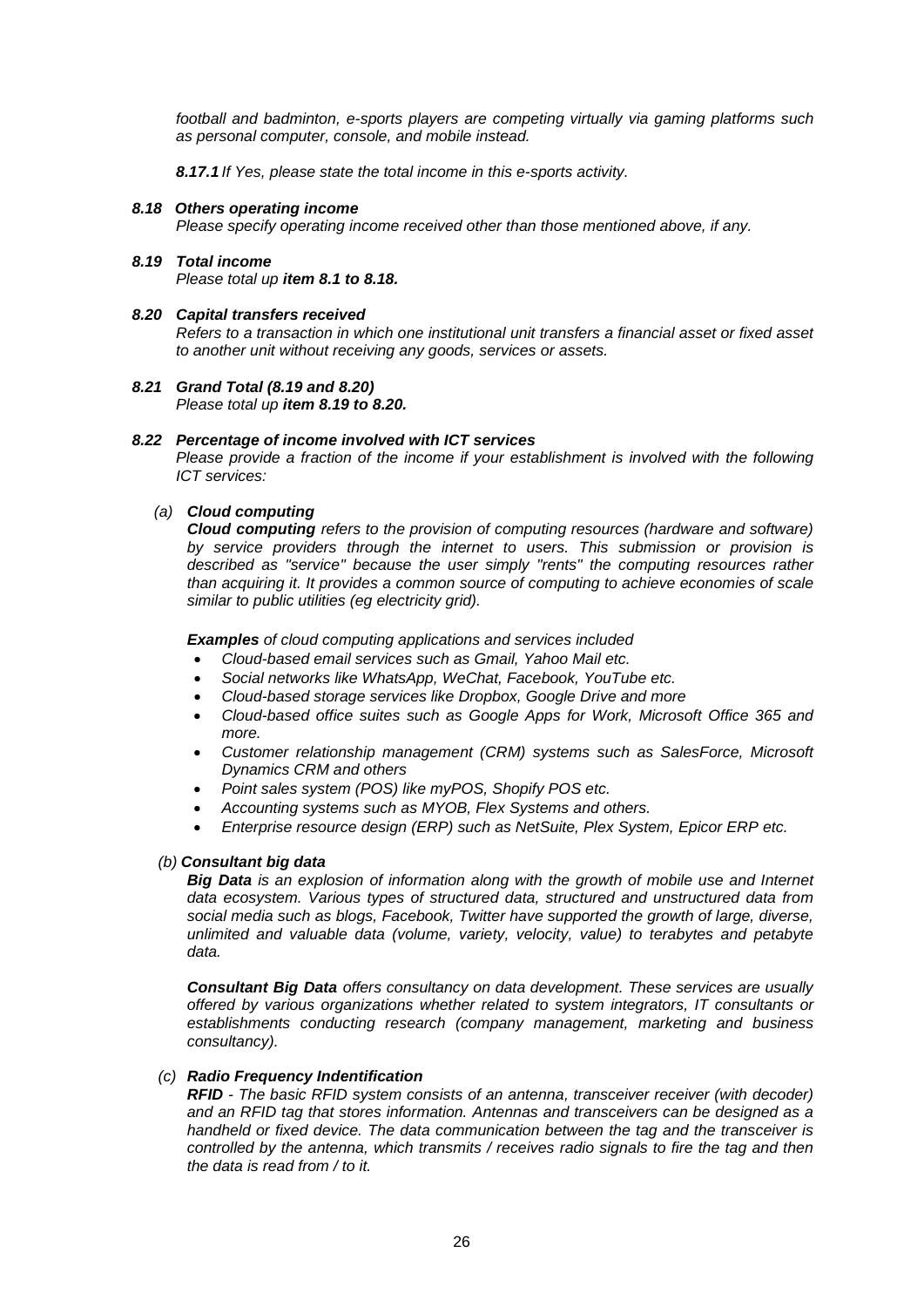### *(d) Streaming activity*

*Streaming activities include any activity involved with streaming process whether platform providers, streaming process management or related consultations.*

### *Question 9: Expenditure*

*The data reported for this Question should be based on the Profit & Loss Account / Financial Statement and other supporting documents for reference year 2020. Please provide the best estimates if the account is not ready or finalised.*

*9.1 Payment for data processing and other services related to information technology Refers to payment for services related to data processing and tabulation (e.g. data capture, data transfer from various medium, optical feature detection), and databases.*

### *9.2 Payments for repairs and maintenance work done by others on this establishment's fixed assets*

*Refers to the total cost of repairs and maintenance work done on the establishment's fixed assets such as buildings, transportation, machinery & equipment, computer and furniture & fittings. However, major repairs of a capital nature should be included in field 0413 accordingly in Question 4 as capital acquisition of fixed assets.*

### *9.3 Cost of films purchased for projection*

*This item includes films / or goods owned by the establishment, which have been consumed during the reference year to produce the output of this establishment. Materials consumed in the production of fixed assets for the establishments' own use should also be included.* 

### *9.4 Advertising and promotion*

*Refers to payments for advertisement or promotion of goods, services and name of your company or business through media such as newspaper, television, radio, internet or other media, whether locally or overseas.*

### *9.5 Cost of materials used (includes materials used for advertising services)*

*Please provide costs for all goods/materials and supplies owned by this establishment, which have been consumed during the reference year to produce the output of this establishment. Materials consumed in the production of fixed assets for the establishments' own use should also be included.*

*9.6 Cost of goods sold (goods / materials purchased for resale without undergoing further processing)*

*Report the cost of goods / materials sold in the same condition as purchased without undergoing further processing according to whether the resale was at wholesale or retail.*

*9.7 Payment for programme provider (e.g. sports programme, news, tape transfer etc.) Refers to fees paid to program providers enabling program broadcasts on television or radio.*

#### *9.8 Payment for rental of films Refers to payment made on rental of film, compact disc, VCD and DVD.*

*9.9 Amount paid for work sub-contracted to others (outsourcing) Refers to amount paid for work sub-contracted.*

#### *9.10 Domestic interconnect and international out payment Refers to interconnect charges and in respect of international calls, payment to foreign network facilities providers, foreign network services providers or foreign application service providers.*

#### *9.11 Contribution to Universal Service Provision Fund*

*Refers to the contribution of the telecommunications establishment to Universal Service Provision Fund (USP fund).*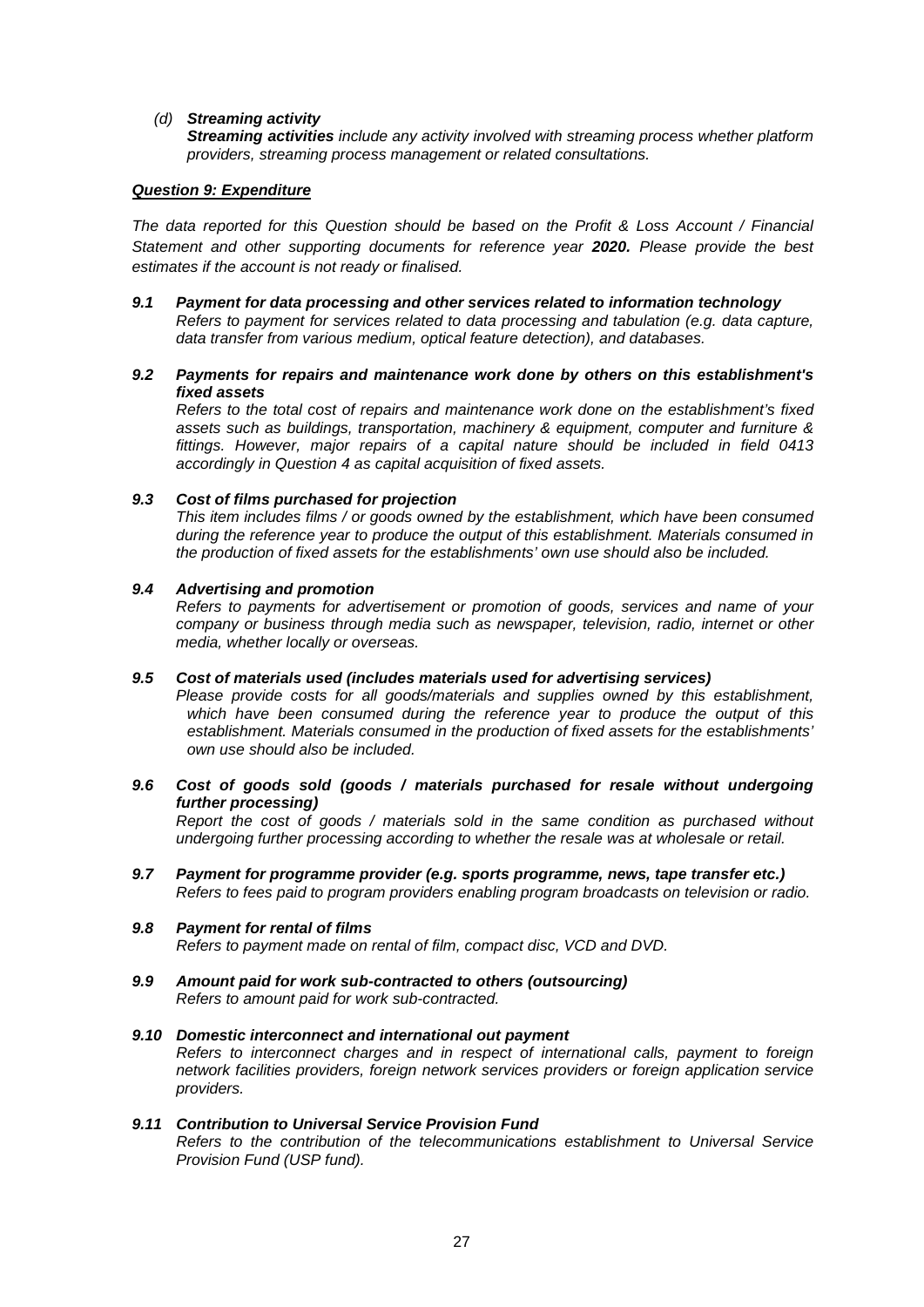#### *9.12 Research and development expenditure*

*Refers to expenditure incurred on Research and Development (R&D) activities. R&D is the systematic study of new processes, techniques and applications & products.*

#### *(a) In-House*

*The percentage of expenses incurred by the establishment itself for the purposes of research and development.*

#### *(b) Outsource*

*The percentage of expenses paid to other establishment for the purposes of research and development.*

#### *9.13 Telecommunication fees (e.g.: telephone, internet etc.)*

*Refers to fees for telecommunication services encompass telephone, telegram, cable broadcasting, satellite, electronic mail and internet.* 

#### *9.14 Royalties paid to*

*Refers to royalties paid including license fees for goods and / or services used of patents, copyrights, trademarks, franchises etc. based on licensing agreements.*

- *(a) Government / Statutory Bodies Please specify the type of royalties.*
- *(b) Non-government organisations / corporate sponsorship Please specify the type of royalties.*

#### *9.15 Value of other supplies consumed*

- *(a) Materials for repairs and maintenance Refers to the value of materials meant for repair and maintenance that was consumed.*
- *(b) Stationery and office supplies Refers to the expenditure for stationery and office supplies consumed.*
- *(c) Others*

*Please provide the value of the supplies if any.*

#### *9.16 Cost of printing*

*Refers to payment for printing services provided by other establishments such as poster, label, tickets etc.*

#### *9.17 Water purchased*

*Refers to charges for water purchased. If the charges for electricity and water purchased are combined together in the account, please provide an estimate for water paid.*

#### *9.18 Electricity purchased*

*Refers to charges for electricity purchased. If the charges for water and electricity purchased are combined together in the account, please provide an estimate for electricity paid.*

#### *9.19 Fuel, lubricants and gas*

*Refers to the purchase of fuels (e.g. diesel oil, petrol, furnace oil, and fuel oil), lubricants (e.g. lubricating oil and grease) and gas (e.g. liquefied petroleum gas, natural gas and natural gas for vehicle) consumed.*

### *9.20 Payment for other professional services (e.g. architecturial, engineering, surveying consultancy fees, etc)*

*Refers to fees for professional services provided by architectural, engineering, surveyor and other consultancy firm etc.*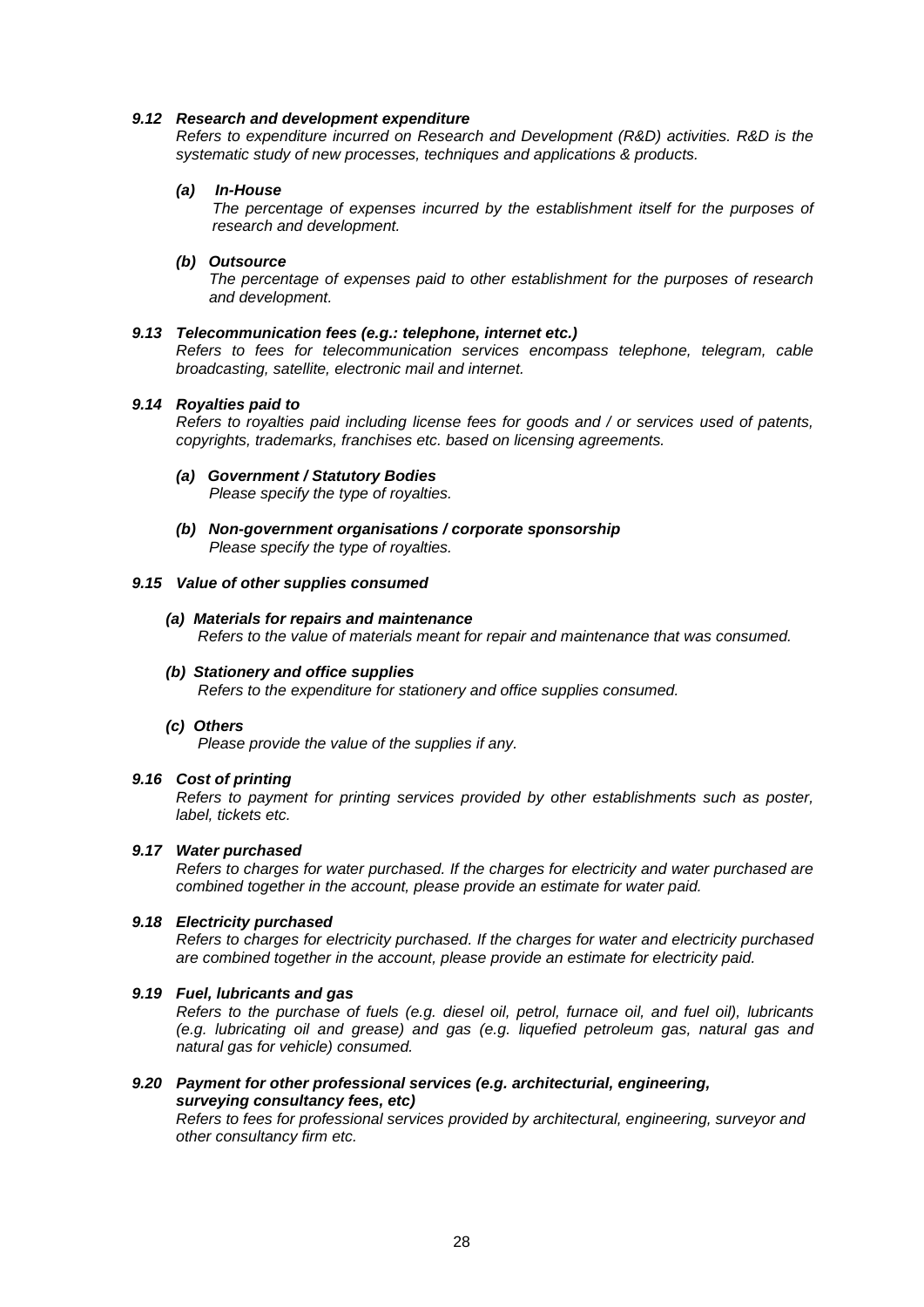#### *9.21 Commission and agency fees*

*Refers to commission and fees paid to other establishments or individuals or agents for selling goods or providing services on behalf of the establishment.*

#### *9.22 Purchase of transport services*

*Refers to the payments for purchases of transport services with driver.*

#### *9.23 Travelling expenses (include both local and overseas travelling, petrol / diesel bills and parking fees for own vehicles)*

*Refers to expenses incurred by this establishment for performing official duties outside the office such as travelling, lodging, food, petrol / diesel bills, parking fees and other related expenses.*

### *9.24 Accounting, secretarial and audit fees*

*Refers to fees of accounting, auditing, tax related and secretarial duties services performed by accounting, secretarial and audit establishments.*

#### *9.25 Legal fees*

*Refers to fees for legal services.*

#### *9.26 Management fees*

*Refers to fees for management services provided by other establishments or individuals for planning management, organisation and cost projecting and human resource*

#### *9.27 Entertainment expenses*

*Refers to expenses for the entertainment of business clients by this establishment.*

#### *9.28 Postage (include courier services)*

*Refers to charges for postal services encompass the pick-up, transport and delivery of letters, newspaper, periodicals magazines and other printed matters, and parcels. Also included are mail box rental services.*

### *9.29 Bank charges*

*Refers to bank charges for financial services provided by financial institution. (e.g. payments for cheque books, bank drafts, letters of credit, bankers' acceptance and commissions and fees related to transactions in securities).*

#### *9.30 Insurance premiums except workers' compensation insurance*

*Refers to insurance premium paid by this establishment on building, machinery and equipment, transport equipment and goods (excluding workers compensation insurance).*

#### *9.31 Interest paid*

*Refers to annual interest paid on loans taken by this establishment from financial institutions.*

#### *9.32 Payment for security services*

*Refers to payments for security services such as security guards services or closed circuit TV (CCTV).*

#### *9.33 Warranty claim*

*Payments made to consumers on the indemnity guarantee.*

#### *9.34 Rental payments:*

*Refers to rent or leasing on land and also rental payments on operational leasing of building / premises, machinery and equipment, transport equipment and other assets.*

#### *9.35 Current depreciation / amortization on fixed assets*

Refers to the amount reported for the reference period as in **Question 4 in field 041699.**

#### *9.36 Indirect taxes and government license such as:*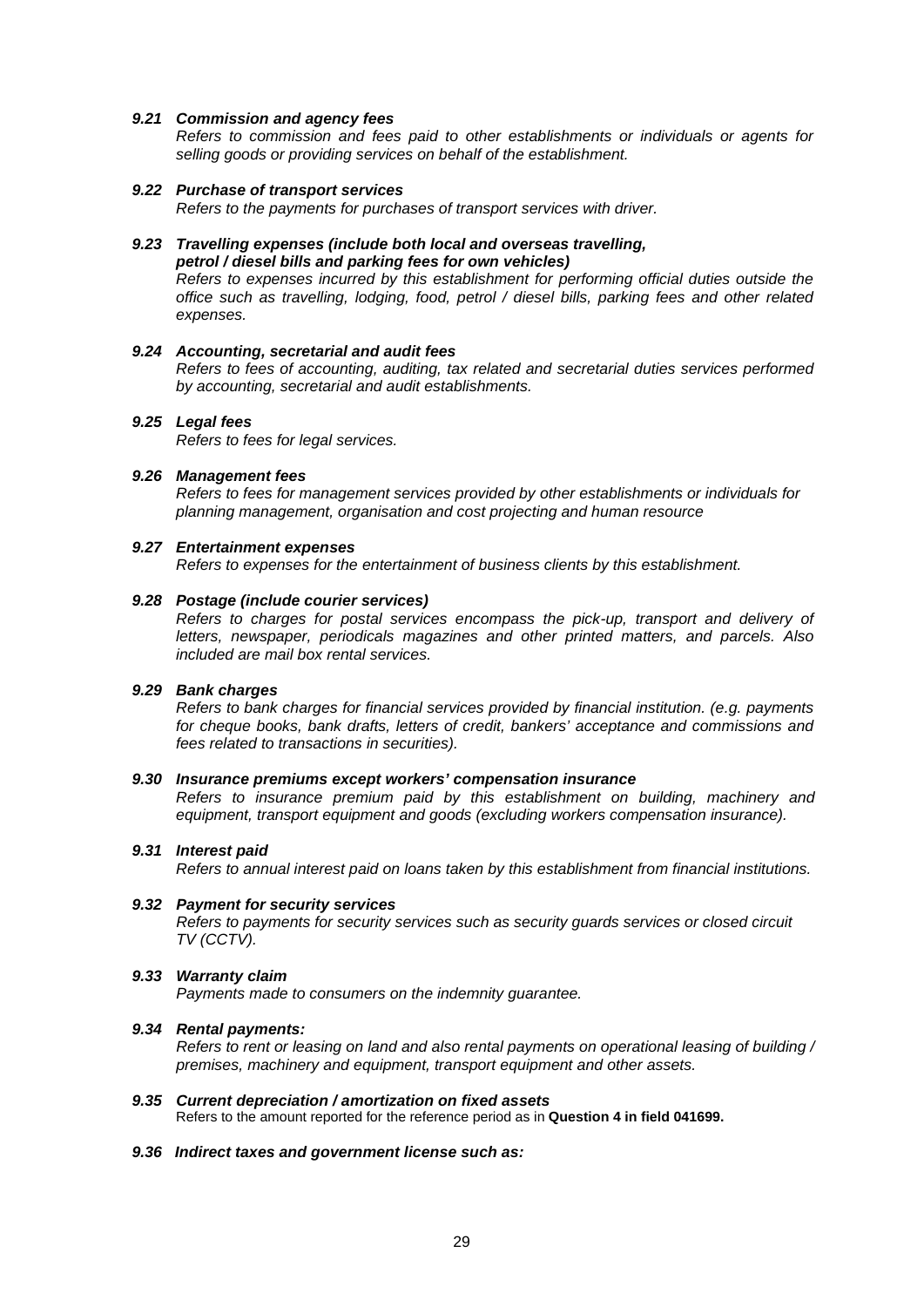#### *(a) Assessment (on land and buildings) and quit rent*

*Refers to assessments on land and building collected by the local authorities such as City Hall, Municipal Council and quit rent by the District Land and Mines Office*

#### *(b) Entertainment duty*

*Refers to entertainment duty paid to the authorities for running the entertainment industry.*

#### *(c) Road tax*

*Refers to road tax collected by the Road Transport Department for motor vehicles.*

#### *(d)* **Business registration fees, driving licence, stamp duties, etc**

*Refers to business registration fees includes co-operative for Companies Commission of Malaysia (CCM).*

*(e) Service tax or sales tax Refers to the tax charged for the services or sales*

#### *9.37 Non-operating expenditures*

*Refers to the indirect expenditure incurred by the establishment including foreign exchange losses, losses on sales, bad debts written-off and current transfers.*

- *(a) Losses from foreign exchange / financial assets*
- *(b) Losses from sales / revaluation of assets*
- *(c) Bad debts written-off*
- *(d) Current transfers such as remittance, gifts, donations, fine, etc*
- *(e) Others non-operating expenditure (please specify)*

#### *9.38 Is this establishment involved in e-sports activities?*

*Please indicate if this establishment have expenditure is involved in e-sports activities. If 'Yes', please state the total expenditure in this e-sports activity*

*Electronic sports (also known as e-sports) is a form of competition using video games. esports often takes the form of organised, multiplayer video game competitions, particularly between professional players, either individually or as teams. Unlike traditional sports like football and badminton, e-sports players are competing virtually via gaming platforms such as personal computer, console, and mobile instead.*

*9.38.1 If yes, please state the total expenditure in this e-sports activity*

#### *9.39 Others operating expenditure*

*Please specify other operating costs that are not reported above (if any).*

#### *9.40 Employment costs*

*retrenched.*

*(a) Salaries & wages paid*

*Refers to the amount reported for the reference period as in the Question 5C (Total annual salaries & wages male) and Question 5D (Total annual salaries & wages female).*

- *(b) Payment of gratuity, retirement / retrenchment benefits to employees Refers to payments paid by employers to employees upon retirement or being*
- *(c) Payment in kind to employees*

#### *(i) Free medical attention*

*Refers to value fees for medical treatment to your employees; and*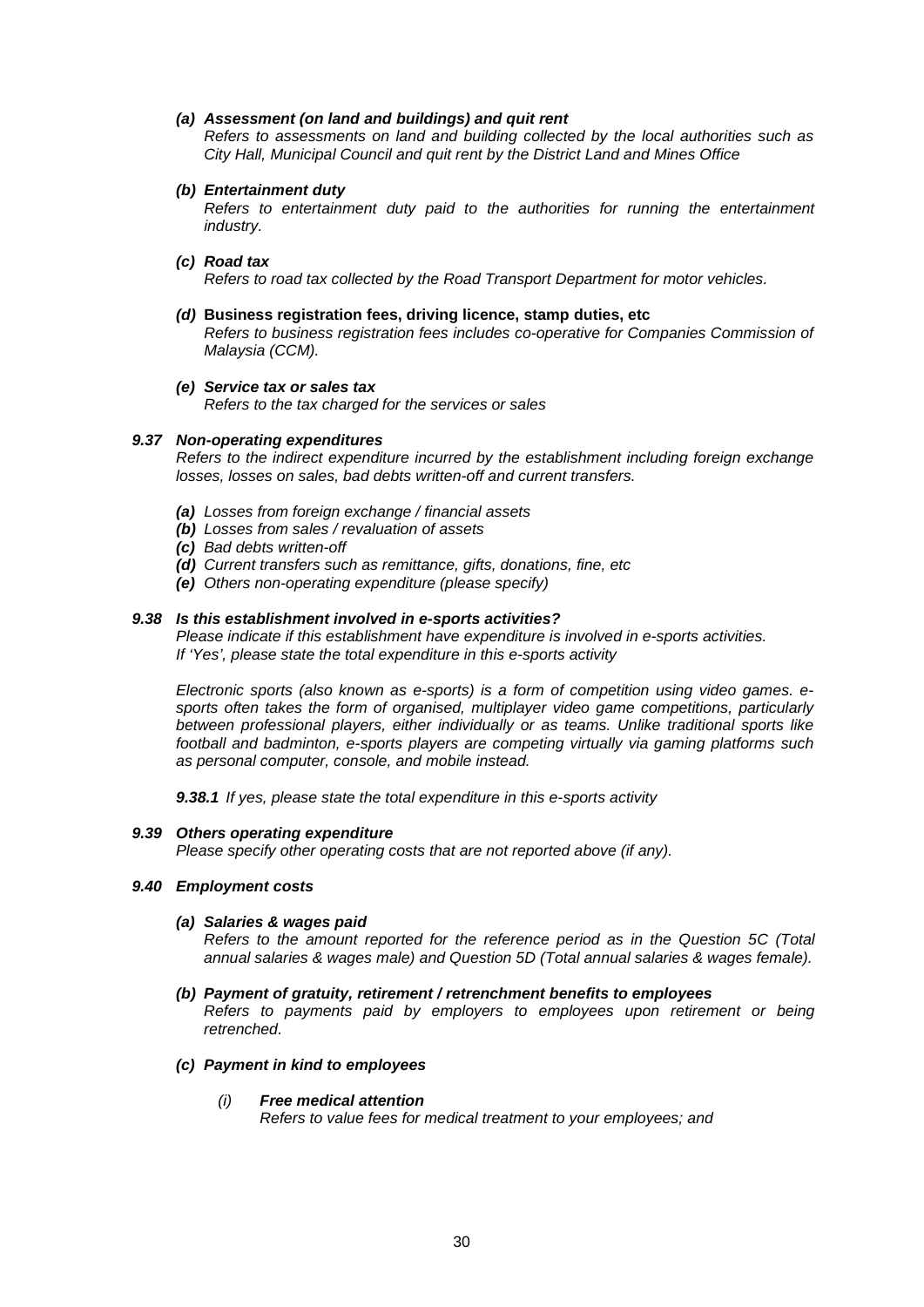*(ii) Others (e.g.: free food, free accomodation etc). Refers to value of food and accommodation etc. provided by the establishment to your employees.* 

#### *(d) Employer's contribution to:*

*(i) Employees Provident Funds (EPF) Refers to employers' contribution paid by the establishment to EPF;*

#### *(ii) Other Provident Funds*

*Refers to employers' contribution paid by the establishment to provident funds other than those organised and managed by the government. E.g Co-operative;*

#### *(iii) Social Security Organisation (SOCSO) Refers to employers' contribution paid by the establishment to SOCSO;*

- *(iv) Private social security schemes (e.g workers' compensation insurance) Refers to employers' contribution by the establishment to social security schemes other than those managed by the government such as workman compensation; and*
- *(v) Gratuity benefits schemes, retirement / retrenchment Refers to employers' contribution to retirement or retrenchment schemes other than those managed by the government.*
- *(e) Fees paid to non-working directors for their attendance at Board of Directors' meetings*

*Refers to the payment by the establishment to non-working directors for their attendance at Board of Directors' Meetings.*

### *(f) Value of free wearing apparel provided*

*Refers to value of free wearing apparel provided to employees such as uniforms, overalls and office attire.*

#### *(g) Staff training cost*

*Refers to training cost, workshop and conference funded by the employers, either locally or overseas.*

#### *(h) Cost of transporting workers (to and from workplace)*

*Refers to cost of transportation of workers to and from work place undertaken by your establishment such as factory bus services.*

### *(i) Levy on labour*

*Refers to charges paid in the reference year by the employer of foreign workers to the government. The levy was RM410 for domestic helper, plantation workers RM640, while construction, manufacturing, services sectors are RM1,850.*

*(j) Expenses on share-based payment to employees (including shares & stock options)*

*Refers to total expenses incurred on a share-based payment transaction for employee performance stock or stock options, offered by the company to employees who work as part of their remuneration package.*

*(k) Other labour costs (please specify): Please provide other labour costs if any.*

#### *9.41 Payment to other establishment for providing workers*

*Refers to the payments made to other establishment for providing workers for the purpose of obtaining service.*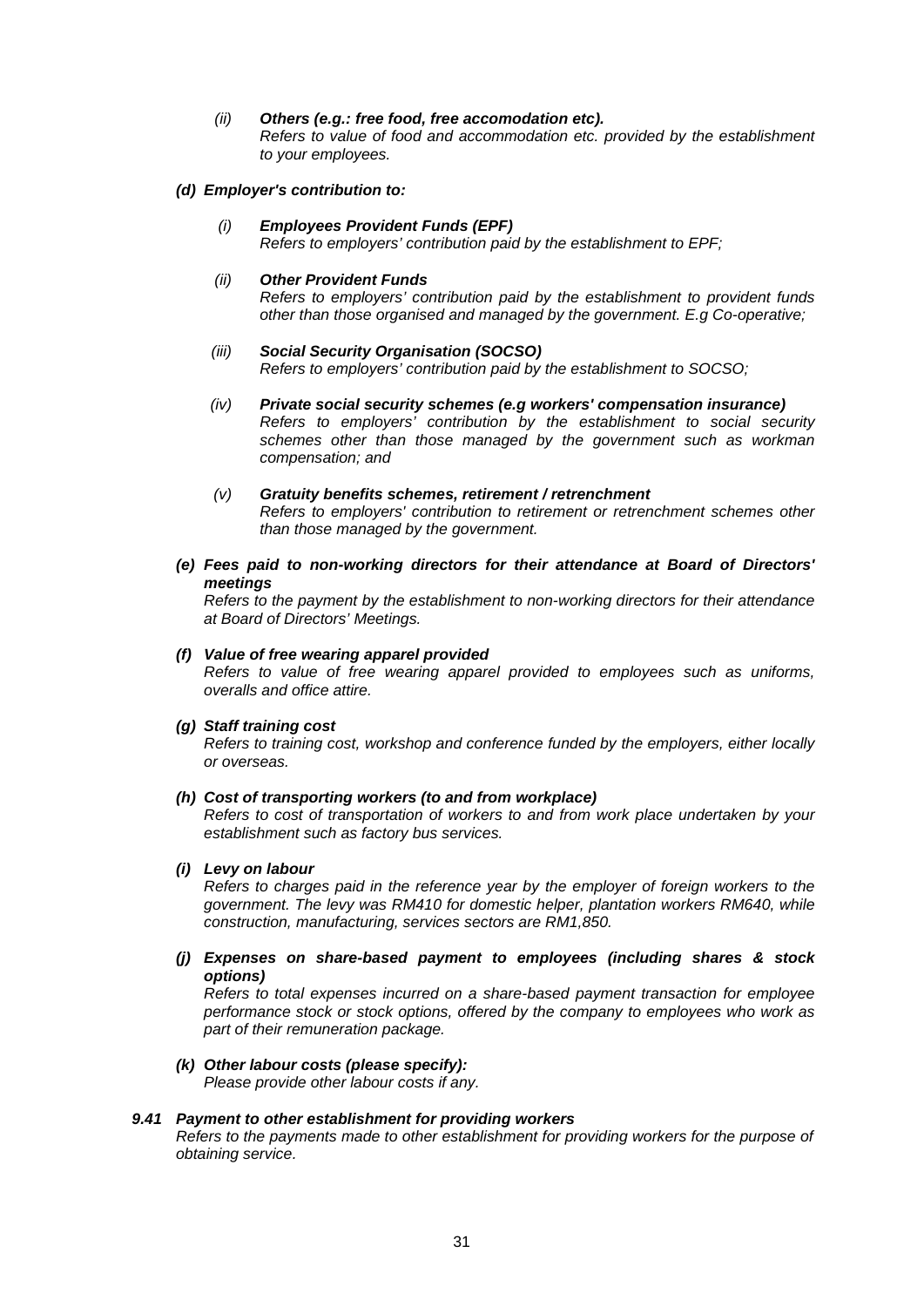### *9.42 Total expenditure*

*Refer to the total expenditure in item 9.1 to 9.41.*

### *9.43 Capital transfers made*

*Refers to the rights to use of a capital which has been transferred to others without receiving any return whether in term of goods, services or assets.*

#### *9.44 Payment for financial leasing*

*Refers to total payment made for renting or leasing of asset in view of owning the assets ultimately*

*9.45 Dividend payable Refers to income from the ownership of shares and is payable to the shareholders.*

#### *9.46 Direct taxes paid (e.g. company tax and stamp duties)*

*Refers to taxes paid by the establishment to the Inland Revenue Board during the reference year. Stamps duties for agreement or contract documents and entertainment duties for entertainment business activities are also included in this category.*

#### *9.47 Grand total*

*Please total up item 9.42 to 9.46.*

#### *Question 10: Value of Stocks*

*Please report the value of opening and closing stock by the type of stocks, owned or controlled by the establishment irrespective of where they are stored. This item is not required to be reported if the value of the stock is not recorded in the accounts.*

#### *Question 11: Profit / Loss Before Tax*

- *11.1 Please report net profit or loss before tax for the current year (2021) and previous year (2020) as reported in Profit & Loss Account.*
- *11.2 If there is any change in activity or difference in the profit / loss (> or <30%) as compared to the previous year, please mark the reasons below:*

#### *(a) Business model change*

*Changes in the model business as a result of changes in strategies or processes that exist in establishments used in the past. Change is also a transformation designed to be a new organisation.*

#### *(b) Currency exchange rate impact*

*Considering the effects of currency exchange fluctuations into other currencies. For example, the exchange rate of Ringgit Malaysia can be converted into dollars in the market.*

#### *(c) Price changes in goods sold or services rendered*

*Changes in current price or quantity of goods sold or services rendered.*

### *(d) Contracting out*

*A contractual agreement to pay other entity to perform the work of the establishment.*

*(e) Organisation change*

*The process of changing strategies, procedures, technology and culture within the organisation.*

#### *(f) Changes in the cost of labour or raw materials*

*Changes in the amount of salary paid as well as the change in the total cost of all components in stocks that have not been utilised in the work in progress or the finished product.*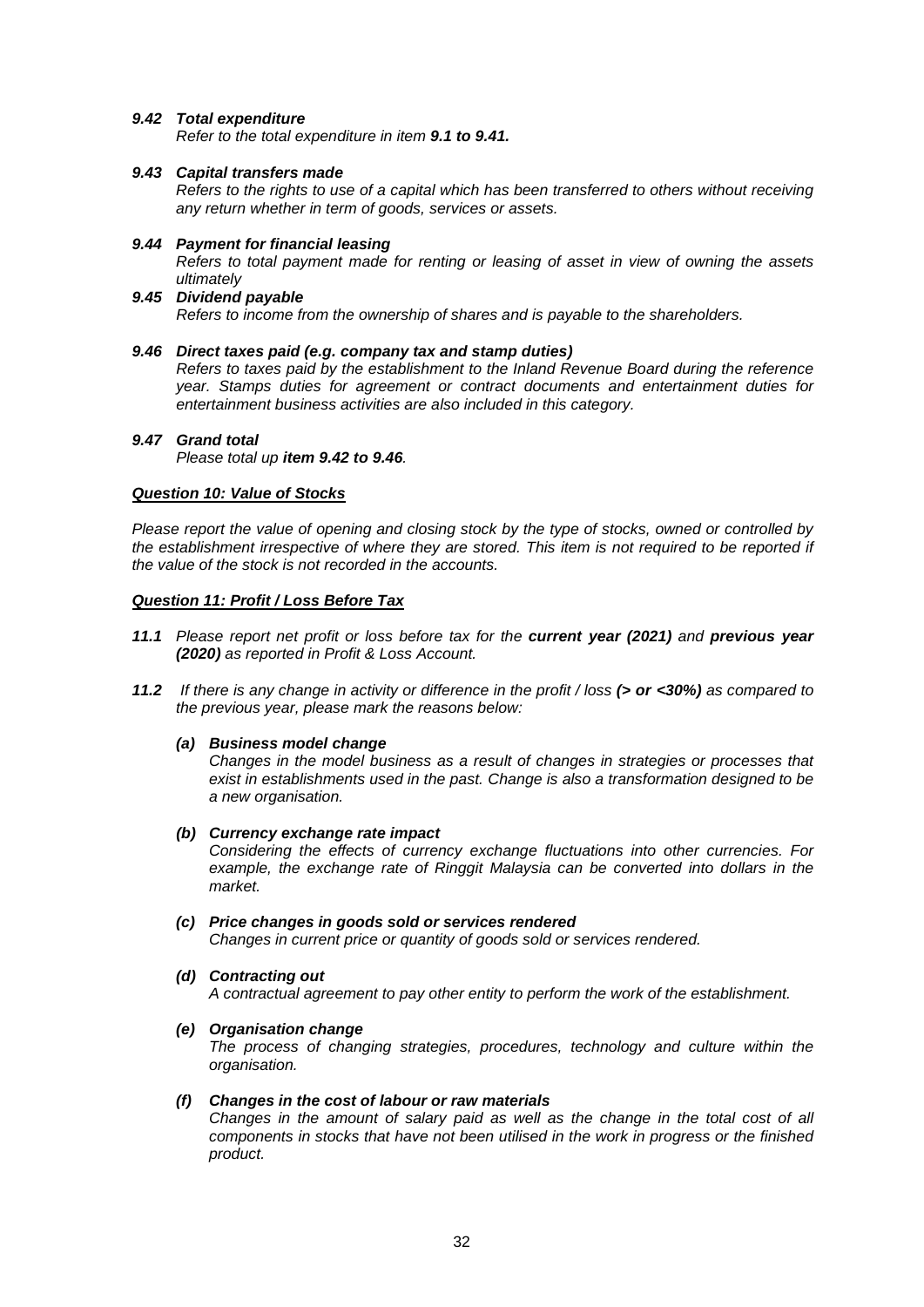### *(g) Natural disaster*

*Natural occurrences such as floods, landslides or earthquakes cause severe damage.*

*(h) Recession*

*A period of economic downturn caused a decline in trade and industry activity.*

*(i) Product change*

*Exchange to a new product from existing ones.*

*(j) Sold business units*

*Businesses sold for loss / profit.*

*(k) Expansion*

*Refer to opening a new branch in different locations and keeping the business in the same location.*

- *(l) New / lost contract Acceptance of new contract / lost in business.*
- *(m) Factory / premise closures Discontinue operation in factory / premise.*
- *(n) Acquisition of business units Recruitment of business units and interests of becoming a new business.*
- *(o) Strike or blockade The commotion organised by workers or associations as a protest.*
- *(p) Change toward automation*

*Automation is the use of technology (machines or information technology) to reduce the involvement of manpower in the production process.*

*(q) Others Please specify.*

#### *Question 12: Additional Information On Headquarters / Branches*

*12.1 If your establishment is a branch, please state the headquarters name and address*

*12.2 If your establishment is the headquarters, please state the number of branches with total sales value accordingly. Total value must be equal to the sum of the reported amounts in 8.1A, 8.1B, 8.1C and 8.1D on page (17 to 29) under Question 8.*

*Question 13: Additional Information*

#### *NOT APPLICABLE*

*Please proceed to Questions 15*

### *Question 14: Additional Information*

### *NOT APPLICABLE*

*Please proceed to Questions 15*

#### *Question 15: Water, Lubricants, Fuels and Electricity Consumed*

*15.1 Water*

*The quantity and value of water consumed during the reference year should be reported in this item.*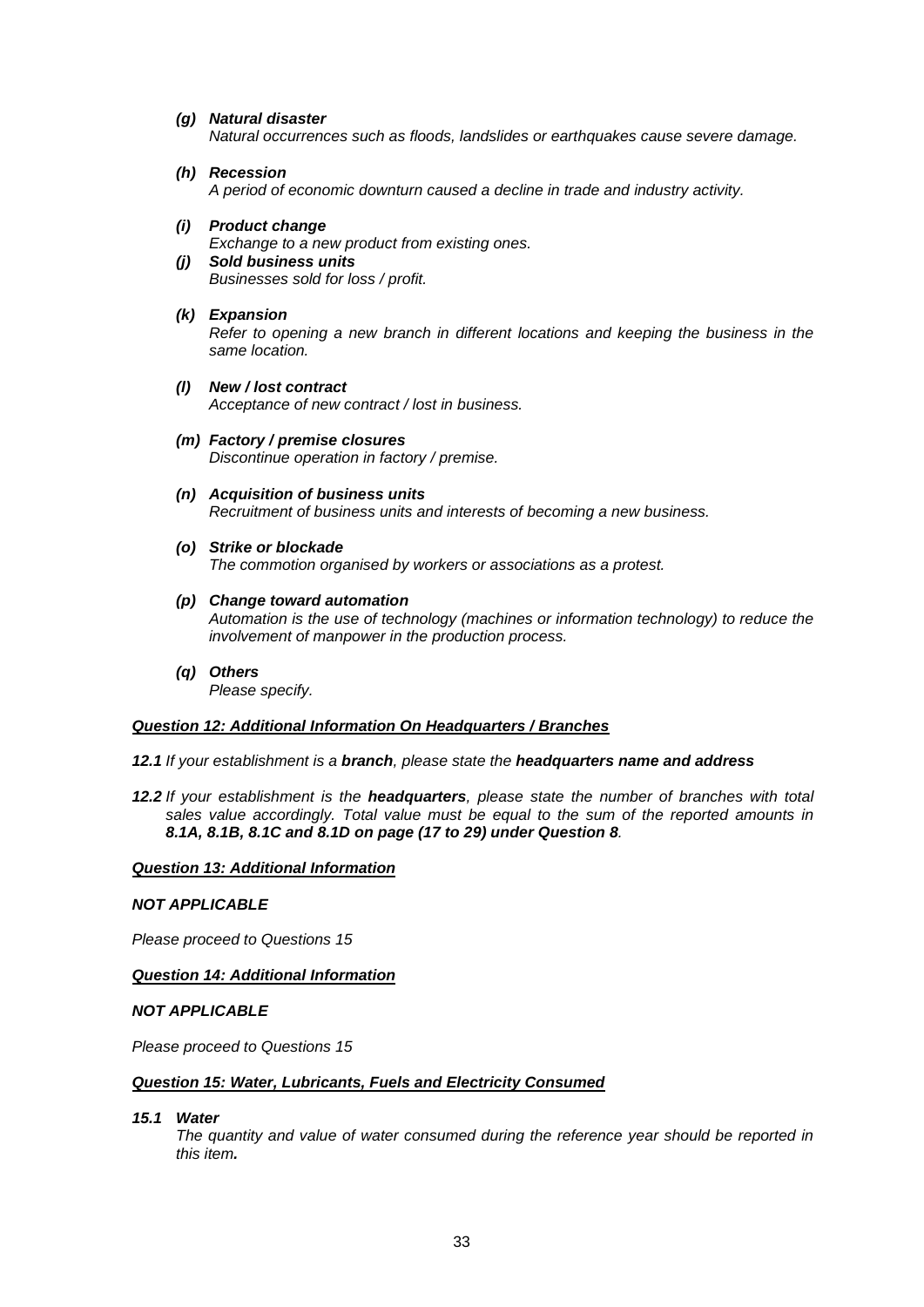### *15.1.1 Water purchased*

*Refers to the value and quantity of water purchased.*

### *15.1.2 Water abstracted*

*Refers to amount of water that is removed from any source, either permanently or temporarily in a given period of time. Please specify the percentage of water abstracted by source*

- *(i) Surface water (e.g. River, Dam, Lake)*
- *(ii) Ground water*
- *(iii) Sea water*

### *(a) Water abstracted for own use*

*Water abstracted for own use from surface water, groundwater and seawater sources for the purpose of operational and sanitary activities*

#### *(b) Water abstracted for sale / distribution*

*Water abstracted from surface water, groundwater and treated sea water sources to be sold to other establishments (abstraction for distribution)*

#### *15.1.3 Reused water*

*Refers to the produced wastewater that is not discharged to sewer system. It will be supplied to other users / establishments for further use with or without prior treatment. It is also commonly referred to as reused water.*

### *15.1.4 Water incorporated into product (e.g. beverages, food, etc,)*

*Refers to the quantity of water incorporated into product produced by an establishment, usually the manufacturing industry. (e.g., use of water in the manufacture of beverages)*

### *15.1.5 Waste water discharged / removal*

*Refers to the estimated quantity of water that is no longer needed / water released. Wastewater can be supplied to a sewerage facility (wastewater to the sewer) or discharged directly into the environment through surface water, groundwater and sea.*

#### *15.2 Lubricants*

*The quantity and value lubricants consumed during the reference year are to be reported in this item.*

#### *15.3 Fuels*

*The quantity and value of fuels consumed by type during the reference year are to be reported in this item. The quantity and value of petrol, diesel and other fuels used for vehicles and machinery are to be included.*

#### *15.4 Electricity*

#### *15.4.1 Electricity purchased*

*The quantity and value electricity purchased during the reference year are to be reported in this item.*

#### *15.4.2 Electricity generated*

*The quantity and value of electricity generated during the reference year are to be reported in this item. Quantity and value of hydropower, solar, biomass, biogas and other electricity generated.*

### *15.4.3 If the question 15.4.2 are filled, please specify the percentage for own use*

#### *15.5 Total (15.1 to 15.4)*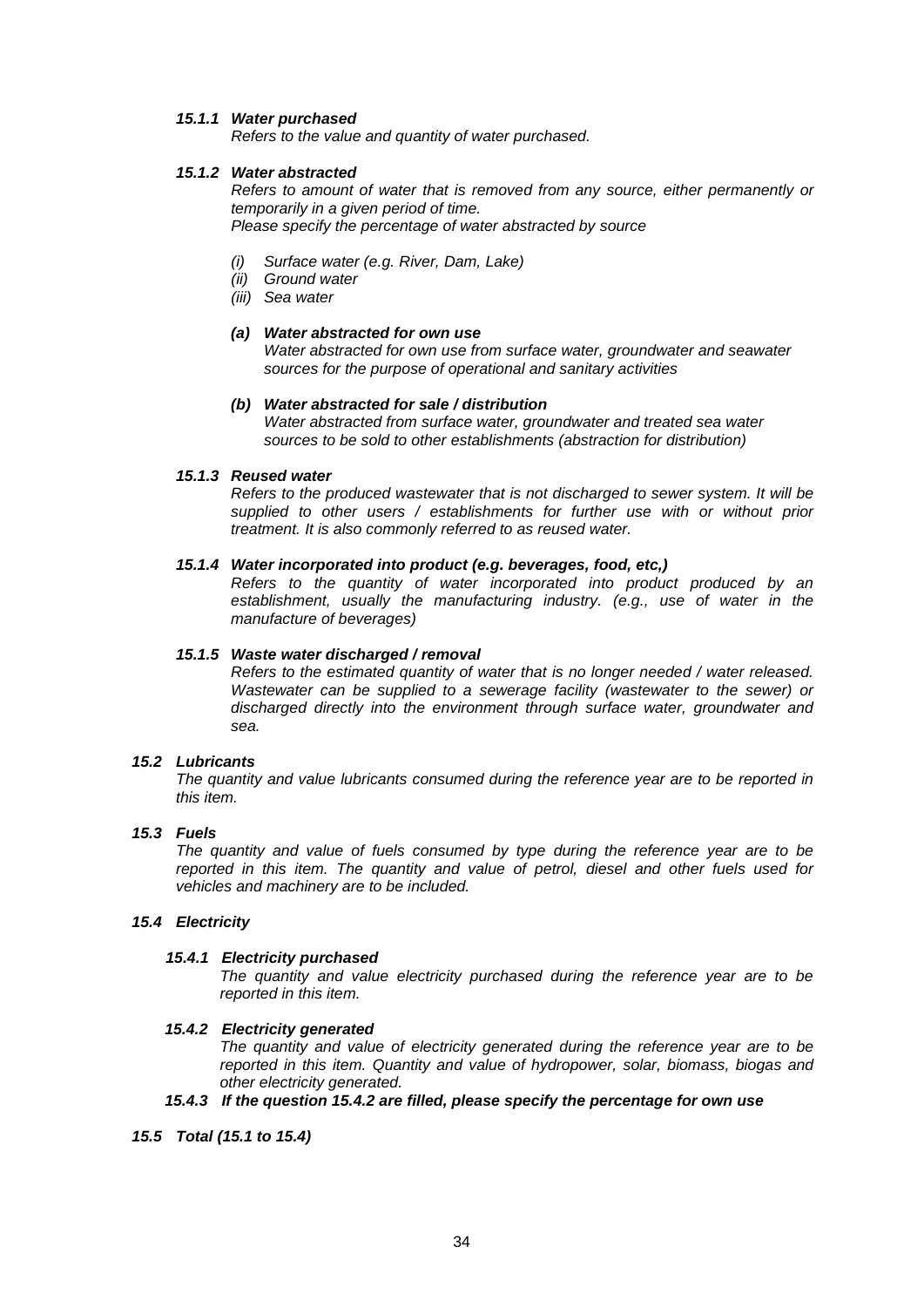### *SECTION A – Digital Economic Module*

### *Part 1: Usage of Information and Communication Technology (ICT)*

#### *A1 Please report the use of computers by the establishment during the reporting period.*

*Computer refers to personal computer, portable computer, laptop, tablet and other portable devices such as smart phone.*

### *A2 Percentage of persons engaged using a computer at work.*

*Number of persons engaged using a computer at work*  $X 100$ 

 *Total number of persons engaged* 

*Persons engaged include working proprietors, active business partners, unpaid family workers, short term employees, casual employees and all employees of the establishment who worked in the establishment.*

#### *A3 Please report use of the internet in establishment during the reporting period.*

*Internet refers to worldwide public computer network. It provides access to multiple communication services including the World Wide Web (WWW), e-mail, news, entertainment, data files etc.*

#### *A4 Percentage of persons engaged using the internet at work.*



*Persons engaged include working proprietors, active business partners, unpaid family workers, short term employees, casual employees and all employees of the establishment who worked in the establishment.*

#### *A5 Please report the use of fixed broadband to access / internet connection used by establishment during the reporting period.*

*Fixed broadband refers to technologies of high-speed internet access services to homes and commercial premises provided by fixed network operators.* 

### *A6 Please report the use of mobile broadband to access / internet connection used by establishment during the reporting period.*

*Mobile broadband refers to technologies of high-speed wireless internet access services provided by mobile network operators.*

#### *A7 Please report the access / internet connection used by establishment.*

### (a) *Intranet within your business*

*Refers to the internal communications network using internet protocols and allowing communication within the organisation. Intranet is a private network that provides services similar to internet services, such as World Wide Web (WWW), File Transfer Protocol (FTP), e-mail and etc. within organisation. It is not necessarily connected to the internet.*

(b) *Extranet between your business and other organisations (include related businesses)*

*Refers to a closed network that uses internet protocols to secure the sharing of business information with suppliers, vendors, customers or other business partners. It also can be part of a personal website business, where business partners can navigate*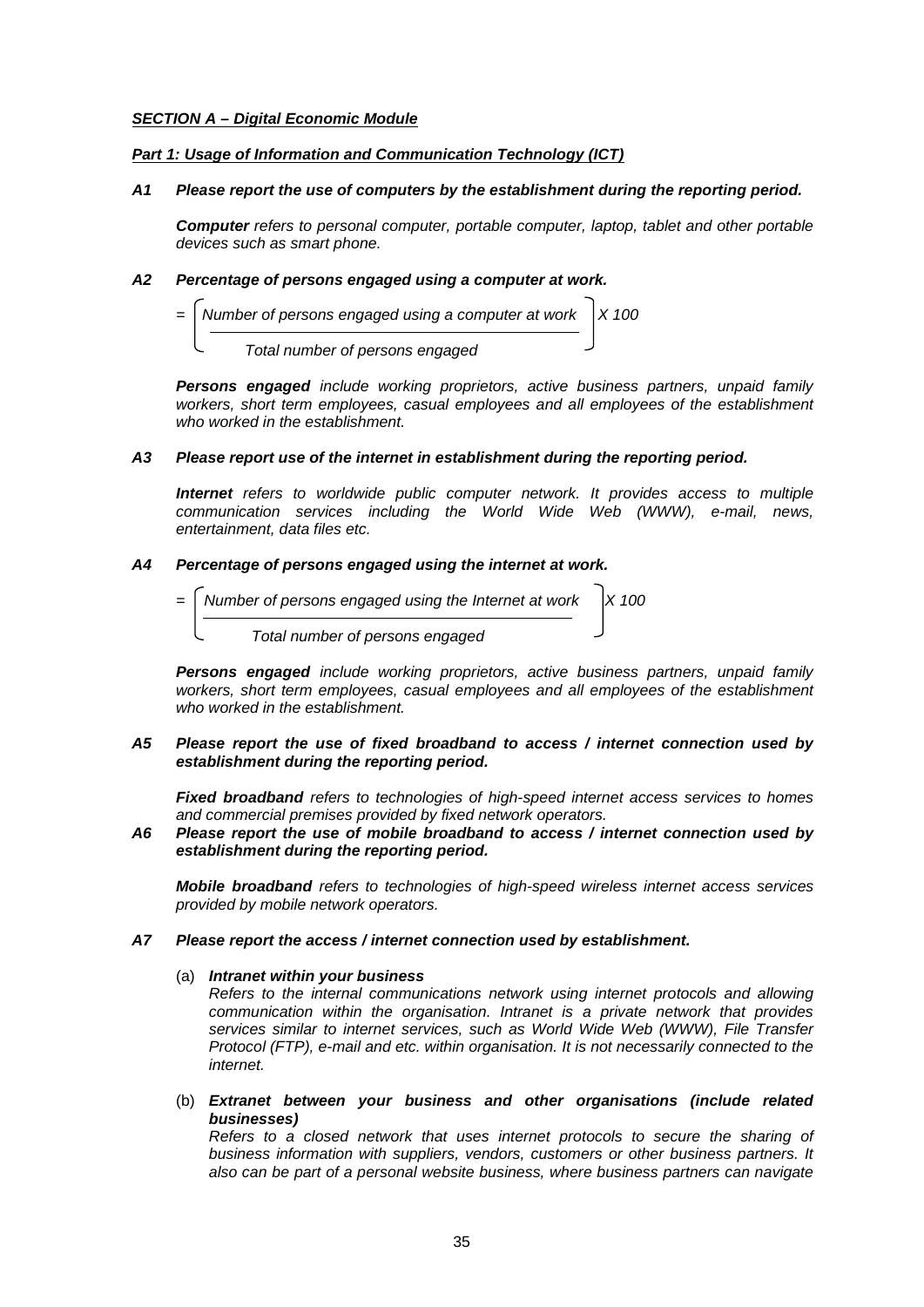*after being confirmed in the login page. It is the extension of intranet of one organisation to the networks of selected organisations, customers, suppliers and mobile workers etc. in order for these parties to access the organisation's private data and applications.*

### (c) *Local Area Network (LAN)*

*LAN is a data communication network (usually 100 Mbps) that connects personal computers, workstations and other devices into a limited area (such as a single building or campus within 1 km radius).*

### (d) *Wireless Local Area Network (WLAN)*

*WLAN is a type of local area network that uses high frequency radio waves rather than wires to communicate between network-enabled devices.*

### (e) *Wide Area Network (WAN)*

WAN is a network that connects computers and associated devices within a wide *geographic area, such as a region or country.*

### (f) *Others*

### *A8 Use of Web presence during the reporting period.*

*Web presence refers to web page, home page or presence on another entity's website (including a related business). Excluding any entry in the online directory at any other site where the business does not have control over the content of the webpage.*

### *A9 Please specify the purpose of use the internet for this establishment during the reporting period.*

*Please mark the purpose of using the internet for this establishment. Use of the internet for personal purpose is excluded.*

- (a) *Sending or receiving email*
- (b) *Telephoning over the internet (e.g. Skype, WhatsApp Call)*
- (c) *Posting information or instant messaging*
- (d) *Getting information about goods or services*
- (e) *Getting information from government organisations*
- (f) *Liaise with government organisations (includes downloading / requesting forms, making online payments)*
- (g) *Internet banking*
- (h) *Accessing other financial services (e.g. purchases of insurance)*
- (i) *Providing customer service*
- (j) *Delivering online products (refers to products delivered via the internet in digital form, e.g., reports, software, computer games and other online services such as computer related services or information services)*
- (k) *Internal or external vacant information*
- (l) *Staff training (e.g.: e-learning applications available on an intranet or website)*
- (m) *Others*

#### *A10 Please indicate the adoption of digital technologies used at this establishment.*

- *(a) A website refers to a collection of related web pages, including multimedia content, typically identified with a common domain name, and published on at least one web server.*
- *(b) Social media refers to those that have user profile, an account or a user license depending on the requirements and the type of social media (e.g. Facebook, Instagram, Twitter, YouTube).*
- *(c) Mobile internet and technologies refer to activities where technology, platforms, business models and internet applications are combined with mobile communication*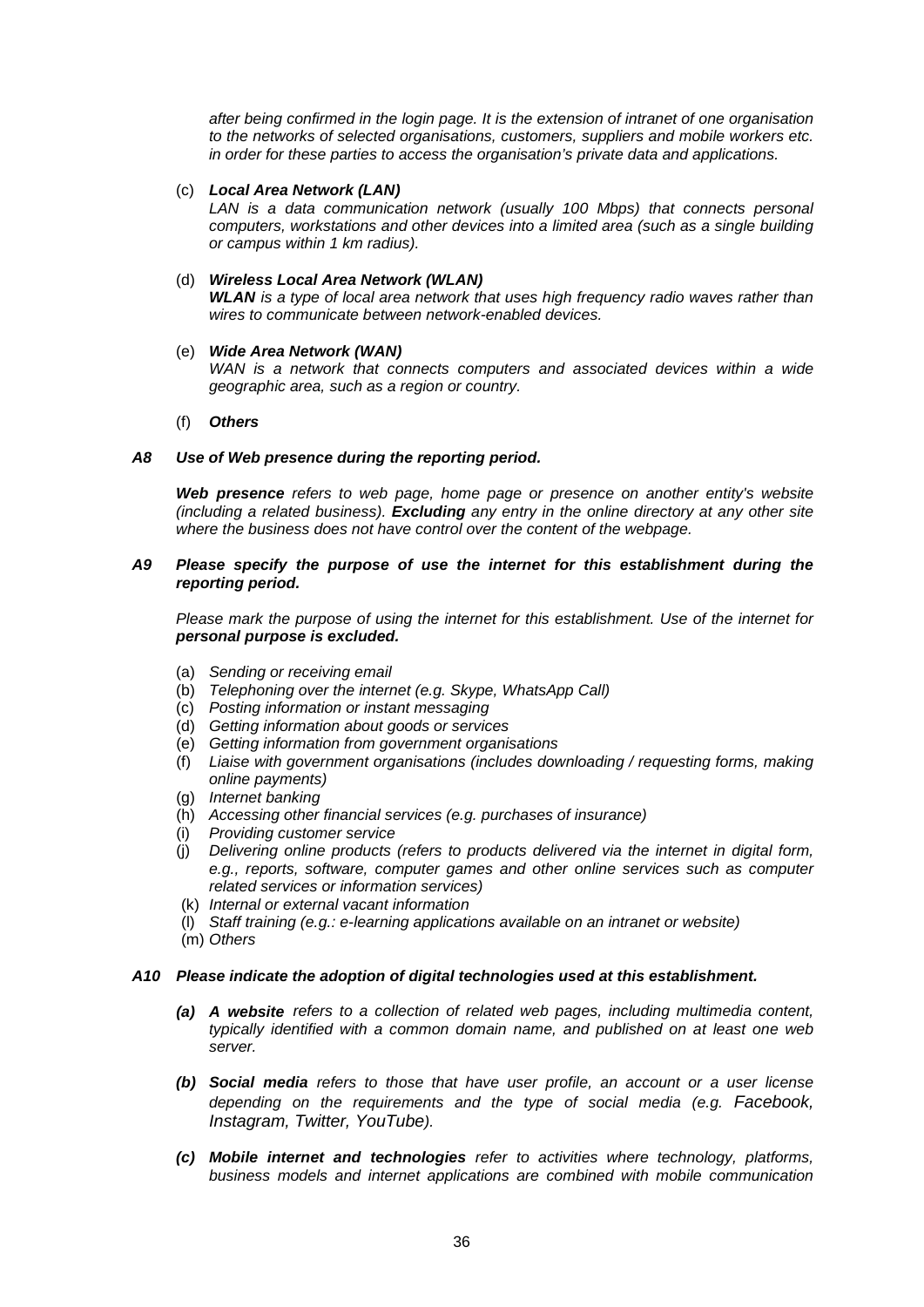*technology (e.g., mobile IT equipment, Global Positioning System (GPS) equipment, wireless debit / credit payment terminals).*

- *(d) Cloud computing refers to the delivery of computing resources (hardware and software) by the service provider over the internet to a user. This delivery or provision is described as a "service" because the user merely "rent" the computing resources rather than actually acquiring them. It provides shared computing resources to achieve economies of scale similar to a public utility (like the electricity grid).*
- *(e) Data analytics refers to a data evaluation process that is useful for drawing conclusions from existing information.*
- *(f) Management software refers to computer software that help in increasing the productivity of business management.*
- *(g) Online collaborative platform refers to the platform used by establishment to collaborate digitally.*
- *(h) Usage of internet and 5G technology necessity refers to a mobile internet connection technology that offers faster speeds and more stable connections on mobile devices.*
- *(i) Others (Please specify)*
- *(j) Not related*

#### *A11 Please indicate whether this establishment has provided financial allocation to implement the digital technology transformation plan.*

#### *Part 2: Online services and e-commerce transactions*

*Online services are a term which can be used for any kind of business or commercial transaction that includes sharing information across the internet. Commerce constitutes the exchange of products and services between businesses, groups and individuals and can be seen as one of the essential activities of any business.* 

*Electronic commerce focuses on the use of ICT to enable the external activities and relationships of the business with individuals, groups and other businesses.*

*E-commerce transactions is the sale or purchase of goods or services over the network computing / internet with designed method for the purpose of receive or make a booking (purchase or sale). The transaction is between businesses, households, individuals, governments and organisations of other public / private.* 

#### *A12 Please mark whether this establishments involved in sales or purchase transactions using internet during the reporting period.*

- *A13 Please indicate the type of platform use by this establishments use for online transactions (sales / purchase).*
	- **(a)** *Social media refers to those that have user profile, an account or a user license depending on the requirements and the type of social media (e.g. Facebook, Instagram, Twitter, YouTube).*
	- **(b)** *A website refers to a collection of related web pages, including multimedia content, typically identified with a common domain name, and published on at least one web server.*
	- **(c)** *Online e-commerce marketplace refers to a type of e-commerce site where product or service information is provided by multiple third parties, whereas transactions are processed by the marketplace operator.*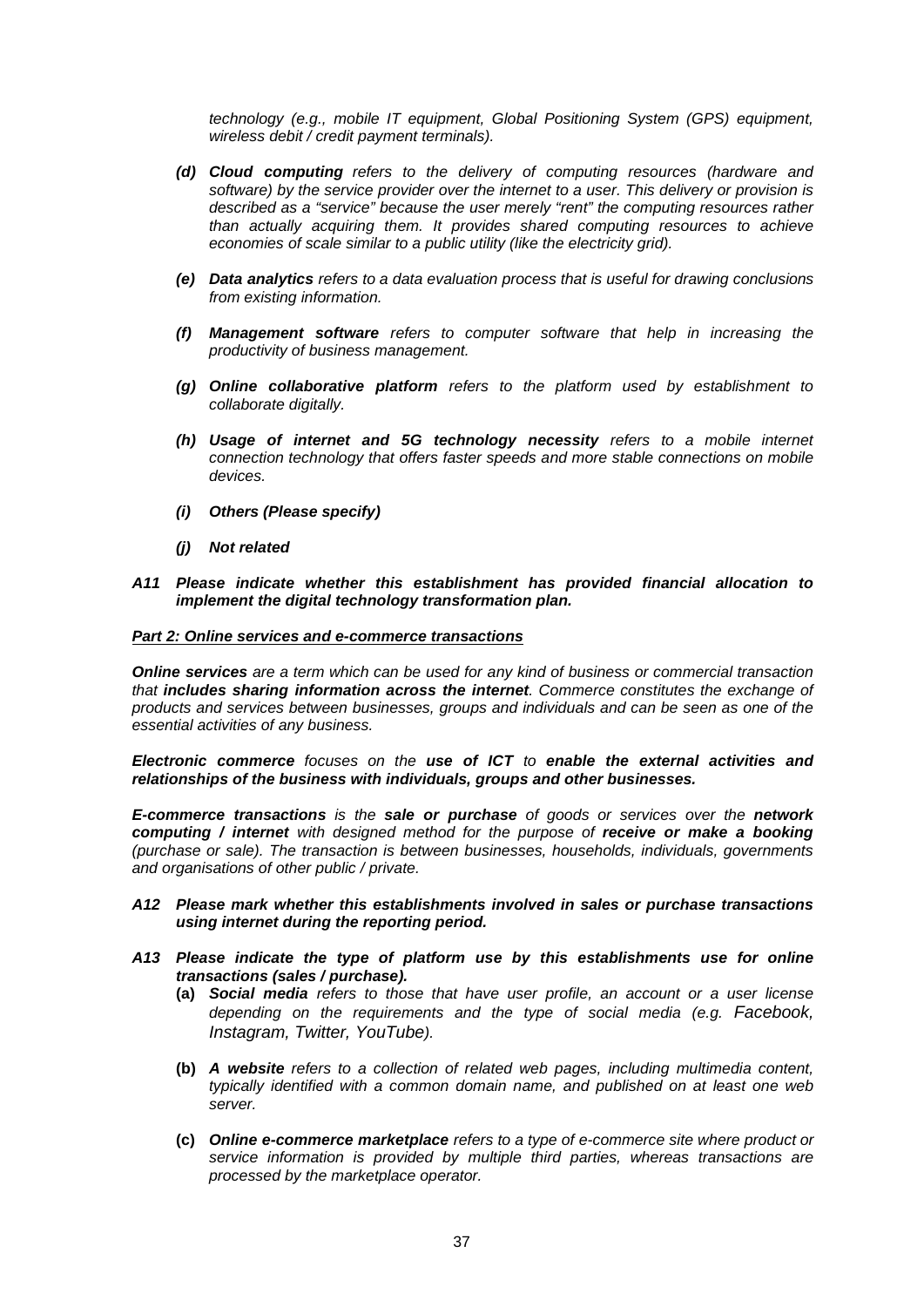- **(d)** *Designated private network refers to a communications network within an organisation or among a group of designated organisations. (e.g.: Electronic Data Interchange (EDI)).*
	- *EDI is the computer to computer exchange of business information in a standard format. It reduces the paperwork involved in trading procedures and improves efficiency.*
- **(e)** *Mobile Application refers to application (apps) that run on smartphones and other mobile devices. Mobile applications usually help users by connecting them to internet services more commonly accessed on desktop or notebook computers, or help them by making it easier to use the internet on portable devices. (e.g.: Grab app, Lazada app, Pop Meal app, Mudah app, Carousell app).*

#### *A14 Please mark the method of payment that this establishment used for transactions using internet during the reporting period.*

- **(a)** *A payment gateway is a merchant service provided by an e-commerce application service provider that authorizes credit card or direct payments processing for e-commerce, online retailers or traditional business.*
- **(b)** *Cash on delivery is a type of transaction where the recipient pays at the time of delivery rather than using credit.*
- *A15 Please mark whether this establishment receive orders (make sales) for goods or services via the internet during the reporting period.*

#### *A16 Please indicate an estimate of the percentage of total income that receive orders from sales of goods or services via e-commerce for reference year 2021.*

- *E-commerce income refers to value of e-commerce income transactions from*  services rendered and other transactions made during the reference year of 2021. It *consists of operating and non-operating income and based on the Trading and Profit & Loss Account for the reference year.*
- *The percentage of e-commerce income transactions refers to the total value of online income transactions divided by the total income.*

#### *A17 Please indicate the percentage of e-commerce income by platform of placing order:*

- (a) *Online ordering facility on the website of suppliers/vendors*
- (b) *Another website (online marketplace, e-commerce platform, agent's site etc.)*
- (c) *Electronic Commerce Transaction (e.g.: EDI and extranet)*
- (d) *Others (please specify)*

#### *A18 Please indicate the percentage of e-commerce income by these categories:*

#### *(a) Other business*

*Business to Business (B2B) is a commerce transaction between businesses. In this case, one business sells products or services to another business. For example, a manufacturer can sell to a wholesaler, or a wholesale can sell to a retailer.*

#### *(b) Individual consumers*

*Business to Consumers (B2C) is business marketing to consumers; business transaction sales/ purchase or service to consumers. Normally selling products directly to consumers at business premises but now sales / purchases between businesses and consumers are occur online.*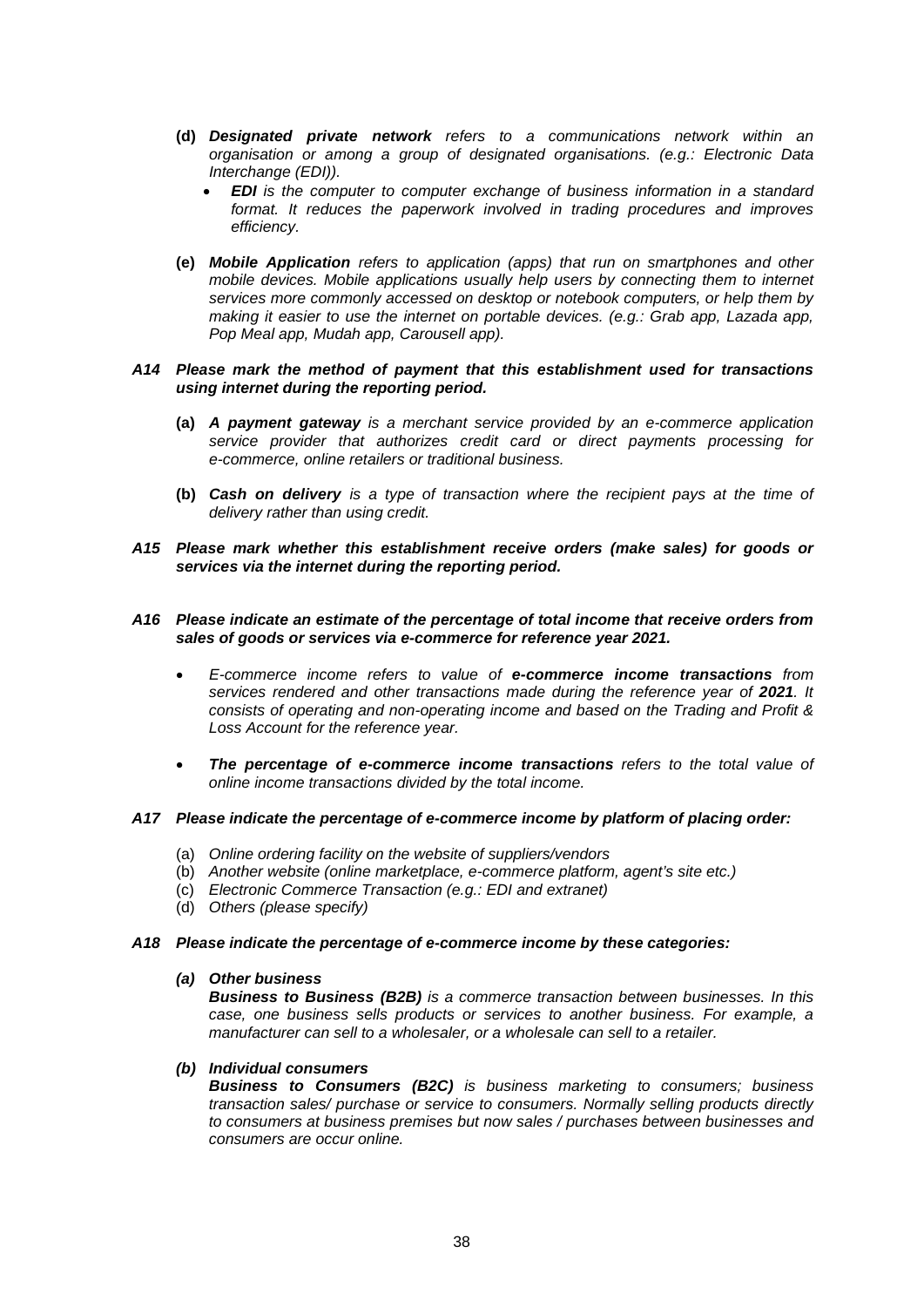### *(c) Government and other non-business organisations*

*Business to Government (B2G) is a business model that refers to businesses selling products, services or information to governments or government agencies. B2G networks or models provide a way for businesses to bid on government projects or products that governments might purchase or need for their Organisations. This can encompass public sector organisations that propose the bids. B2G activities are increasingly being conducted via the internet through real-time bidding. B2G is also referred to as public sector marketing.*

*TOTAL - Please make sure that the sum of these percentages is equal to 100%.*

### *A19 Please indicate the percentage of e-commerce income by type of market:*

- *(a) Domestic - e-commerce transactions conducted in Malaysia.*
	- *(b) International - e-commerce transactions are conducted between two countries (outside Malaysia).*

 *TOTAL - Please make sure the sum of the percentages is equal to 100%.*

- *A20 Please indicate the name of the country that has the highest international e-commerce income. If this establishment have more than three countries of e-commerce income, please provide additional attachment.*
- *A21 Please mark whether this establishment place order (make purchase) for goods or services via e-commerce during the reporting period.*
- *A22 Please indicate an estimate percentage of total expenditure for purchases of goods or services via e-commerce for reference year 2021.*
	- *E-commerce expenditure refers to the value of e-commerce expenditure transactions*  based on the Trading and Profit & Loss Account for the reference year of 2021.
	- *The percentage of e-commerce expenditure transactions refers to the total value of e-commerce expenditure transactions divided by the total expenditure.*

#### *A23 Please indicate the percentage of e-commerce expenditure by type of customers:*

## **(a)** *Other business*

*Business to Business (B2B) is a commerce transaction between businesses. In this case, one business sells products or services to another business. For example, a manufacturer can sell to a wholesaler, or a wholesale can sell to a retailer.*

### **(b)** *Individual consumers*

*Business to Consumers (B2C) is business marketing to consumers; business transaction sales/ purchase or service to consumers. Normally selling products directly to consumers at business premises but now sales / purchases between businesses and consumers are occur online.*

#### **(c)** *Government and other non-business organisations*

*Business to Government (B2G) is a business model that refers to businesses selling products, services or information to governments or government agencies. B2G networks or models provide a way for businesses to bid on government projects or products that government might purchase or need for their Organisations. This can encompass public sector organisations that propose the bids. B2G activities are increasingly being conducted via the internet through real-time bidding. B2G is also referred to as public sector marketing.*

*TOTAL - Please make sure that the sum of the percentage is equal to 100%.*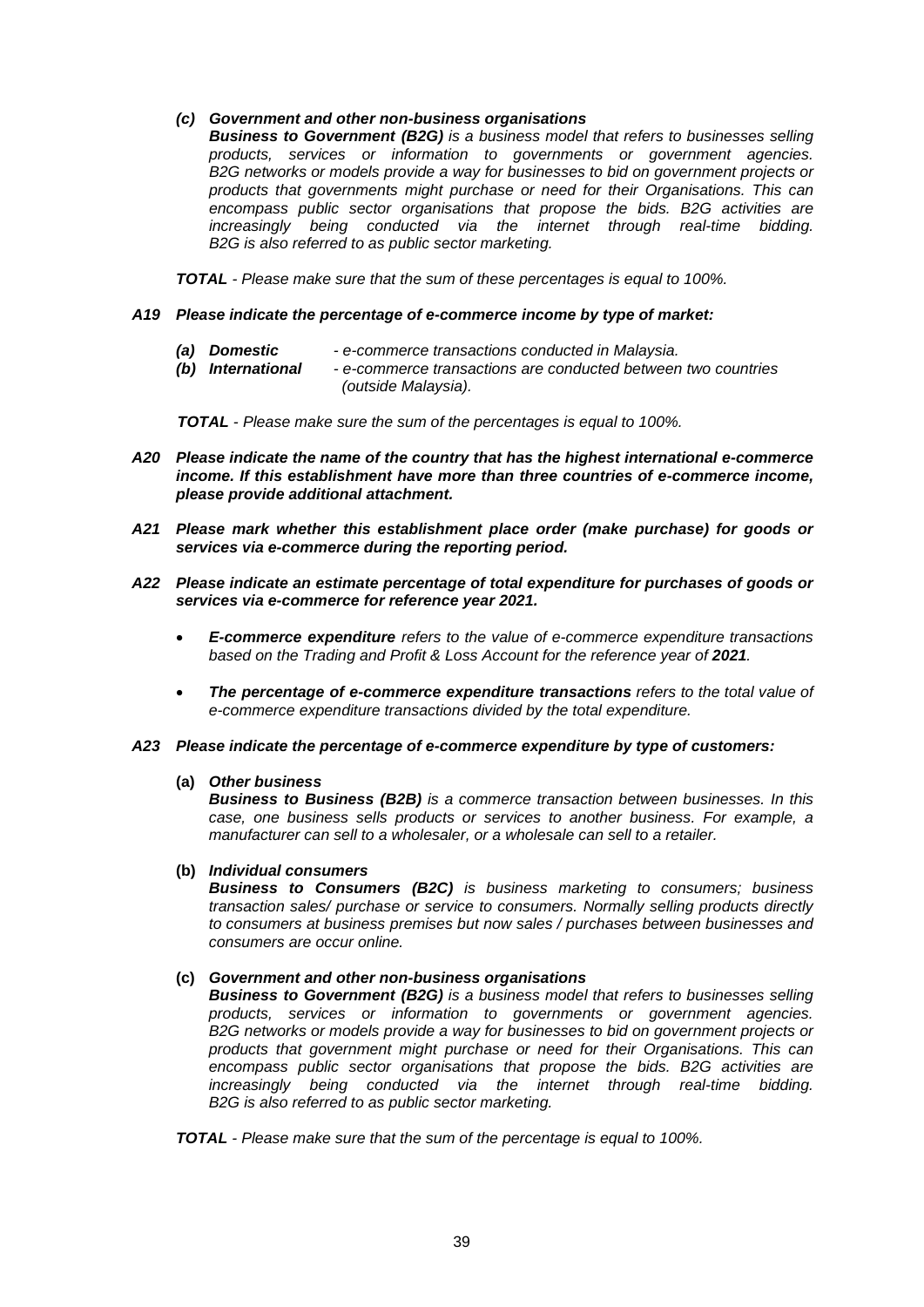- *A24 Please indicate the percentage of e-commerce expenditure by type of customer:*
	- *(a) Domestic - e-commerce transactions conducted in Malaysia.*
	- *(b) International - e-commerce transactions are conducted between two countries (outside Malaysia)*

*TOTAL - Please make sure the sum of the percentages is equal to 100%*

*A25 Please indicate the name of the country that has the highest international e-commerce expenditure with this establishment. If this establishment have more than three countries of e-commerce expenditure, please provide additional attachment.*

#### *SECTION B - Access to Financing*

#### *B1 Did your establishment apply for any new or additional external financing for business purposes?*

 *Please mark (X) for Yes or No if your establishment has applied to any new or additional funding from outside for the business purposes. If the answer is Yes, please go to Question B2 or if Not, please go to Question B3.*

*External financing includes among others, any application for financing, loans, lines of credit, credit cards, credit from suppliers, government grants / loans, venture capital and equity financing.*

#### *B2 Was the application approved?*

*Please mark (X) for Yes or No or Being processed for the application status.*

*If the answer is Yes or Being process, please go to Question B4 or if not, please go to Question B5.*

### *B3 Why did your establishment not apply for any external financing? (May choose more than one)*

*Please mark (X) the reason(s) for not applying any external financing. Please go to Question B6.*

#### *B4 What were the purpose of the financing? (May choose more than one)*

*Please mark (X) for the purposes of the financing. Please go to Question B6.*

#### *B5 What were the reasons for rejecting the application of this establishment? (May choose more than one)*

*Please mark (X) for the reasons given in rejecting your application. Please go to Question B6.*

*B6 Which of the following sources of finance did your establishment use to operate your business?*

#### *(May choose more than one) Please mark (X) the sources of finance used to operate your business. Please go to Question B6.*

#### *B7 Does your establishment own / use financial facilities and products for business purposes as follows? (May choose more than one)*

*Please mark (X) the financial facilities and products used for business purposes.*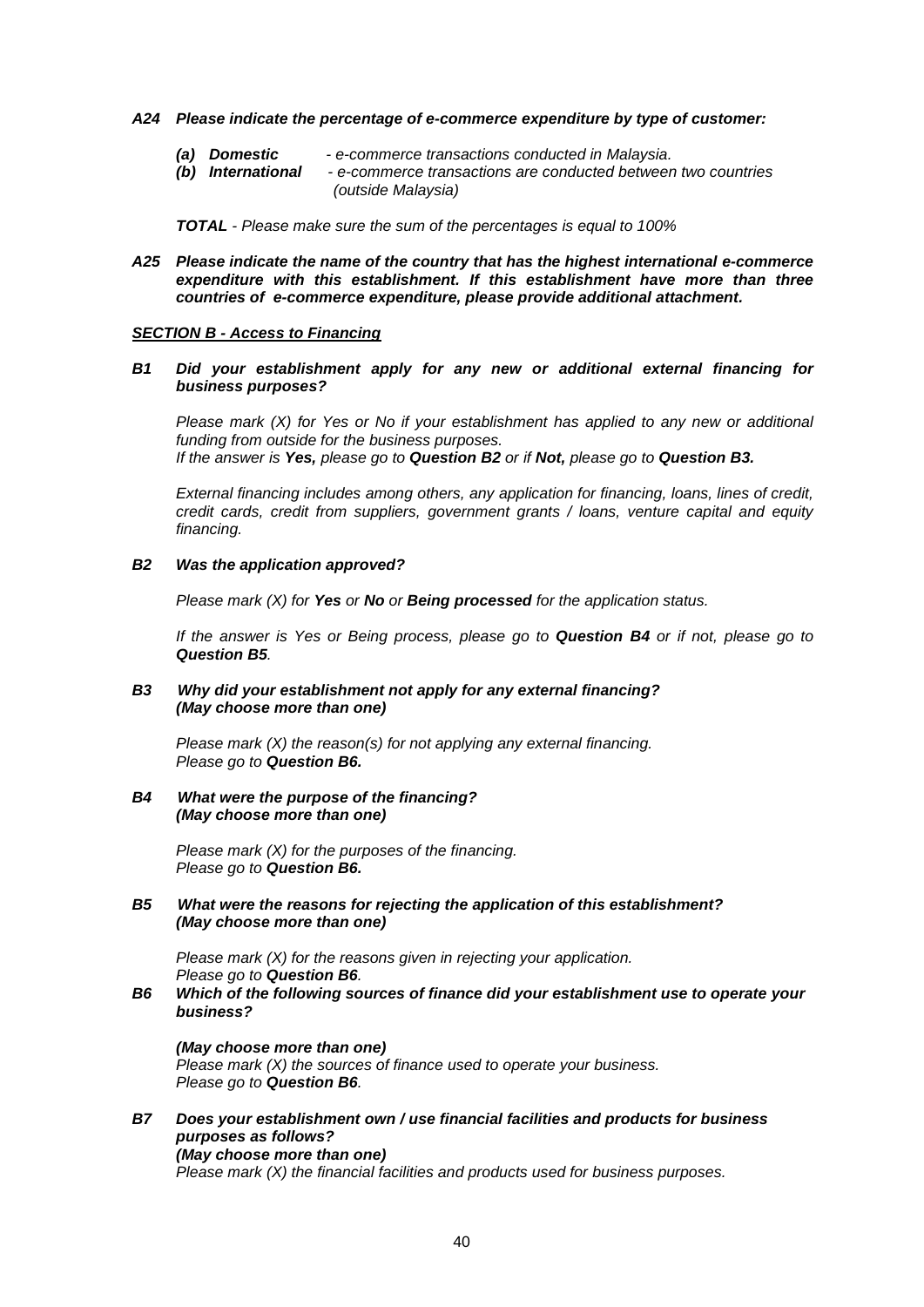### *1. Deposit account*

*Includes saving account, current account and fixed deposits.*

### *2. Credit card*

*Payment card facilities issued by the bank to allow cardholders to pay on goods and services based on the credit limit approved by the bank.*

### *3. Online banking*

*An electronic payment system that enables customers of a financial institution to conduct financial transactions through the financial institution's website.*

### *4. Insurance*

*The compensation promised for future losses in exchange of periodic payments. It protects the financial well-being of individuals or establishment from unexpected losses.*

### *5. Export's facilities*

*The facilities provided by the government and the related agencies for the purpose of export of goods and services*

## *SECTION C - Innovation and Research & Development*

#### *General Definition of Innovation*

*Definition: An innovation is the implementation of a new or significantly improved product (goods or services), or process, a new marketing method, or a new organisational method in business practices, workplace organisation or external relations (Oslo Manual 3rd Edition, 2005).*

### *Description:*

*Innovation is the result of a creative and innovative idea of finding new ways or methods to produce better products or services either through modifications or improvements.*

*Innovation (new or improved) must be new to your company, but it is not necessarily new to your sector or market. Innovation can also be originally developed by your company or by another company. The level definition of innovation activities are as follows:*

| <b>Level of Innovation activity</b> | <b>Definition</b>                                                                                                                                                                                                          |
|-------------------------------------|----------------------------------------------------------------------------------------------------------------------------------------------------------------------------------------------------------------------------|
| New to the world                    | Your company introduces new or<br>improved goods or services that are the<br>pioneer of goods or services for all<br>markets and industries, domestic and<br>international (no company has previously<br>introduced them). |
| New to your market                  | Your company introduces new goods or<br>services or significant improvements to<br>your marketplace earlier than your<br>competitors.<br>(it may already be available in other<br>markets)                                 |
| Only new to your organisation       | company introduces new<br>Your<br><b>or</b><br>improved goods or services that are<br>already available from your competitors in<br><i>vour market.</i>                                                                    |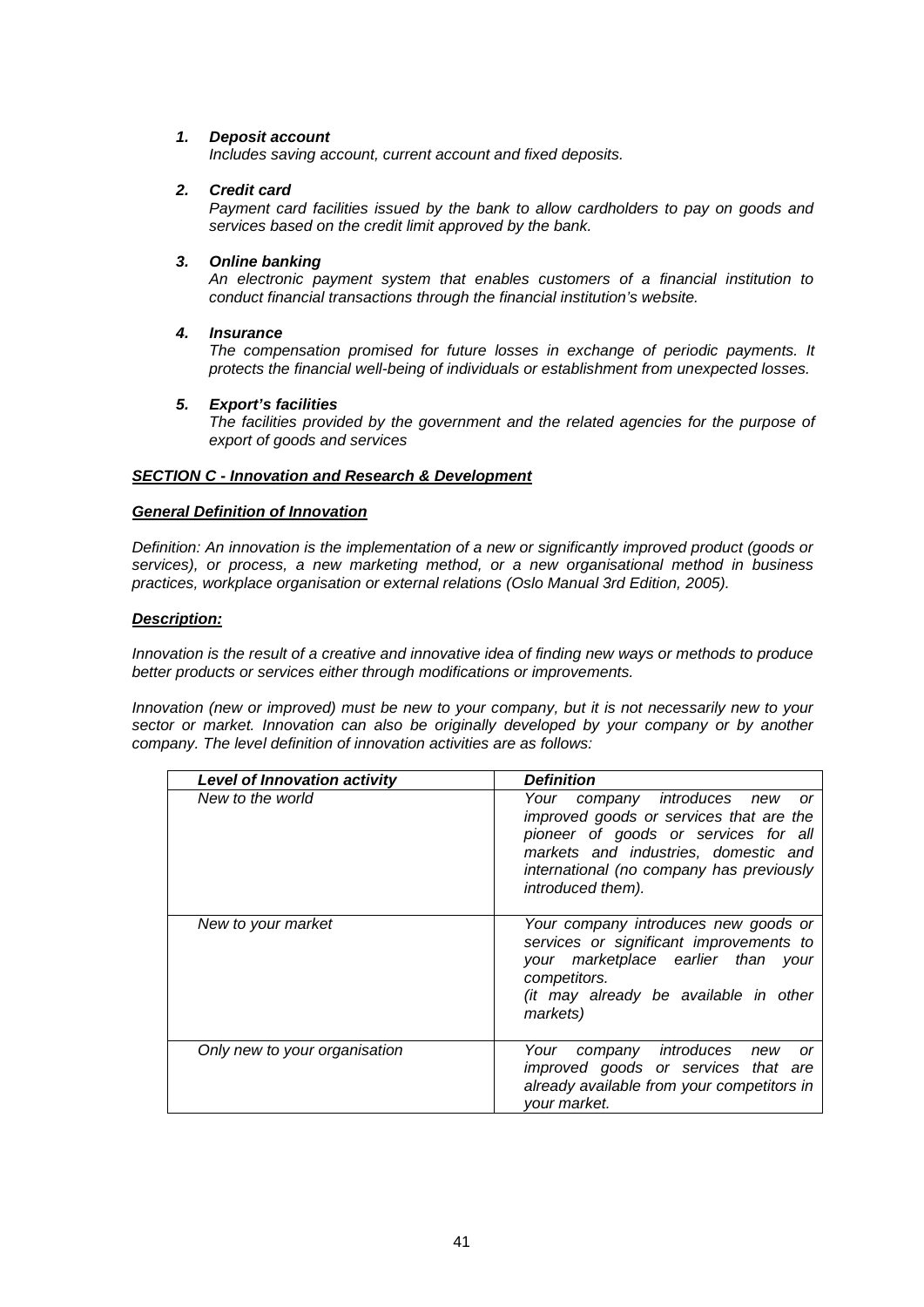### *C1 Did this establishment comply with any local and / or international accreditation? (May choose more than one)*

- *(a) Local recognition refers to the recognition issued by a legitimate bodies in terms of law.* 
	- *Quality Improvement Practice (APK) refers to Six Sigma, Productivity Audit etc.*
	- *National Mark of Malaysian Brand refers to recognition issued by SME Corp. Malaysia in collaboration with SIRIM QAS International Sdn. Bhd.*
	- *Malaysia Organic Scheme (SOM) and Malaysian Phytosanitary Certification Assurance Scheme (MPCA) are the recognition issued by the Department of Agriculture.*
	- *MeSTI (Makanan Selamat Tanggungjawab Industri) is a certification that is easy to obtain and meets the minimum requirements in the PPKM 2009.*
- *(b) International recognition refers to the recognition issued by international bodies.*
	- *ISO refers to International Organisation for Standardisation. It Includes ISO 9001:2000, ISO 14001:2004, ISO/IEC 27001:2005, ISO 22000:2005 etc.*
	- *HACCP refers to Hazard Analysis Critical Control Point.*
- *(c) Certification of Halal refers to the certification issued by Department of Islamic Development Malaysia (JAKIM) or State Islamic religious Department.*
- *(d) None*

### *C2. Did this establishment has any Intellectual Property (IP) Protection System? (May choose more than one)*

*Intellectual Property is the exclusive rights provided by law for a certain period of time to the creators of the works to control the use of their work. Intellectual property refers to patents, trademarks (including: brand registered / insured), copyright and related rights and others.*

- *(a) Patent is an exclusive right granted by the Government for a new invention, whether it is a product or a process. The protection of a patent is 20 years from the filing date.*
- *(b) Trademark may consist of words, logos, pictures, names, letters, numbers or a combination of such elements. It is a marketing tool that allows users to recognise and associate a release with certain dealers. Also known as mark, brand, logo or trademark is a sign placed on goods or services produced by a manufacturer to identify and distinguish it from goods or services produced by other parties.*
- *(c) Copyright in Malaysia is a work automatically protected when it meets the following conditions:*
	- *Sufficient efforts have been made to make the work original in nature;*
	- *The works were written, recorded or made in the form of materials and the creator is a qualified person;*
	- *The works were made in Malaysia or the first publication of the work, is in Malaysia.*
- *(d) Others*
	- *Industrial design was the overall exterior appearance of an item or product. Shape or configuration is three dimensional aspects while decorative patterns or includes two dimensions. The characteristics of three dimensional or two or both which*  appear on finished goods shall be through the industrial method. These features will *provide a unique appearance in an item or product.*
	- *Geographical indication is an indication which identifies any goods as originating from a country or territory, or a region or a place in the national territory or, where quality is determined, or the reputation of the other characteristics of the goods is essentially attributable to their geographical origin. Geographical indications can be used above or natural or agricultural produce discharges or handicraft industry.*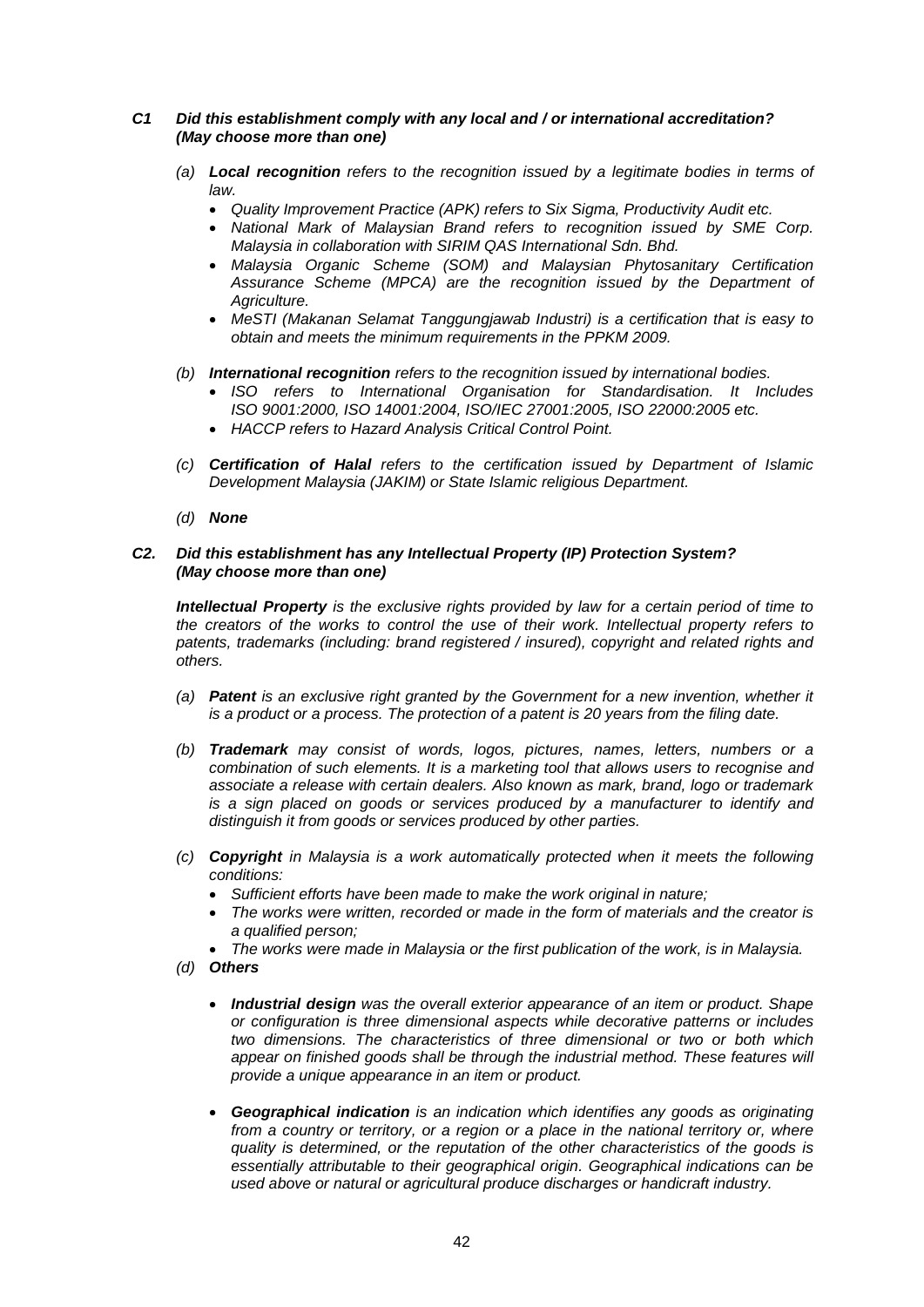- *Layout Designs of integrated circuits is the three-dimensional arrangement of the elements of an integrated circuit and part or all of the relationships that integrated circuits or such three-dimensional arrangement prepared for an integrated circuit intended to be manufactured. The law that protects the layout design of integrated circuits is the Layout-Designs of Integrated Circuits Act 2000.*
- *(e) None*

### *C3 Did this establishment received advice / technical assistance from the following? (May choose more than one)*

- (a) *Government agencies*
- (b) *Institution of Higher Education*
- (c) *Private*
- (d) *None*

### *C4 Did this establishment introduce any new innovation or significant improvement during the reference year 2021? (May choose more than one)*

#### *(a) Product Innovation*

*The introduction of new goods or services or given tangible improvements and relates to the desired features or uses. This includes significant improvements in technical specifications, components and materials, combined software, user-friendly or other functional features. Product innovations can utilise new knowledge or technologies, or can be based on new uses or combinations of existing knowledge or technologies. The term "product" is used to cover both goods and services. Product innovations include both the introduction of new goods and services and significant improvements in the functional or user characteristics of existing goods and services.*

*Key words: improvements in the functional or user characteristic*

#### *Example:-*

- *1. The use of breathable fabrics in clothing is an example of a product innovation involving the use of new materials that improves the performance of the product*
- *2. Face cleansing with betel extract content not yet produced by other party*
- *3. Internet banking services with greatly improved speed and ease of use*

#### *(b) Process Innovation*

*Execution of new production or delivery methods or with substantial improvements. This includes significant changes to techniques, tools and / or software. Process innovation can aim to reduce the cost of production or delivery units, to improve quality, or for the production or delivery of new products or real improvements.*

*Key words: production and delivery method*

#### *Example:-*

- *1. Some financial institutions have taken steps to facilitate the process of depositing money by requiring depositors to fill in the amount only.*
- *2. The company's ability to provide quick response and maintenance solutions to customers especially in emergency situations.*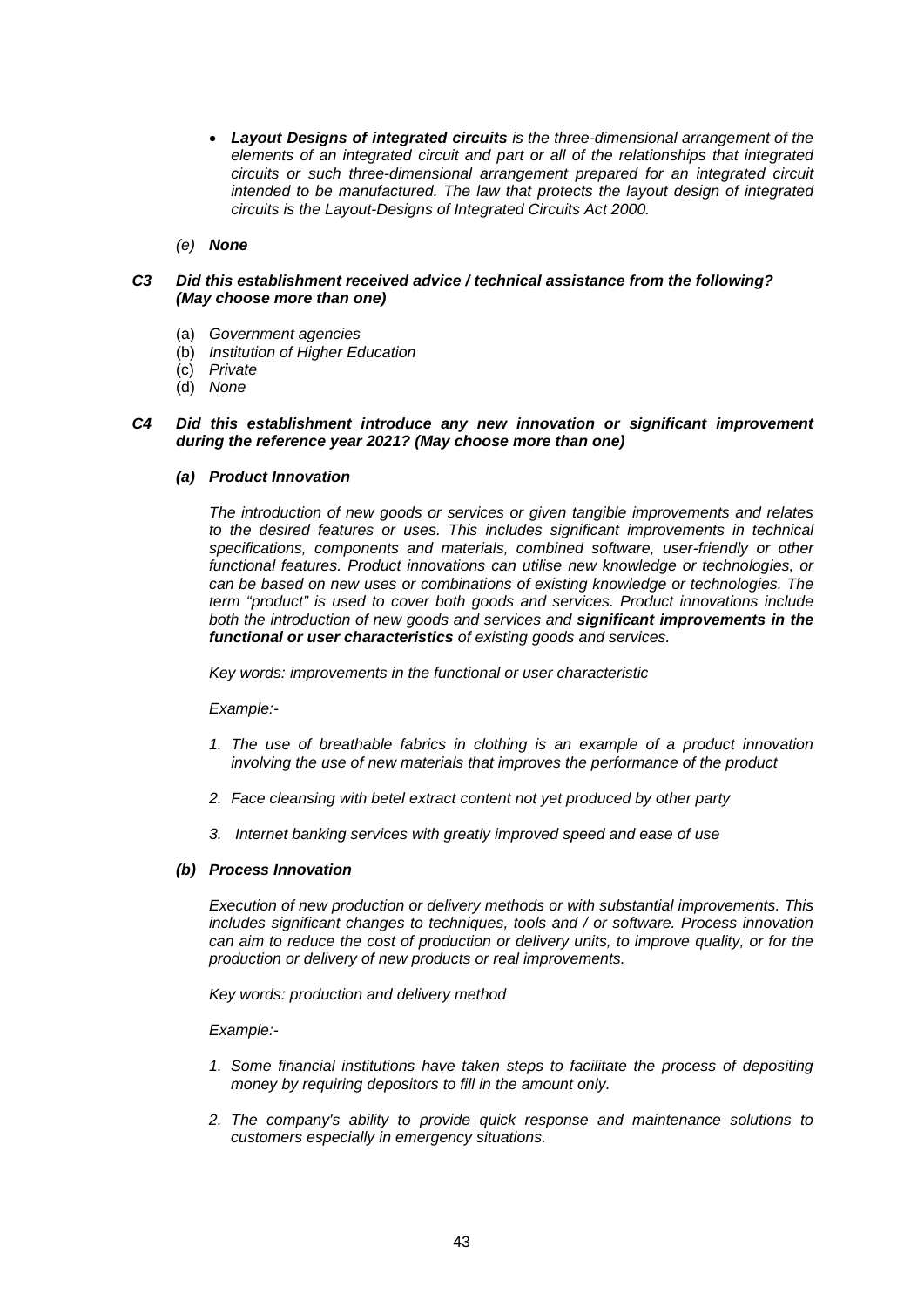- *3. Company receives certification from a certification body for example awarded with ISO 9001 and ISO14000 certificates.*
- *4. Treating water using its own design and system.*
- *5. The e-hailing system makes it easy to book a vehicle like Uber and Grab Car.*

### *(c) Organisational innovations*

*Implementation of new organizational methods in corporate business practices, workplace organizations or outside relationships. Organizational innovation aims to improve the company's performance by reducing administrative costs or transaction costs, increasing job satisfaction (employee productivity), gaining access to nonnegotiable assets (such as unauthorized external knowledge) or reducing supply costs.*

*Key words: Improve the quality and efficiency of work, enhance the exchange of*  information, and improve firms' ability to learn and utilise new knowledge and *technologies*

#### *Example:-*

- *1. Hiring temporary workers according to current needs to reduce recruitment costs. They are people who are experienced in the industry but do not want to be bound as permanent workers.*
- *2. Index / Waiting number system to deal with an organization can be taken online without having to go to the counter.*

#### *(d) Marketing Innovation*

*Implementation of new marketing methods involving significant changes in product*  design or packaging, product placement, product promotion or price. Marketing *innovation aims to address customer needs, open up new markets, or introduce new company products in the market, with the intention to increase sales of the company.*

*Key words: Orientation towards customers and markets, with a view to improving sales and market share. Changes in design, appearance and methods.*

*Example:-*

- *1. Kuih Bahulu (traditional Malay cake) with strawberry jam, blueberry jam and chocolate chip as filling.*
- *2. The car perfume box changes according to themes such as ketupat in the festive season.*
- *3. Use stockists and agents to market the product.*
- *4. The hotel provides free shuttle service to tourist attractions.*
- *5. There are financial institutions that have made promotions by sponsoring and naming the university hall using their name.*
- *(e) None*

### *C5 Did this establishment received funding from the following to support your innovation activities? (May choose more than one and state the amount)*

(a) *Owned source*

*Owned funds / from own institution – Include: equity, reserves and loans.*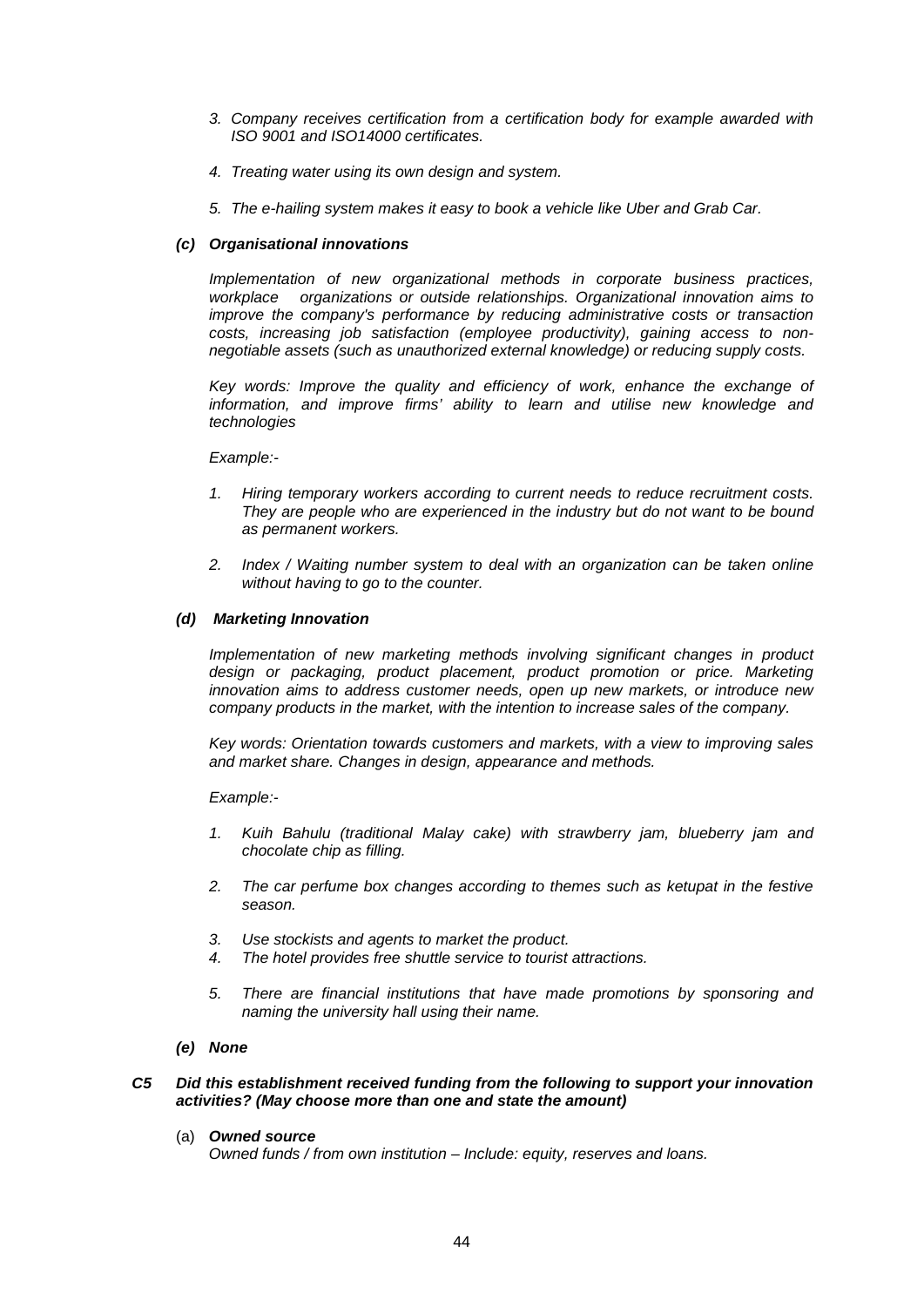### (b) *Business Enterprises*

*Funds obtained from other private companies / establishments.*

- (c) *Government Funds obtained from sources of federal, state or local governments.*
- (d) *Higher Learning Institutions Funds obtained from public and private higher learning institutions (HLIs).*
- (e) *Foreign funds Funds obtained from overseas entities / organisations.*
- (f) *Other funds Funds obtained from sources other than (a) to (e).*
- (g) *None*

### *General Definition of Research and Development (R&D)*

*Definition: Research and experimental development (R&D) comprise creative and systematic work undertaken in order to increase the stock of knowledge and to devise new applications of available knowledge (Frascati Manual, OECD 2020).*

### *Description:*

*R&D activities should have the following features:*

- *1. Novel (aimed at new discoveries)*
	- *(a) New discoveries in research that have not been applied in the industry. (Examples: systematic testing / activity conducted to produce new techniques / processes / designs / products that have not been / used in the industry aimed at solving problems / increasing industrial productivity.)*
	- *Exemption: Activities carried out for copying, imitating or reversed engineering as a way of acquiring knowledge, are not considered a novel discovery.*
- *2. Creative (including new concepts or ideas that improve existing knowledge)*
	- *Objective Objectives-oriented R&D activities and new concepts or ideas to improve existing knowledge.*

*(Example: New methods developed for problem solving and increasing productivity in performing routine tasks. For example, data processing is non-R&D activity, unless it is part of a project to develop new methods for data processing.)*

- *Exemption: This excludes routine change of activity on the product or process.*
- *3. Uncertain results (uncertain)*
	- *In general, R&D activities are dynamic, uncertain, especially in terms of the cost or time required to achieve the desired outcome and the results obtained cannot be precisely determined compared to the objective.*

*(Example: R&D prototype model used to test technical concepts and technologies in terms of usability has a high risk of failure, while non-R&D prototypes are often used to obtain technical or legal certifications.)*

- *4. Systematic (Planning carefully and cost is budgeted)*
	- *R&D activities are conducted in a planned manner, with records related to processes, activities, human resources and financial resources. Example: Operating / activity manual availability, activity log book, financial and human resources related documents.)*
- *5. Transferable and / or can be reproduced*
	- *Potential R&D activities to transfer new knowledge, ensure its use and enable other researchers to reproduce it as part of their R&D activities.*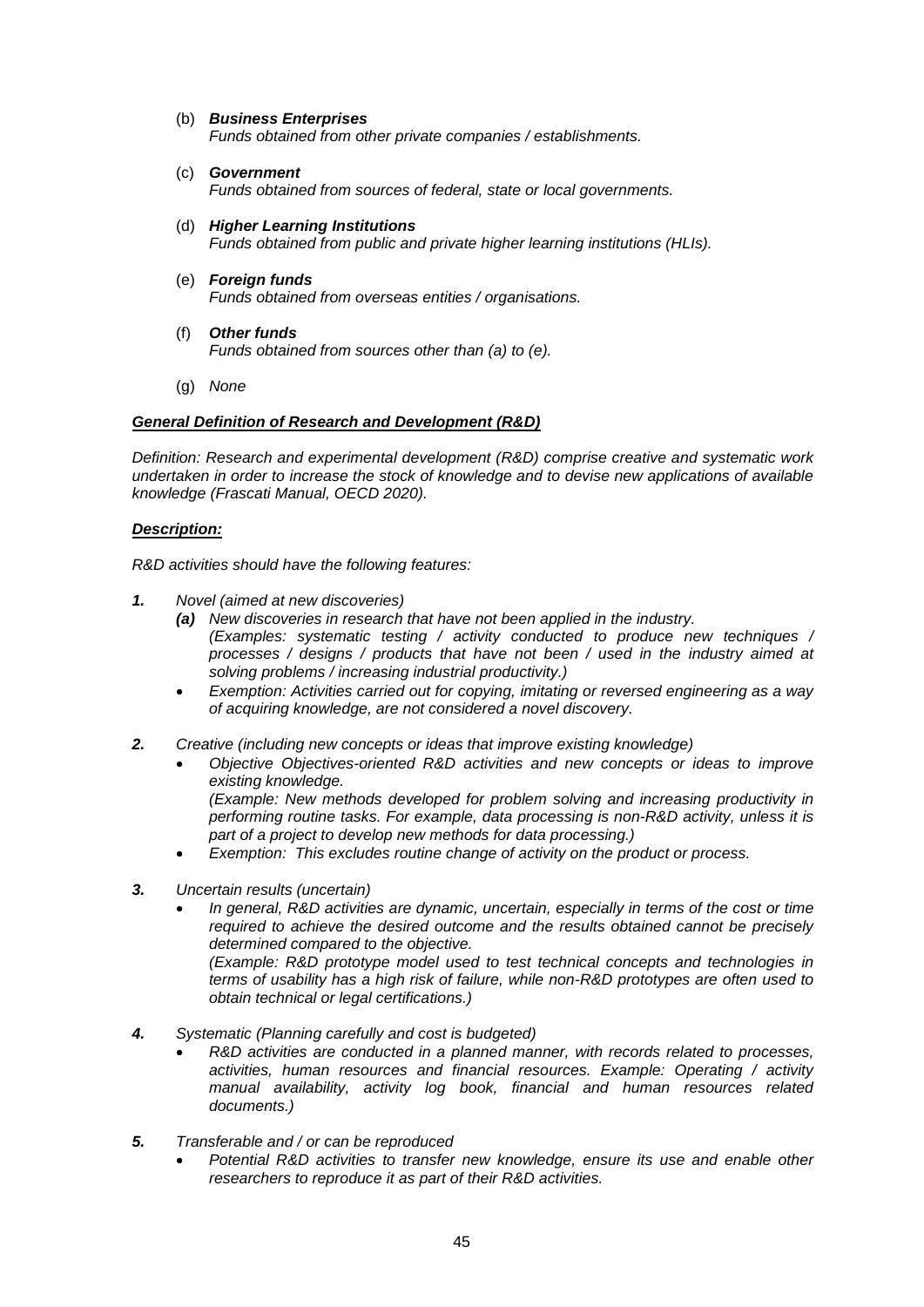• *Note: In a business environment, the nature of R&D activities will be protected by the secrecy or other means of intellectual property protection. However, the process and results of R&D activities will be recorded for use by other researchers*

### *R&D DOES NOT INCLUDE the following activities:*

- *1. Scientific and technical information services*
	- *Specific activities: collecting, composing, recording, classifying, disseminating, translating, analysing.*
	- *Examples: bibliographic service, patent service, scientific and technical advisory services, scientific conferences.*
- *2. Policy / policy related studies, management studies and efficiency studies, consumer survey, advertising and market researches*
	- *In this context, "policy" covers all policies at national level, international level and policies adopted in a business enterprise / industrial.*
- *3. Routine activities for quality control and testing*
	- *Includes the maintenance of national standards, calibration of secondary standards, routine testing and analysis of materials, components, products, processes, soils, atmospheres and others.*
- *4. Pre-production activities such as demonstration, prototype, equipment completion, and trial production runs*
- *5. Exploring, prospecting or drilling for minerals, petroleum or natural gas*
	- *Example: A geological test that provides initial information on exploration and mining.*
- *6. Cosmetic modification or style changes to existing products* • *Examples: Physical changes such as colours, packages and shapes.*
- *7. General purpose or routine data collection*
	- *Example: Routine activities for topographic mapping, geological survey, hydrology oceanographic r, meteorological and astronomy observations.*
- *8. Routine computer programming, system maintenance or software applications*
	- *Example: Routine activities such as maintenance of computers and software.*
- *9. Operations research and mathematical or statistical analysis*
	- *Routine statistical analysis activities (collected regularly) that apply the established model and method.*
	- *Example: Activities using labour's survey data to identify long-term unemployment trends.*
- *10. Commercial, legal and administrative aspects of patenting, copyrighting or licensing activities* • *Examples: Patent application and licensing activities, market research, manufacturing start-up, fabricating and re-designing for manufacturing processes.*
- *11. Activities related to standards compliance* 
	- *Example: Routine compliance with public inspection controls, standard enforcement and others.*
- *12. Specialised routine medical care*
	- *Example: Routine service and diagnosis of the disease through organ checks, body fluids (urine, blood) and whole body (autopsy).*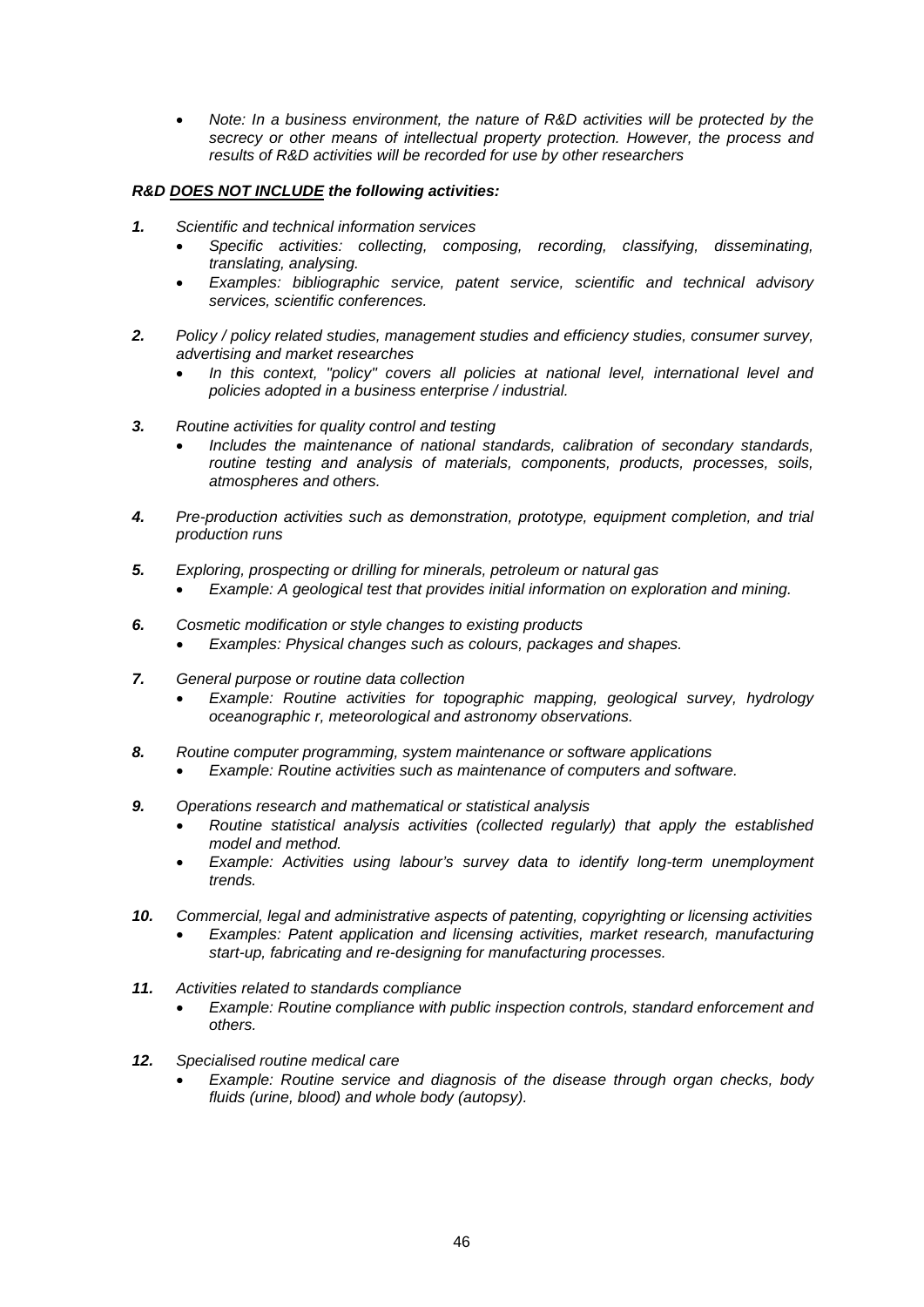#### *C6 Please specify the total expenditure of R&D for the following reference year:*

- (a) *2017*
- (b) *2018*
- (c) *2019*
- *C7 Does your establishment run any R&D activities during the reference year? If YES, please fill in the information related to the R&D which has been conducted internally (in-house).*

#### *C8 Current expenditure on R&D.*

#### *(a) Labour Cost*

*Sum of the basic annual salary and other emoluments (such as EPF contributions, medical benefits, performance bonuses, special allowances, housing and car loans) of each personnel involved directly in R&D).* 

### *(b) Operating Cost*

*Such as consumables, repairs, maintenance, purchasing of materials, prototypes, subscription of reference databases and commissioned work.*

#### *(c) Other recurrent cost*

*Wages and salaries of staff/personnel that indirectly supporting R&D. Include only part of their wages and salaries that are attributable to the indirect support of R&D (e.g. central finance, personnel services, and cleaning).*

*For example, those who prepare the payment, schedule meetings, prepare documents*  and so on. They may also be responsible for managing office supplies and contacting *vendors and performing other administrative tasks.*

### *C9 Capital expenditure on R&D*

#### *(a) Land, Building & Other structure*

*If the land and buildings purchased are also used for production, please include only the portion used for R&D.*

#### *(b) Vehicles, plants, software, machinery & equipment*

*If the assets purchased are also used for production, please include only the portion used for R&D.*

#### *(c) Others*

*Other assets other than those used for production (products etc), please include only parts used for R & D*

#### *C10 Source of funds for R&D*

*(a) Owned source Owned funds / from own institution – Include: equity, reserves and loans.*

### *(b) Business Enterprises*

*Funds obtained from other private companies / establishments.*

*(c) Government*

*Funds obtained from sources of federal, state or local governments.*

#### *(d) Higher Education Institutions*

*Funds obtained from public and private higher learning institutions (HLIs).*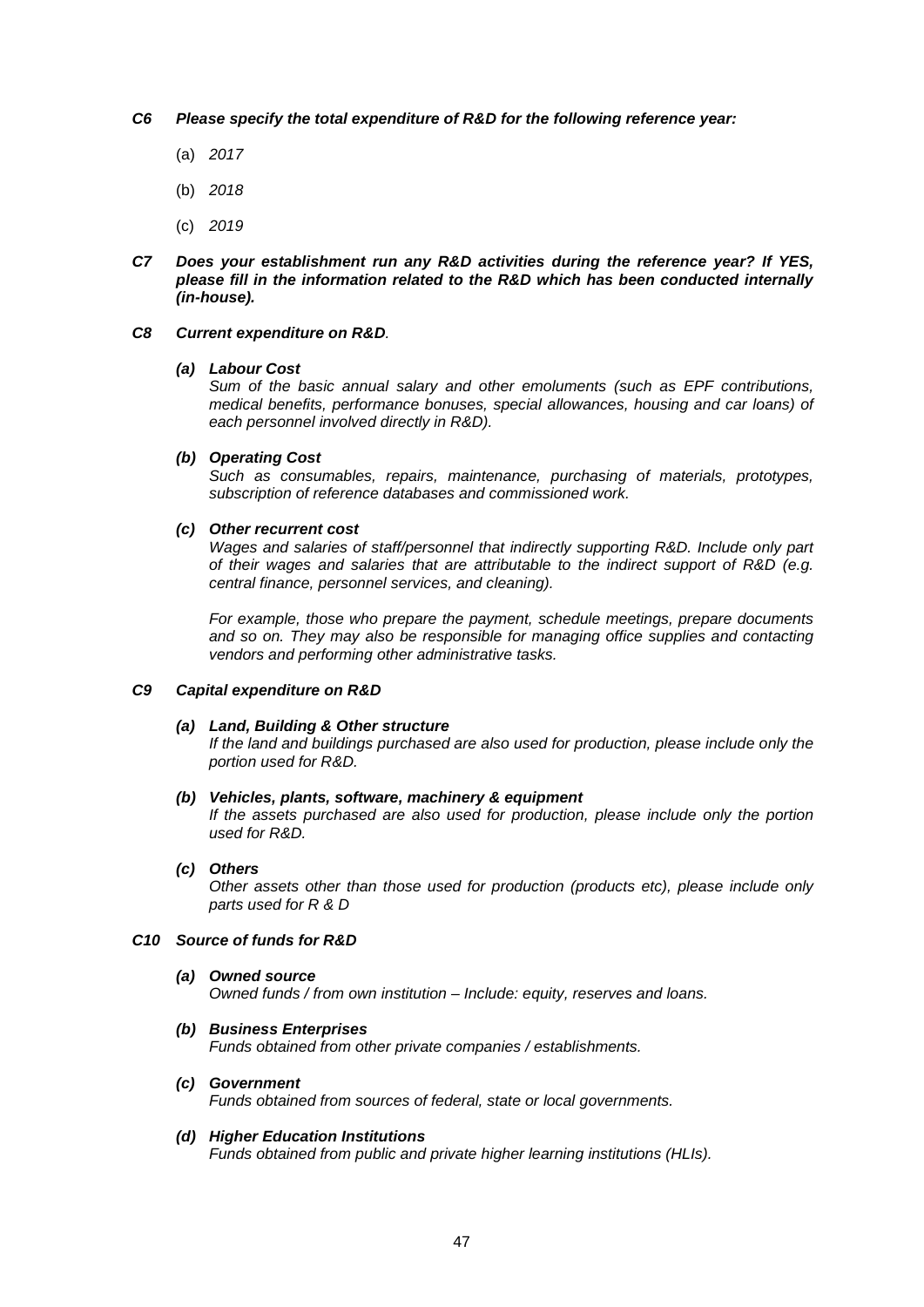#### *(e) Foreign funds*

*Funds obtained from overseas entities / organisations.*

#### *(f) Other funds*

*Funds obtained from sources other than (a) to (e).*

#### *C11 Please indicate the percentage by type of R&D activity*

### *(a) Basic Research*

*Experimental or theoretical work undertaken primarily to acquire new knowledge without a specific application in view (more academically). It is carried out without looking for any long-term economic or social benefits other than for the advancement of knowledge.*

*Example 1: Research on the properties of general algorithms for handling large amounts of real-time data.*

*Example 2: Research to identify biogas sources from animal waste.*

*Example 3: Research on the potential of oil palm as a new alternative source in the manufacturing industry.*

## *(b) Applied Research*

*Applied Research involves original activities in acquiring new knowledge with a specific application in view. It also involves research to determine possible uses from the findings of the basic research or to determine new methods or ways in achieving some specific or pre-determined objectives.*

*Example 1: Research to reduce the amount of spam by understanding the overall structure or business model of spam, behaviour and motivation of spammers for software product creation.*

*Example 2: Research to identify biogas production technology from animal waste for industrial use.*

*Example 3: Research to evaluate and identify oil palm ash (OPA) as a new filler for natural rubber compounds in manufacturing industry.*

#### *(c) Experimental Research*

*Research involving systematic activities using existing knowledge gained from research and/or practical experiences for the purpose of creating new or improved materials, equipment, products, systems, processes, or services.*

*Example 1: Start-up company adopts a computer programming code developed by researchers in the production of software products for online marketing and business development.*

*Example 2: A further study to develop a pilot plant (biogas production) from chicken manure for industrial use.*

*Example 3: Further study to produce new oil palm ash-based (OPA) products as a new filler of natural rubber compounds capable of enhancing strength and resilience to replace the use of carbon black and silica in the tyre manufacturing industrial sector.*

#### *C12 Please indicate the number of employees and annual salaries & wages for employees involved in research and development*

#### *(a) Researcher*

*Researchers are professionals, which engaged in the conceptualisation or creation of new knowledge, products, processes, methods and systems, and in the management of*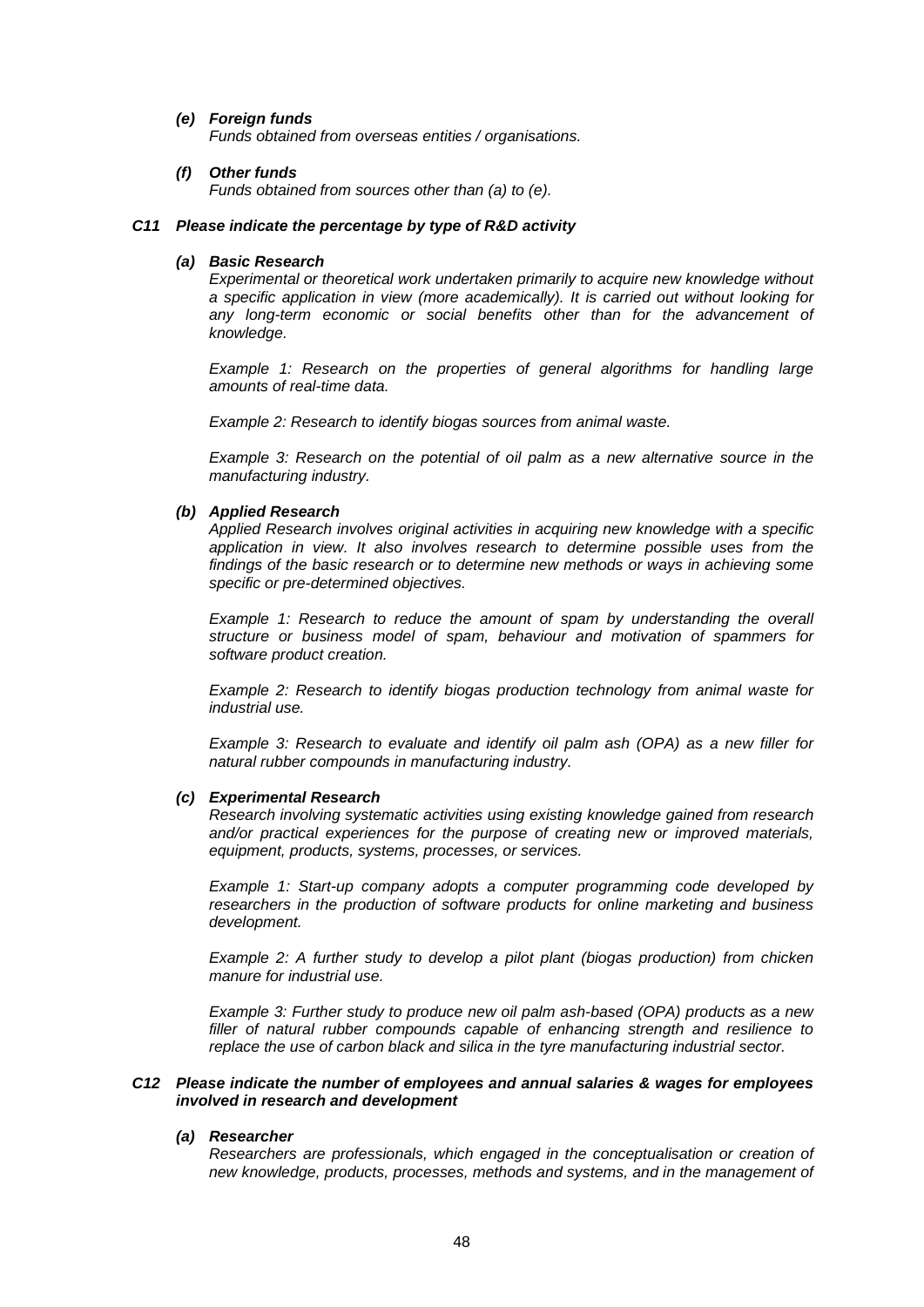*the projects concerned. Postgraduate students at Master's degree in research mode and PhD involved in R&D should be considered as researchers.*

### *(b) Technician*

*Technicians and equivalent staff are persons whose main tasks require technical knowledge and experience in one or more fields of engineering, physical and life sciences (Technicians) or social science and humanities (Equivalent staff). They participate in R&D by performing scientific and technical tasks involving the application of concepts and operational methods, normally under the supervision of researchers.*

## *(c) Supporting Staff*

*Other supporting staffs include consultants, skilled and unskilled workers, secretarial and clerical staffs who participate by supporting R&D projects or are directly associated with such projects. Also included in this category are managers and administrators dealing mainly in financial and personnel matters, and in general administration, insofar as their activities are a direct service to R&D. Do not include staff outside the R&D performing unit that provides indirect support.*

| <b>Item</b>           | <b>R&amp;D</b>                                                                                                                                                                                                                                                                           | <b>Innovation</b>                                                                                                                                                                                                                                                                                      |  |
|-----------------------|------------------------------------------------------------------------------------------------------------------------------------------------------------------------------------------------------------------------------------------------------------------------------------------|--------------------------------------------------------------------------------------------------------------------------------------------------------------------------------------------------------------------------------------------------------------------------------------------------------|--|
| Definition            | <b>Systematic</b><br>work undertaken<br>in<br>order to increase the stock of<br>knowledge and to devise new<br>applications of available knowledge                                                                                                                                       | An innovation is the implementation<br>of a new or significantly improved<br>product (goods or services), or<br>process, a new marketing method,<br>or a new organisational method in<br>business<br>practices,<br>workplace<br>organisation or external relations<br>(Oslo Manual 3rd Edition, 2005). |  |
| Features              | creative,<br>Novel,<br>uncertain,<br>systematic and transferable and/or<br>reproducible results / products.                                                                                                                                                                              | Creative and innovative ideas for<br>modifications<br>improvements<br>or<br>related to products / services.                                                                                                                                                                                            |  |
| Example<br>(Activity) | Example 1: Research to identify<br>biogas production technology from<br>animal waste for industrial use.                                                                                                                                                                                 | Example 1: The use of breathable<br>fabrics in clothing is an example of<br>a product innovation involving the<br>use of new materials that improves<br>the performance of the product                                                                                                                 |  |
|                       | Example 2: Further<br>study<br>to<br>produce new oil palm ash-based<br>(OPA) products as a new filler of<br>natural rubber compounds capable<br>of enhancing strength and resilience<br>to replace the use of carbon black<br>and silica in the tyre manufacturing<br>industrial sector. | Example 2: The e-hailing system<br>makes it easy to book a vehicle like<br><b>Uber and Grab Car.</b><br>Example 3: Index / Waiting number<br>system to deal with an organization<br>can be taken online without having<br>to go to the counter.                                                        |  |
|                       |                                                                                                                                                                                                                                                                                          | Example 4: The car perfume box<br>changes according to themes such<br>as ketupat in the festive season.                                                                                                                                                                                                |  |

*Note :*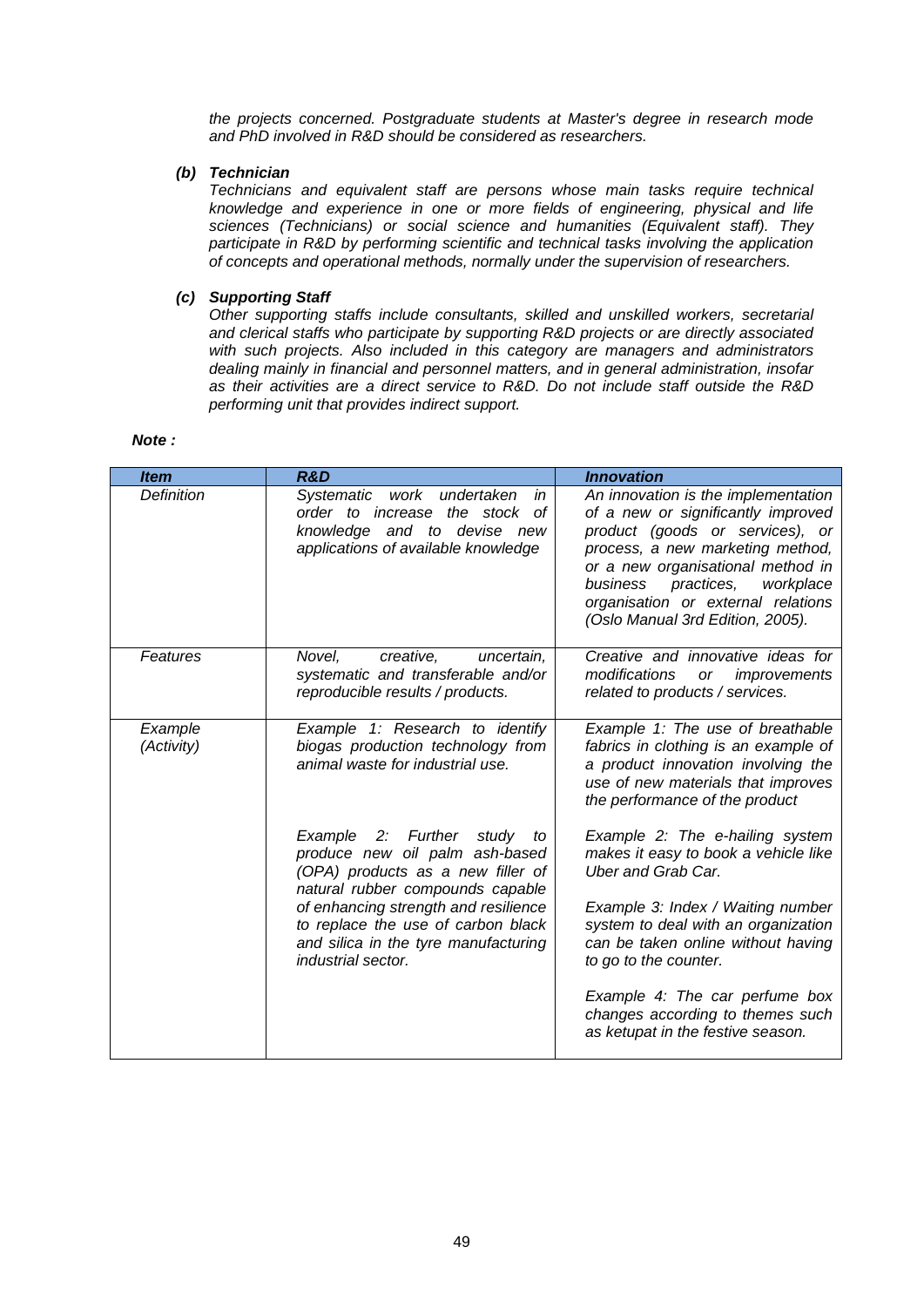### *SECTION D – Marketing and Promotion*

### *D1 Did this establishment use any marketing media to promote your business? Please indicate the medium used*

*Please indicate the type of marketing and promotion undertaken by this establishment such as advertising, brochures, etc. (May choose more than one)*

- *(a) Marketing agent refers to a registered company that works to promote products of other companies.*
- *(b) Advertisement (newspaper, TV and magazines)*
- *(c) Flyers, catalogues, etc.*

*.*

- *(d) Domestic expo / exhibition refers to the expo / exhibition made in the country.*
- *(e) International expo / exhibition refers to the expo / exhibition made outside the country.*
- *(f) Online media statement refers to the written or recorded statement distributed to the members for the purpose of marketing / promotion.*
- *(g) Search engine optimisation (e.g. Google, Yahoo) is a database which stores the links web page and a keyword or phrase that can be accessed via the internet.*
- *(h) Social networking website (e.g. Blog, Twitter, Facebook, etc.) is a platform to build social networks or social relations among people who share similar interests, activities, backgrounds or real-life connections.*
- *(i) Event sponsorship refers to the relationship which the company offers financing to other companies, corporation organisation, etc. in exchange of promotional opportunities.*
- *(j) Not applicable*

### *SECTION E – Imports and Exports*

- *E1 Please report the total amount of import and export based on the breakdown of goods and services.*
	- **(a)** *Goods - Includes general trading components, merchandise for processing, maintenance services on goods, goods acquired by aircraft at airports and ports and non-monetary gold.*
		- *Imports of Goods - A goods brought into the country, either directly or stored in controlled warehouses regardless of whether the goods are for their own use, processed, used in manufacturing or re-exported to another country. It is also termed 'general import'.*
		- *Exports of Goods - Goods (locally produced or manufactured or imported for reexport) brought out of the country. It is also termed 'general export'*
	- **(b)** *Services - service activities offered by your establishment such as accounting, banking, consulting, education, insurance, transport health.*
		- *Imports of services - Services derived from non-residents (refer to individuals, companies or overseas institutions who live or reside in Malaysia for less than a year (12 months) who are brought into the country.*
		- *Exports of services - Services rendered and carried out by the Malaysian resident for less than one year (12 months).*
- *E2 Please provide the top three export countries of this establishment's halal products and the use of the Free Trade Agreement (FTA) for each country. The FTA is a trade agreement between two countries to reduce tariffs and import duties as well as promote trade in goods and services between the two countries.*
- *E3 Please indicate the name of country this establishment intend to diversity its halal export markets*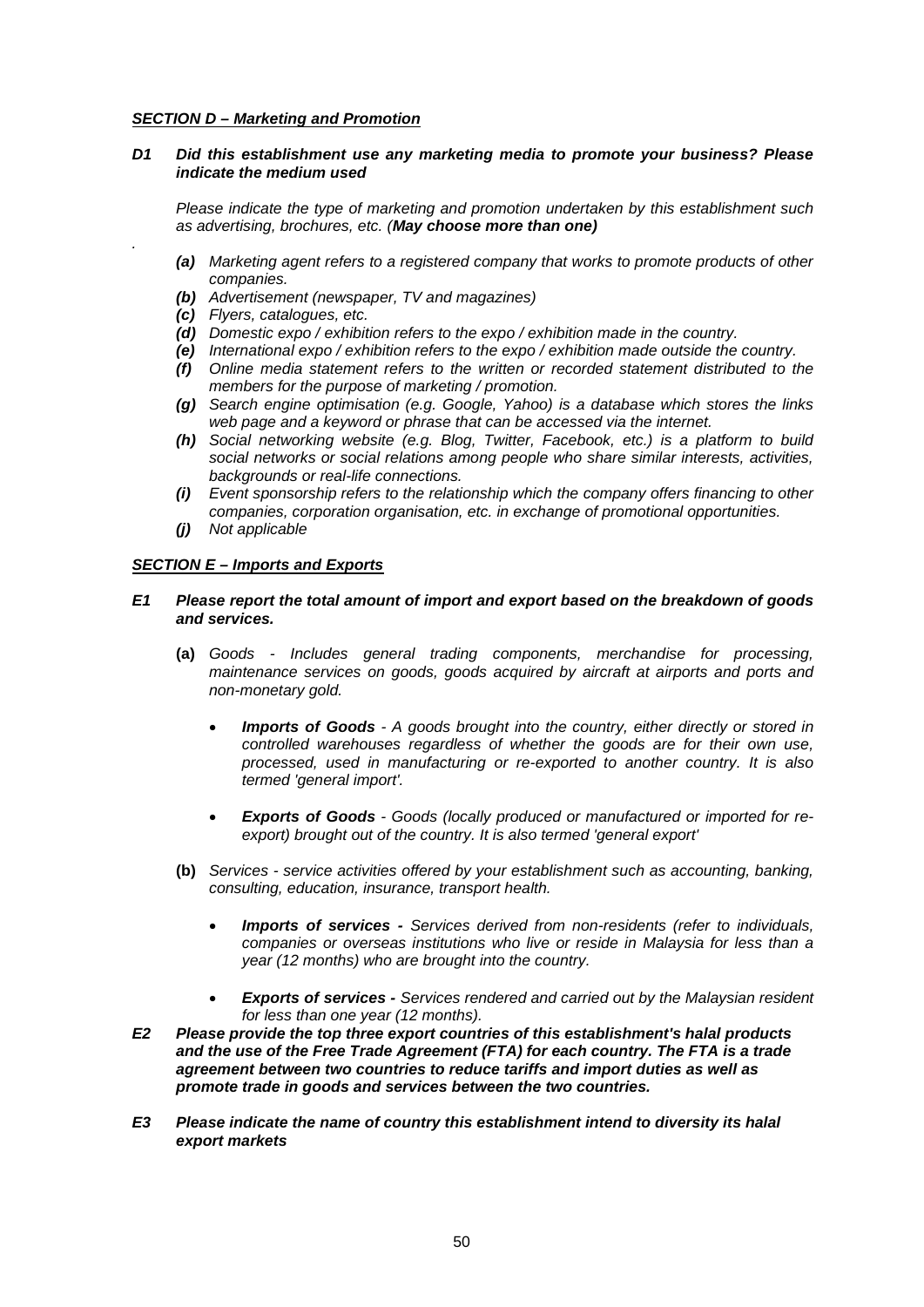### *SECTION F – Environmental Protection Expenditure*

### *F1 Please indicate how this establishment manages waste and pollutants? (May choose more than one)*

#### *(a) Disposed by the establishment itself*

*Waste and pollutants are disposed by the establishment itself, whether in private landfills or disposal sites owned by other establishments.*

#### *(b) Managed by the appointed contractor*

*Establishment pays certain amount of expenditure to the appointed contractor to dispose the generated waste and pollutants.*

#### *(c) Using public bins*

*The generated waste and pollutants are disposed of using public bins without spending any fees.* 

#### *(d) Others*

*Other than the above options and should be specified.*

*Environmental protection expenditure refers to all operating and capital expenditure in relation to compliance or in anticipation of environmental regulations/conventions in Malaysia. This includes expenditure for preventing, reducing and rehabilitation of environmental degradation or preserving the environment.*

*Pollution management expenditure refers to fees incurred to ensure that pollutants produced during the production process do not harm the environment. It consists of environmental monitoring expenditure, site reclamation & decommissioning, pollution abatement & control and pollution prevention. These expenditures involve air media, surface water, soil & groundwater and noise, vibration & radiation.*

*Capital Expenditure refers to expenditure incurred in purchasing or installing parts / equipment in order to comply with environmental regulations in Malaysia.*

*Operating Expenditure refers to operational costs including labour cost, expenditure incurred in purchasing services, fuel and electricity supply, spare parts and supplies and all other cost to compliance with environmental regulations.*

#### *F2 Environmental Monitoring*

*Costs related to equipment, supplies, labour and purchased services that are used in*  response to or in anticipation of regulations or conventions requiring the monitoring of *pollutants emitted by establishment.*

*E.g. Install monitoring tools (CEMS) and pH meter*

#### *F3 Pollution abatement and control*

*Capital and operating expenditure for equipment or facilities which are separately identifiable and which have been installed exclusively to prevent or to reduce emission of pollutants. Expenditure related to the operation of an incinerator centre or landfill site owned by establishment is also included.* 

*Example: Installation of smoke chimney, waste water treatment plant and noise boundary wall*

### *F4 Pollution Prevention*

*Utilization of technologies, equipment or processes that reduce or eliminate pollution and waste at the source instead of at the end-of-pipe or stack before the pollution or waste is created. Examples include the installation of more efficient processes that consume less energy or inputs, the redesign or reformulation of the production process to reduce pollution or emissions, reuse, recirculation or recycling of materials on-site.*

*Example: Use of silencers for generators and use of green technology equipment.*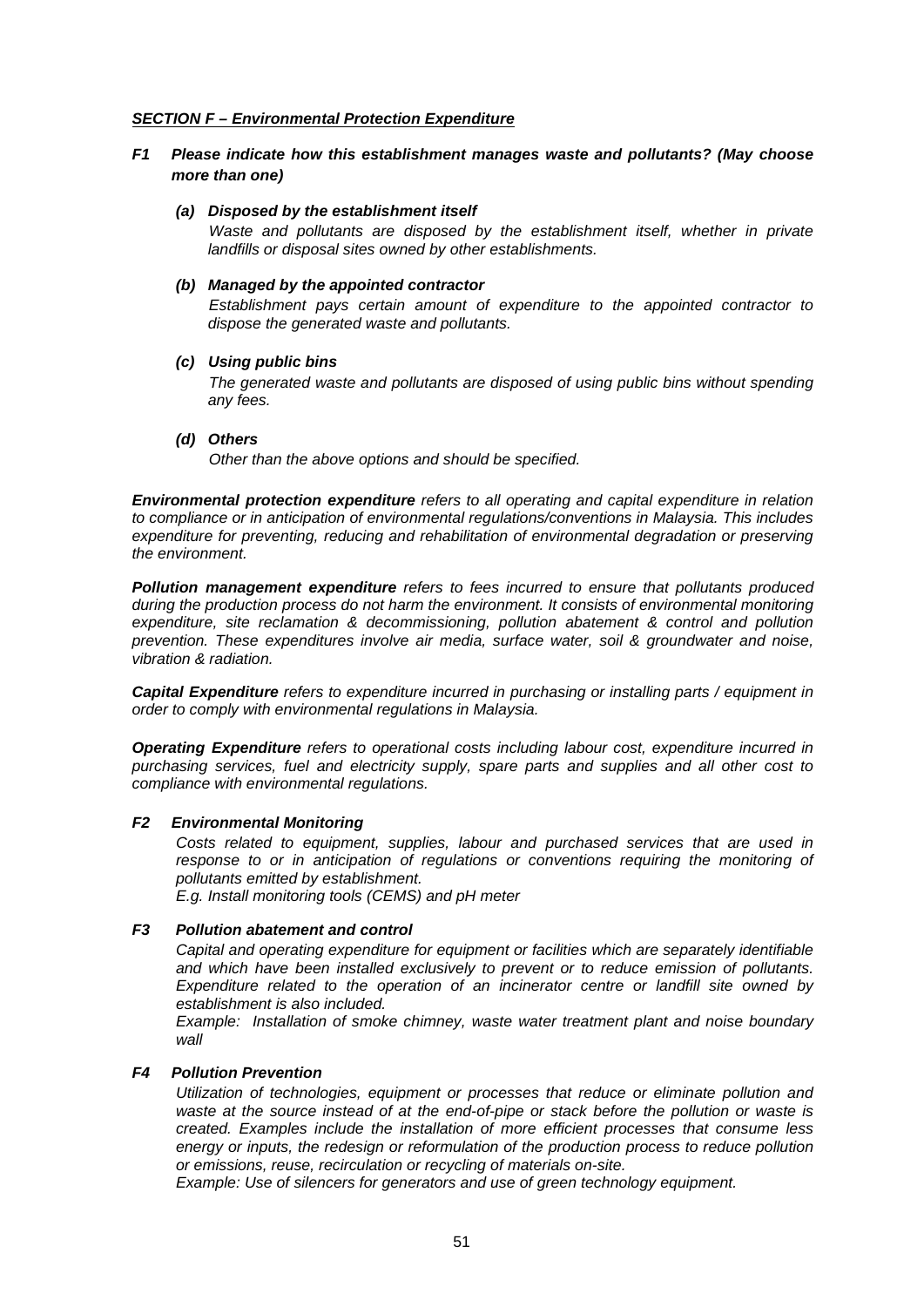### *F5 Site reclamation and decommissioning*

*Expenditure to clean up the environmental damage resulting from any establishment's operations and decommissioning expenditure but excludes any penalty or compound due to environmental damage or any provision for future environmental liability. E.g. Recovery of landfill for recreational park.*

#### *F6 Waste management expenditure*

*Waste management and sewerage services include the collection, treatment, storage, disposal and recycling of all domestic, industrial, hazardous and non-hazardous waste and sewage, establishment, contractor, private and public sector. Examples: Payment made to Alam Flora, Kualiti Alam, recycling companies, etc.*

### *F7 Environmental assessment & audits expenditure and environmental charges*

- *(i) Environmental assessment and audits expenditure include:*
	- *(a) Expenditures for reviews of current operations for compliance with regulations (audits).*
	- *(b) Expenditures to evaluate the environmental impact of proposed programs or projects (assessments).*
	- *(c) Expenditures for associated legal and consulting costs.*
- *(ii) Environmental charges*
	- *(a) Permits, fees, levies, special assessments and related fees.*
	- *(b) Any fines, penalties or damage awards paid to government agencies or to individuals.*
	- *(c) Other charges paid to regulating bodies in order to allow operations to take place at this establishment.*

### *F8 Expenditure to protect wildlife and habitat from the effects of any establishment's operation*

*Expenditure made in compliance with environmental laws/regulations or conventions to protect wildlife and habitat from the effects of any establishment's operation/activity. Example: Providing special routes for wildlife on highways.*

### *F9 Other environmental expenditure*

*Other environmental expenditures include:*

- *(i) Environmental awareness campaign.*
- *(ii) Courses or conference related to environment.*
- *(iii) Handing monetary funds to schools or agencies to implement environmental awareness programme and activities to protect the environment e.g. Earth Day, Recycle Campaign, planting mangrove tree or others.*
- *(iv) Cooperation with government agencies/NGO's/universities/colleges/schools or people in one place such as 'gotong-royong' to clean-up forest reserve area, Earth Day and so on. Excludes 'gotong-royong' by your establishment in your establishment area.*
- *(v) Sponsorship such as wild life conservation programmes in zoos (medicine or food sponsorship) or adopting rivers to monitor its cleanliness and well-being.*

### *F10 Did this establishment have environmental certifications? (May choose more than one)*

- **(a)** *ISO 14001 is an international standard environmental management. It provides a set of standard requirements for environmental management system (EMS). This also provides a framework for best practices of environmental management to aid the organisations to prevent pollution, reduce environmental impact, comply with environmental laws and develop businesses in a sustainable manner.*
- **(b)** *ISO 14004 provides guidance on the development, implementation, maintenance and improvement of environmental management system and their co-ordination with other management systems. The guidelines in this document are intended applicable to any organisation, regardless of size, type, location or maturity level. Although ISO 14004*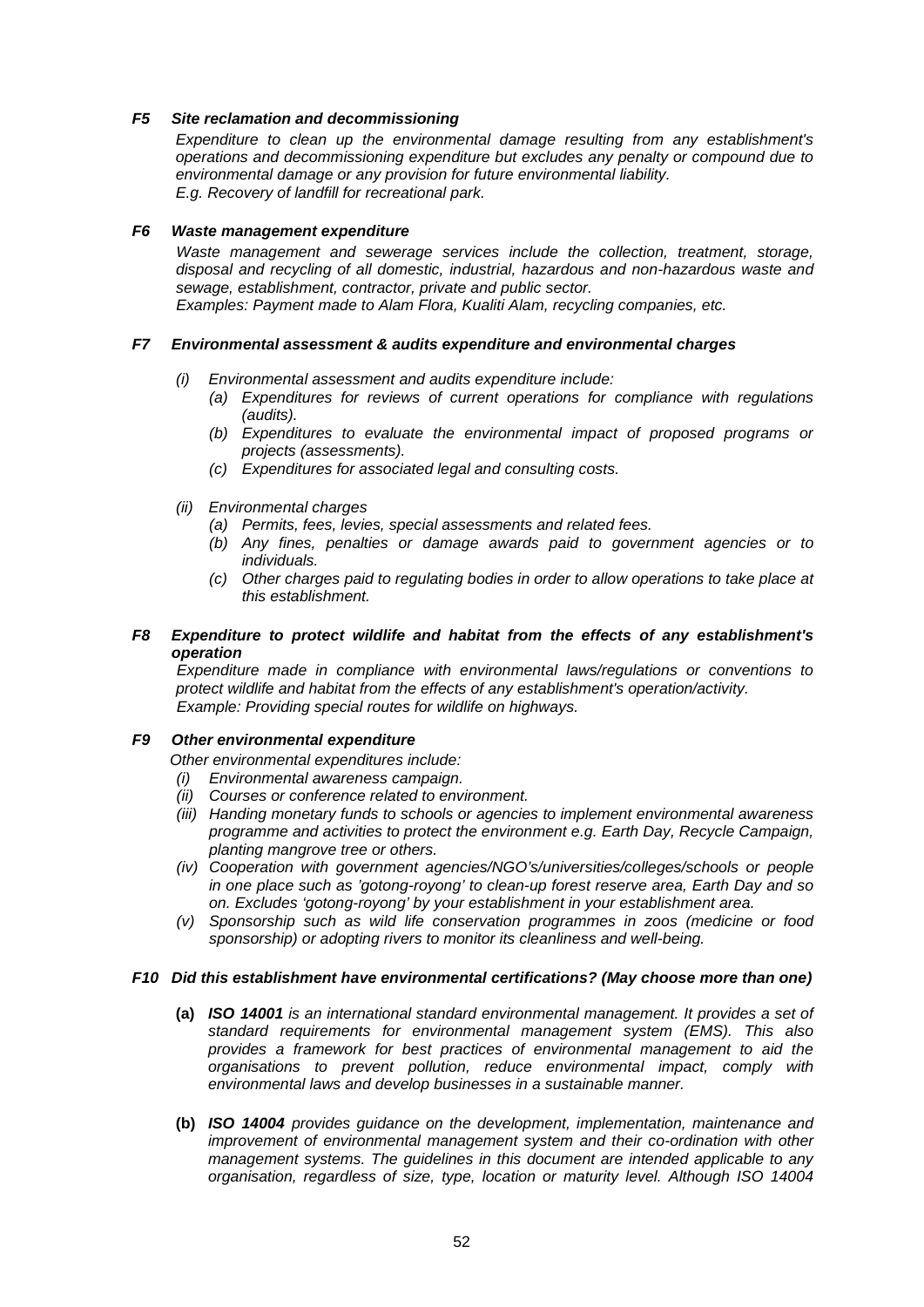*guideline is aligned with ISO 14001 environmental management system model, it is not intended to meet the requirements of ISO 14001.*

- **(c)** *ISO 14064 aims to assist organizations in quantifying and reporting greenhouse gas (GHG) emissions.*
- **(d)** *Roundtable on Sustainable Palm Oil (RSPO) is a guarantee of sustainable palm oil production process and commodity production that does not bring any damage to the environment and harm to the community.*
- **(e)** *Malaysian Timber Certification Scheme (MTCS) is a certificate issued by Malaysian Timber Certification Council (MTCC). It is a voluntary scheme that provides an independent assessment about practices on forest management, to ensure a sustainable management of forests and natural forests, as well as to meet the demand for certified timber products.*
- **(f)** *Forest Stewardship Council (FSC) is a voluntary certification, which aims to ensure the forest products are being managed responsibly and benefically to environment, social and economy. There are two (2) types of certificates; forest management and chain-of-custody which involved the management of production for forest products all the way to the end user.*
- **(g)** *Other environmental certification. Please specify environmental certificates other than those stated*
- **(h)** *None*

*Does not have any Environmental certification*

### *F11 Did this establishment publish the Sustainability Reports?*

*Sustainability Report refers to the annual report issued in relation to sustainable management either in the form of a specific report or reported through part of the company's annual report (subsidiary and parent company). For subsidiary establishments, sustainability reporting to parent company can be considered if the parent company publishes the sustainability report.*

#### *F12 Please indicate of use of recycled materials as production input*

*Please state the total purchase of recycled materials as raw materials for the Production process in value (RM) and quantity (metric tons). Recycled materials refer to materials that have been used (examples: paper, plastic, iron, rubber, glass, etc.) purchased from other establishments.*

#### *F13 Please indicate per cent of use of recycled materials by type*

*If question F12 is answered, please state the percentage of use by type of material as follows:*

| a. | <b>Plastics</b> | е.           | Textiles |
|----|-----------------|--------------|----------|
| b. | Paper           | $\mathbf{f}$ | Rubber   |
| C. | Metal           | q.           | Others   |
| d. | Glass           |              |          |

*The sum for all types of materials reported should amount to 100%.*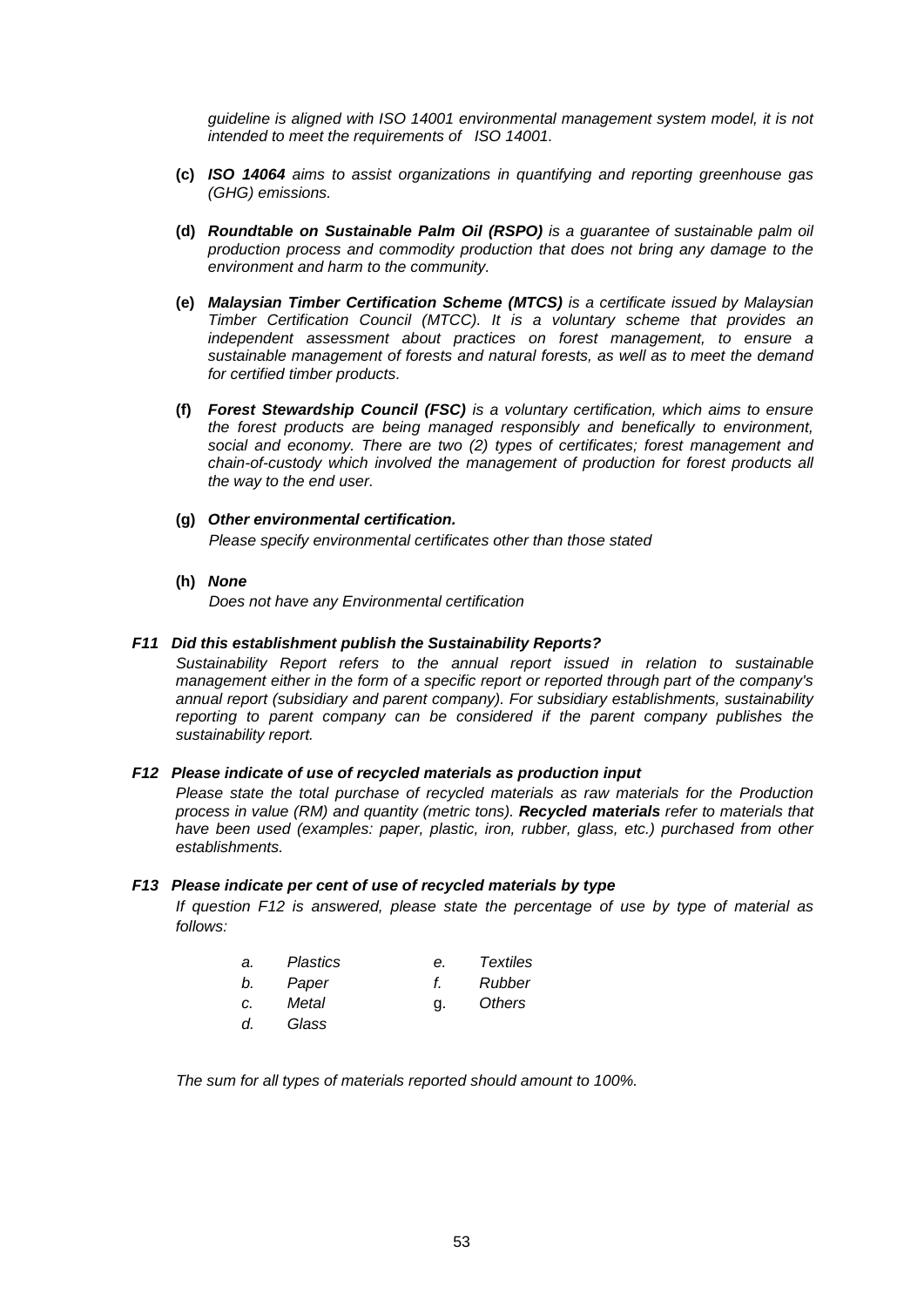### *SECTION G – Technology and Fourth Industrial Revolution (4IR)*

### *G1 Please indicate the automation level of the production process for establishment*

### *(a) Smart Automation (Integrated)*

*Fully autonomous operation occurs in all situations and extends to supply chain partners. Require no human interaction at all*

## *(b) Fully automation*

*Most assets operate autonomously and are synchronized to optimize production, safety,*  and maintenance under certain circumstances or conditions. It brings together *autonomous components with appropriate functionality to perform as a system. However, there is still a need for humans to perform many tasks as not all disciplines are integrated at this level. In addition, if the specific circumstances are not met, then the operators must take control of the operation.* 

### *(c) Mixed-mode automation*

*Automated systems take control in certain situations. System alerts to issues. Humans confirm proposed solutions or act as a fall-back.*

### *(d) Semi-automation*

*The automation system takes control in certain situations when and as requested by a human operator, for limited periods of time. People are still fully responsible and heavily involved, monitoring the state of operation and specifying the targets for the limited control situations.*

### *(e) Manual*

*No automatic actions are occurring, with operations relying on humans to make all decisions and perform all functions. Historically, most industrial operations began with significant human intervention required to run and maintain the operations.*

### *G2 Did this establishment using the following technology.*

*Please select Yes or No. If Yes, please state the percentage (%) of usage*

### *(a) Biotechnology*

*Biotechnology is the application of science and technology to living organisms, as well as parts, products and models thereof, to alter living or non-living materials for the production of knowledge, goods and services.*

### *(b) Nanotechnology*

*Nanotechnology is the understanding of processes and phenomena and the application of science and technology to organisms, organic and inorganic materials, as well as parts, products and models thereof, at the nanometre-scale (but not exclusively below 100 nanometres) in one or more dimensions, where the onset of size-dependent phenomena usually enables novel applications. These applications utilise the properties of nanoscale materials that differ from the properties of individual atoms, molecules, and bulk matter for the production of knowledge, goods and services, like improved materials, devices, and systems that exploit these new properties.*

### *G3 Please indicate the technology or solution adopted by this establishment (may choose more than one)*

*Please mark whichever is applicable*

### *1. Production*

*Production is an activitiy carried out under the control and responsibility of an institutional unit that uses input of labour, capital, and goods and services to produce outputs of goods or services.*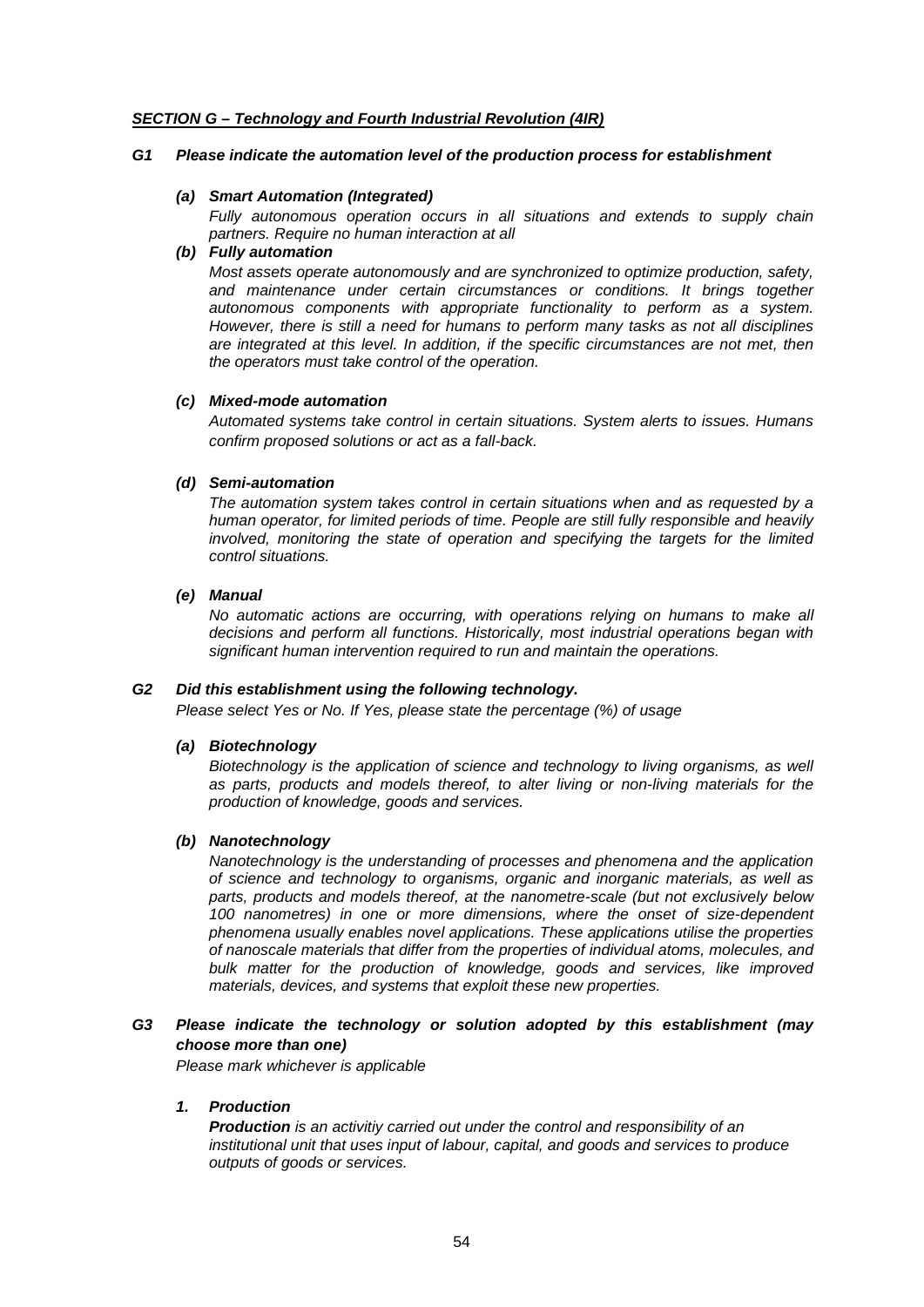### **(a)** *Enterprise Resources Planning (ERP)*

*Framework for organizing, defining, and standardizing the business processes necessary to effectively plan and control an organization so the organization can use its internal knowledge to seek external advantage.*

### **(b)** *Supply Chain Management (SCM)*

*The design, planning, execution, control, and monitoring of supply chain activities with the objective of creating net value, building a competitive infrastructure, leveraging worldwide logistics, synchronizing supply with demand, and measuring performance globally.* 

#### **(c)** *Manufacturing Execution System (MES)*

*Programmes and systems that participate in shop floor control, including programmed logic controllers and process control computers for direct and supervisory control of manufacturing equipment; process information systems that gather past performance information, then generate reports; graphical displays; and alarms that inform operations personnel what is going on in the plant currently and a very short history into the past.*

#### **(d)** *Supervisory Control and Data Acquisition (SCADA)*

*System operating with coded signals over communication channels in order to provide control of equipment and to acquire information about the status of the equipment.*

#### **(e)** *Programmable Logic Controller (PLC)*

*An electronic device that is programmed to test the state of input process data and to set output lines in accordance with the input state.*

#### **(f)** *Distributed Control System (DCS)*

*A development of a control system using computers and other electronic devices so that the controller of a system loop is more integrated and can be done by everyone quickly and easily.*

#### **(g)** *Computerised Numerical Control (CNC)*

*Method for automating control of machine tools through the use of software attached in the tool.*

### **(h)** *Computer-Aided Manufacturing (CAM)*

*The use of computers to program, directs, and control production equipment in the fabrication of manufactured items*

**(i)** *Automation (robotics, conveyor belts, lifts, automated-guided vehicles (AGV), etc.)*

*The substitution of machine work for human physical and mental work continuously.*

**(j)** *In-line Quality Control (scanners, vision inspection, CCTV smart sensor, etc.) Process incorporates inspection points across the production line. These points inspect the product for quality in terms of various standards or specifications.*

### **(k)** *Additive Manufacturing (3D Printing, rapid prototyping, etc.)*

*A concept that refers to a group of technologies that builds physical objects directly from 3D (Computer-Aided Design – CAD) data. In additive manufacturing the object is built up by the consecutive addition of liquids, sheets or powdered materials in ultra-thin layers.*

#### **(l)** *Internet-of-thing (IoT)*

*The Internet of Things includes all devices and objects whose state can be altered*  via the Internet, with or without the active involvement of individuals. While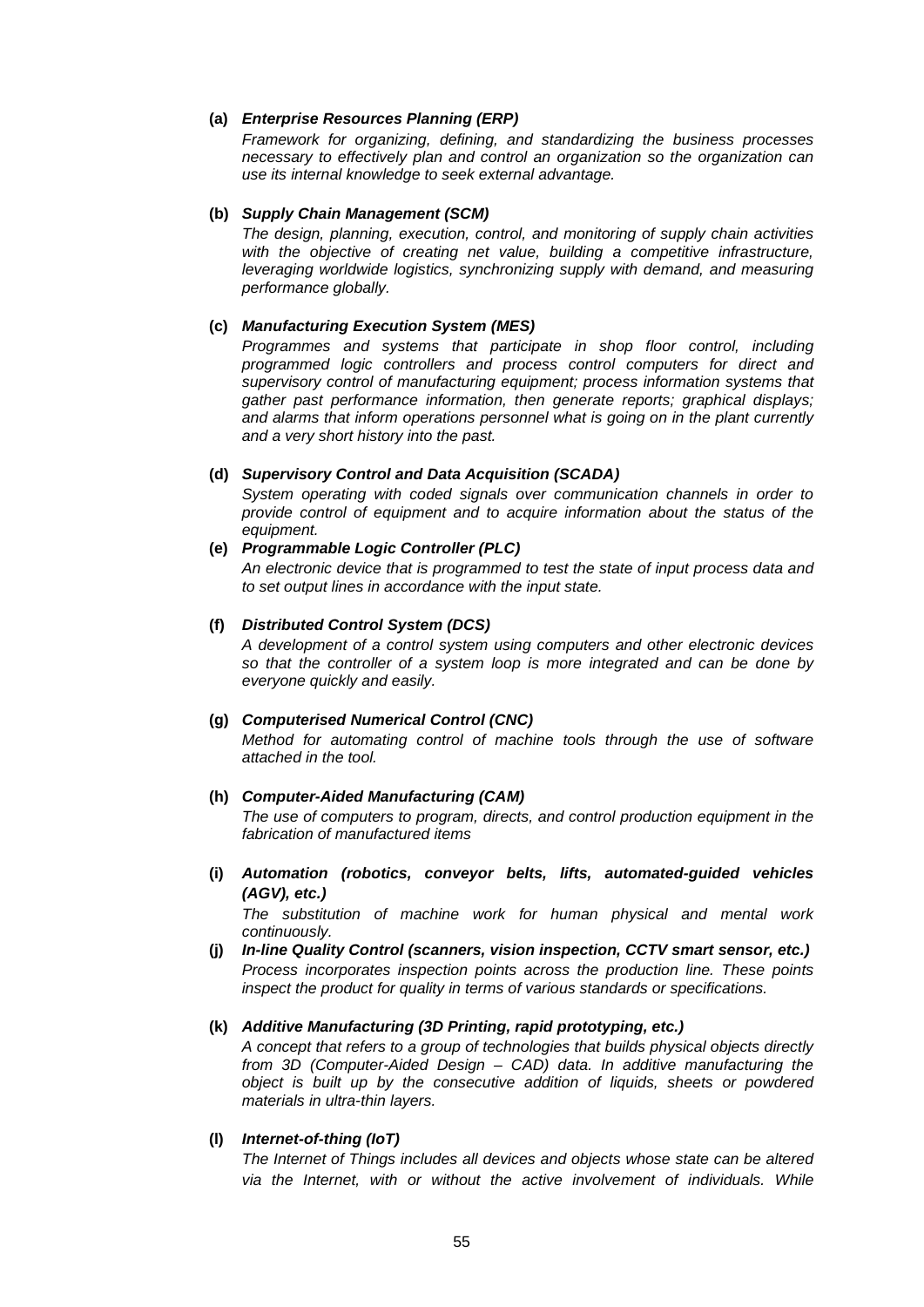*connected objects may require the involvement of devices considered part of the "traditional Internet", this definition excludes laptops, tablets and smartphones.*

#### **(m)** *Big Data Analytics*

*A type of quantitative research that examines large amounts of data to uncover hidden patterns, unknown correlations and other useful information.*

### **(n)** *Artificial Intelligence*

*Computer-based applications that carry out functions typically associated with humans, such as visual perception, decision-making, and speech recognition. AI's most recent advances include machine learning (ML), in which algorithm-driven tools can self-correct and learn over time. Robotic process automation (RPA) is the application of robotics to the processes of an increasing range of white-collar jobs.* 

#### **(o)** *Simulation*

*The technique of using representative or artificial data to reproduce in a model various conditions that are likely to occur in the actual performance of a system.*

### **(p)** *Others (please specify)*

#### *2. Inventory*

*Inventory refers to the stocks of items, component parts and raw materials a company uses in production.*

#### **(a)** *Inventory Management*

*Business management with related to the planning and controlling inventories as it is bought, manufactured, stored, and used.*

### **(b)** *Warehouse Management*

*A system that manages all processes that a warehouse carries out. These processes include receiving, picking, and shipping.*

#### **(c)** *Automated Material Handling*

*Using robots and other computerized devices for moving, lifting, pulling, pushing, storing, and retrieving goods and products.*

#### **(d)** *Barcode / QR Code*

*Type of barcode that can be read easily by a digital device and which stores information as a series of pixels in a square-shaped grid.*

#### **(e)** *Radio Frequency Identification (RFID)*

*Technologies that use wireless communication between an object (or tag) and interrogating device (or reader) to automatically track and identify such objects.*

#### **(f)** *Internet-of-thing (IoT)*

*The Internet of Things includes all devices and objects whose state can be altered via the Internet, with or without the active involvement of individuals. While connected objects may require the involvement of devices considered part of the "traditional Internet", this definition excludes laptops, tablets and smartphones.*

#### **(g)** *Big Data Analytics*

*A type of quantitative research that examines large amounts of data to uncover hidden patterns, unknown correlations and other useful information.*

### **(h)** *Artificial Intelligence*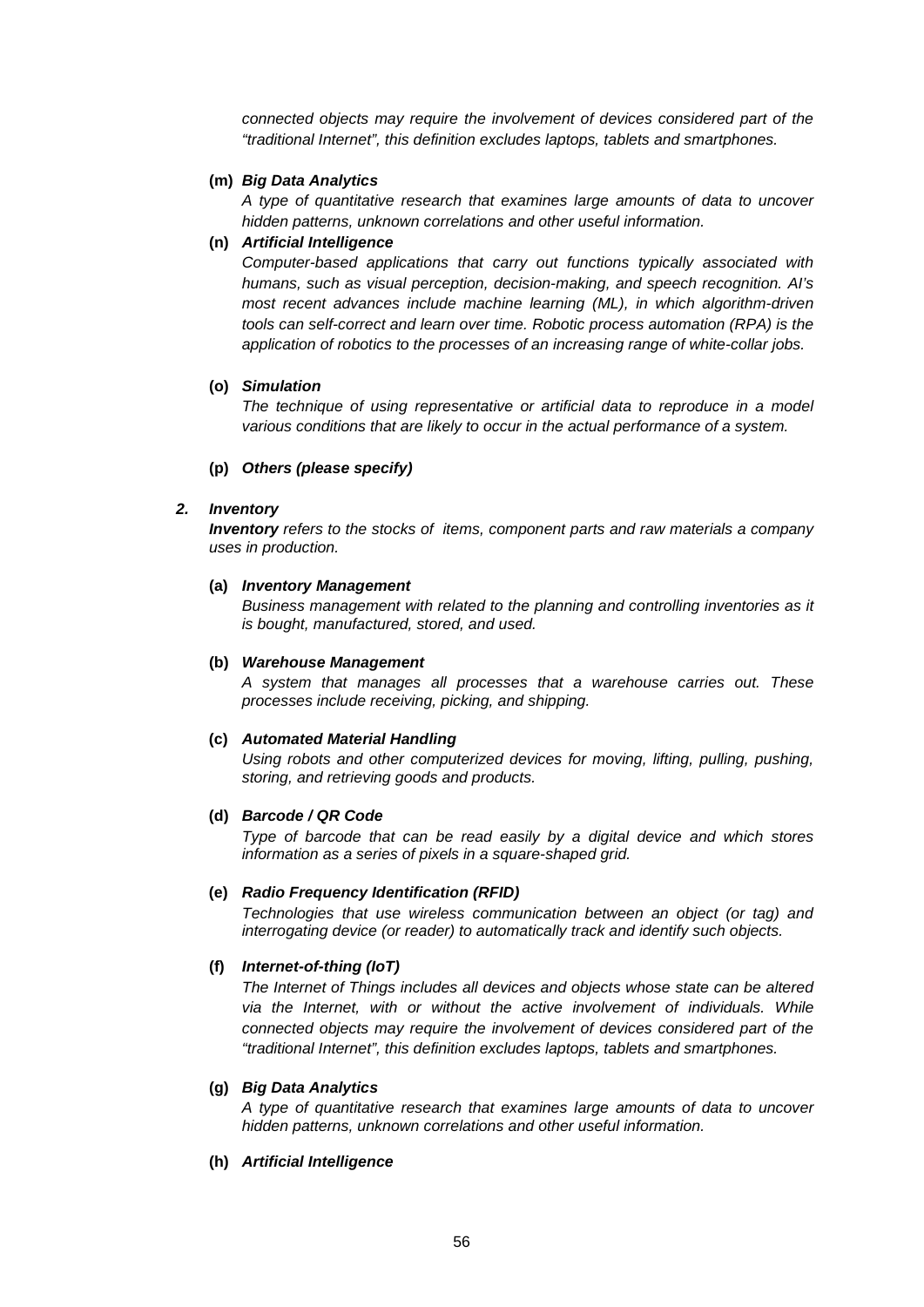*Computer-based applications that carry out functions typically associated with humans, such as visual perception, decision-making, and speech recognition. AI's most recent advances include machine learning (ML), in which algorithm-driven tools can self-correct and learn over time. Robotic process automation (RPA) is the application of robotics to the processes of an increasing range of white-collar jobs.* 

### **(i)** *Others (please specify)*

### *3. Administration*

*Administration refers to the arrangements and tasks needed to control the operation of a plan or organisation.*

### **(a)** *Word processing (MS Word, Google Docs, Pages etc.)*

*Device or computer program that provides for input, editing, formatting, and output of text, often with some additional features.*

### **(b)** *Spreadsheet (MS Excel, Numbers, etc)*

*A software application capable of organizing, storing and analysing data in tabular form.*

### **(c)** *Presentation (Power point, Keynote, Prezi, etc.)*

*Application software that is specifically designed to allow users to create a presentation of ideas by stringing together text, images and audio/video.*

### **(d)** *Data & Document Management*

System or software that allows the creation, storage, managing, indexing, *protection, and retrieval of digital documents.*

### **(e)** *Intranet*

*A privately-owned network that makes use of internet technology and applications to meet the needs of an enterprise. It resides entirely within a department or company, providing communication and access to information, similar to the internet, with web pages, and so on for internal use only.*

### **(f)** *Finance & Accounting*

*Process of recording, summarising and reporting a company's business transactions through financial statements.*

#### **(g)** *Human resources management*

*Manages all employee in an organisation (hiring, training, compensating, developing policies and strategies related to human resources).*

#### **(h)** *e-banking*

*Process through which a customer is allowed to carry out, personal or commercial banking transactions using electronic and telecommunication network.*

### **(i)** *Attendance system (fingerprints, facial recognition etc)*

*System that enables an employer to monitor their employees (time in, time out, rest time and absenteeism).*

#### **(j)** *Big Data Analytics*

*A type of quantitative research that examines large amounts of data to uncover hidden patterns, unknown correlations and other useful information.*

### **(k)** *Artificial Intelligence*

*Computer-based applications that carry out functions typically associated with humans, such as visual perception, decision-making, and speech recognition. AI's most recent advances include machine learning (ML), in which algorithm-driven*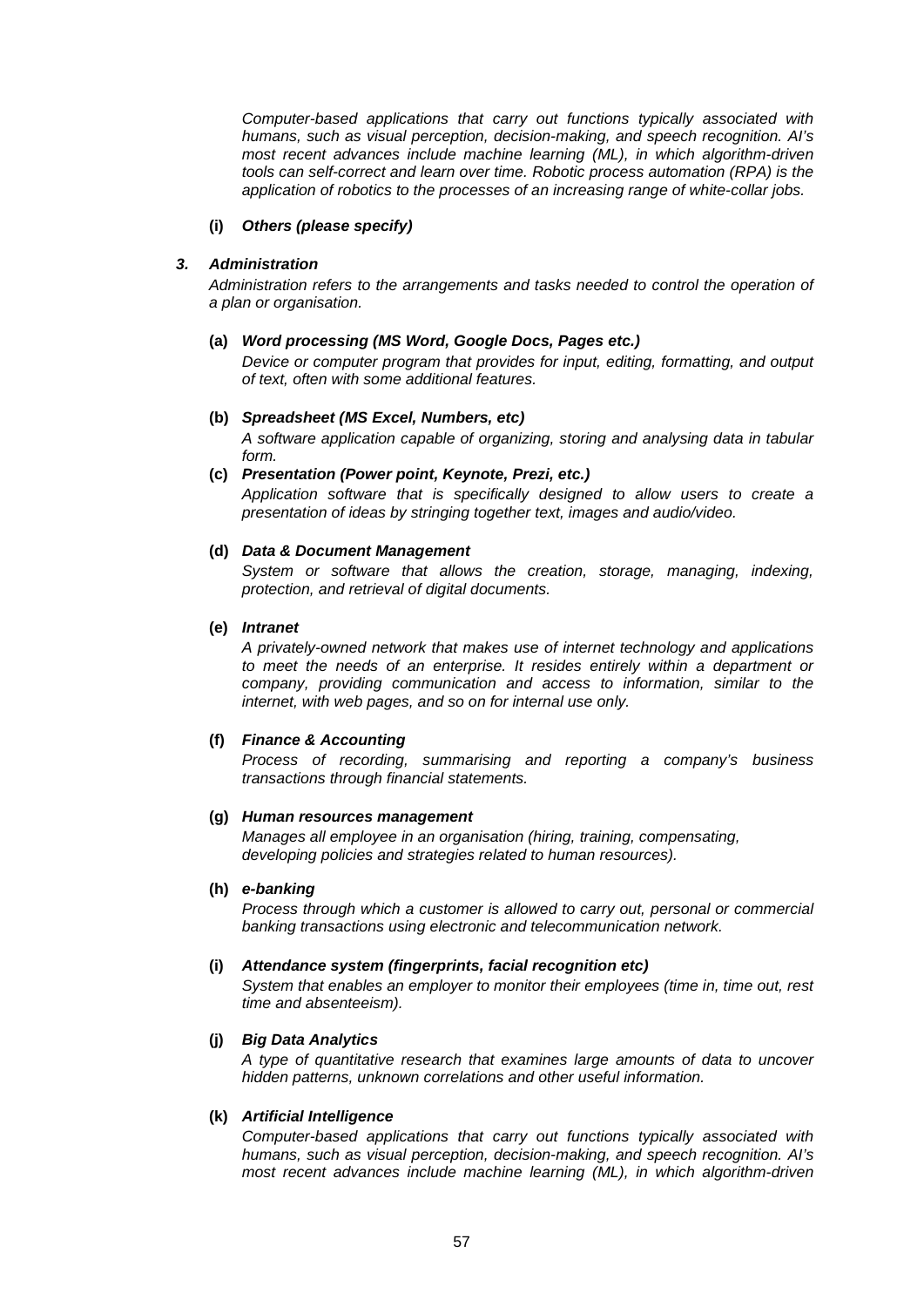*tools can self-correct and learn over time. Robotic process automation (RPA) is the application of robotics to the processes of an increasing range of white-collar jobs.* 

#### **(l)** *Cloud computing*

*Cloud computing is a model for enabling ubiquitous, convenient, on-demand network access to a shared pool of configurable computing resources (e.g., networks, servers, storage, applications, and services) that can be rapidly provisioned and released with minimal management effort or service provider interaction. Cloud computing can be said to be scalable or elastic, which means that it is possible to adapt the acquisition of cloud space according to need.* 

#### **(m)** *Simulation*

*The technique of using representative or artificial data to reproduce in a model various conditions that are likely to occur in the actual performance of a system.*

#### **(n)** *Cloud based data storage service*

*System that allows you to save data and files in an off-site that you access either through the public internet or a dedicated private network connection*

#### **(o)** *Cloud based software service*

*System that allows users access to software applications that run on shared computing resources (for example, processing power, memory, and disk storage) via the Internet.*

### **(p)** *Others (please specify)*

### *4. Security*

*Security is freedom from, or resilience against, [potential](https://en.wikipedia.org/wiki/Potential) harm (or other unwanted [coercive](https://en.wikipedia.org/wiki/Coercion) change) caused by others. Beneficiaries (technically [referents\)](https://en.wikipedia.org/wiki/Referent) of security may be of persons and social groups, objects and institutions, ecosystems or any other entity or phenomenon vulnerable to unwanted change.*

#### **(a)** *Antivirus*

*Antivirus is a computer program that works to detect computer viruses, known as malware, in order to block, remove and prevent future virus infections.*

#### **(b)** *Firewall*

*A firewall is a device used to control access to a company's data from the internet or other outside sources.*

#### **(c)** *Anti-spam*

*Anti-spam is a way to address and protect mail servers from unsolicited electronic messages sent through various communication modes including but not limited to e-mails, mobiles short message or instant messaging services where there is no prior relationship between the sender and the recipient regardless of content whether commercial or non-commercial messages including malicious program and/or data.*

### **(d)** *Website security*

*Website security is the protection provided in technical and administrative terms to computer data so that the data is not intruded, destroyed or contaminated intentionally or not.*

#### **(e)** *Data encryption*

*Data encryption is a way of translating data from plaintext (unencrypted) to ciphertext (encrypted). Users can access encrypted data with an encryption key and decrypted data with a decryption key.*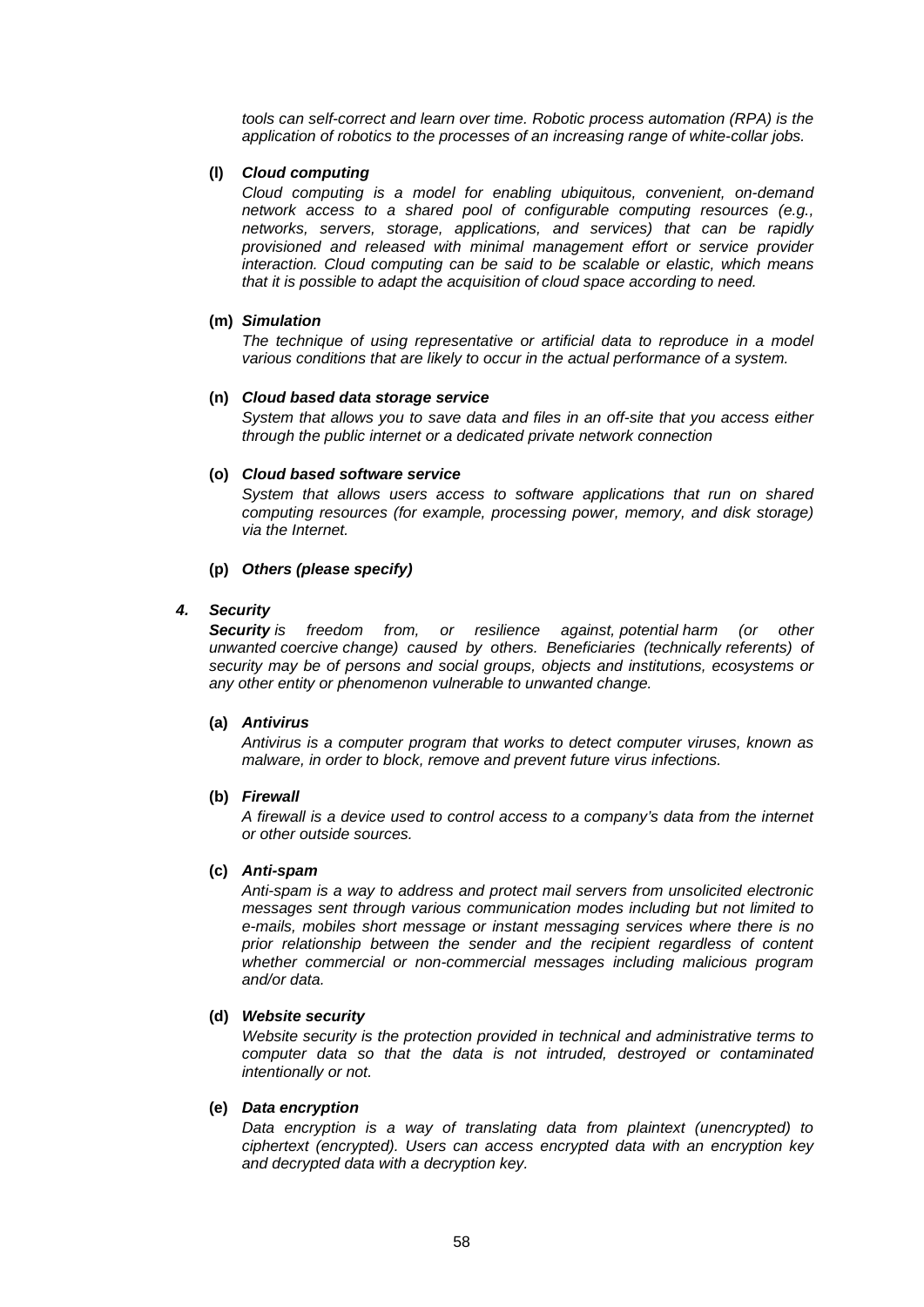### **(f)** *Password*

*Password is a type of data combined with a number of characters used by users for the purpose of identification and self -authentication when accessing a computer network or resource to obtain or read the desired information.*

### **(g)** *Digital signature*

*A digital signature is an electronic signature used to verify the identity of the sender/signer of a message and is used to ensure that information is correct and valid in an electronic transaction.*

### **(h)** *Big Data Analytics*

*A type of quantitative research that examines large amounts of data to uncover hidden patterns, unknown correlations and other useful information.*

### **(i)** *Artificial intelligence*

*Computer-based applications that carry out functions typically associated with humans, such as visual perception, decision-making, and speech recognition. AI's most recent advances include machine learning (ML), in which algorithm-driven tools can self-correct and learn over time. Robotic process automation (RPA) is the application of robotics to the processes of an increasing range of white-collar jobs.* 

### **(j)** *Cloud computing*

*Cloud computing is a model for enabling ubiquitous, convenient, on-demand network access to a shared pool of configurable computing resources (e.g., networks, servers, storage, applications, and services) that can be rapidly provisioned and released with minimal management effort or service provider interaction. Cloud computing can be said to be scalable or elastic, which means that it is possible to adapt the acquisition of cloud space according to need.* 

#### **(k)** *Others (please specify)*

#### *5. Marketing and communication*

*Marketing is the design, pricing, promotion, and distribution of goods to create transactions between businesses and consumers.*

*Communication is a process of transferring information, feelings, ideas and thoughts of an individual to another individual or group of individuals. It is a process of meaningful interaction between living things and involves the act of transmitting information and the process of exchanging meanings in order to produce understanding.*

#### **(a)** *Email*

*Email is a technology for handling mail electronically.*

#### **(b)** *Social media (Facebook, Instagram, Twitter, dll.)*

*Social media are considered those that have user profile, an account or a user license depending on the requirements and the type of social media. Types of social media are social networks (e.g. Facebook), Enterprise's blog or microblogs (e.g. Twitter) and multimedia content sharing websites (e.g.: YouTube, Flickr, SlideShare).*

#### **(c)** *Establishment's website*

*Establishment's website is an establishment's file that contains text, audio and/or visual data accessible on the World Wide Web by a single Uniform Resource Locator (URL).*

#### **(d)** *E-commerce*

*E-commerce transaction is the sale or purchase of goods or services over the network computing / internet with designed method for the purpose of receive or*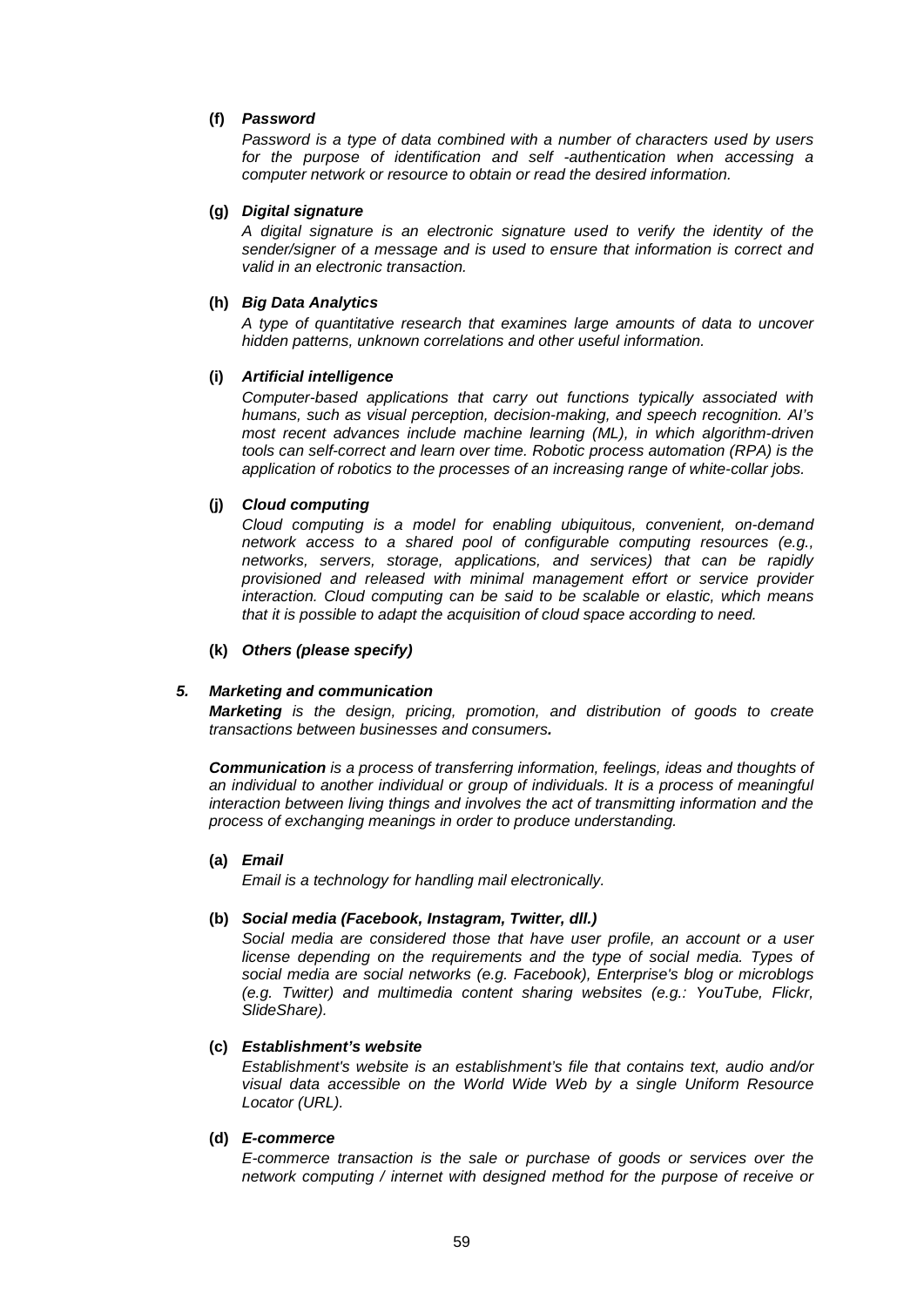*make a booking (purchase or sale). The transaction is between businesses, households, individuals, governments and organisations of other public / private. The method of payment and the delivery of goods or services e-commerce transactions can be carried out either through network computing / internet or not. E-commerce transactions, including orders placed on the website, extranet or Electronic Data Interchange (EDI). However, the transactions made by telephone, fax, email and the like are not been categorised as e-commerce transactions.*

### **(e)** *Customer Relationship Management (CRM)*

*Customer Relationship Management (CRM) is a marketing philosophy based on putting the customer first. The collection and analysis of information designed for sales and marketing decision support (as contrasted to enterprise resources planning information) to understand and support existing and potential customer needs. It includes account management, catalogue and order entry, payment processing, credits and adjustments, and other functions.* 

#### **(f)** *Video / Web conference (Skype, GoToMeeting etc)*

*Used as an [umbrella term](https://en.wikipedia.org/wiki/Umbrella_term) for various types of online [conferencing](https://en.wikipedia.org/wiki/Conference) and collaborative services including webinars (web seminars), [webcasts,](https://en.wikipedia.org/wiki/Webcasts) and web meetings.*

### **(g)** *Big Data Analytics*

*A type of quantitative research that examines large amounts of data to uncover hidden patterns, unknown correlations and other useful information.*

### **(h)** *Artificial intelligence*

*Computer-based applications that carry out functions typically associated with humans, such as visual perception, decision-making, and speech recognition. AI's most recent advances include machine learning (ML), in which algorithm-driven tools can self-correct and learn over time. Robotic process automation (RPA) is the application of robotics to the processes of an increasing range of white-collar jobs.* 

#### **(i)** *Cloud computing*

*Cloud computing is a model for enabling ubiquitous, convenient, on-demand network access to a shared pool of configurable computing resources (e.g., networks, servers, storage, applications, and services) that can be rapidly provisioned and released with minimal management effort or service provider interaction. Cloud computing can be said to be scalable or elastic, which means that it is possible to adapt the acquisition of cloud space according to need.* 

#### **(j)** *Simulation*

*The technique of using representative or artificial data to reproduce in a model various conditions that are likely to occur in the actual performance of a system.*

#### **(k)** *Others (please specify)*

#### *6. Research, development and design*

*Research is creative and systematic work carried out to improve knowledge, and the use of this knowledge to design new applications.*

*Development can be understood as the process of evolution, change and growth related to a particular object, person or situation.*

*Design is the conversion of a need or innovation into a product, process, or service that meets both the enterprise and customer expectations. The design process consists of translating a set of functional requirements into an operational product, process, or service.*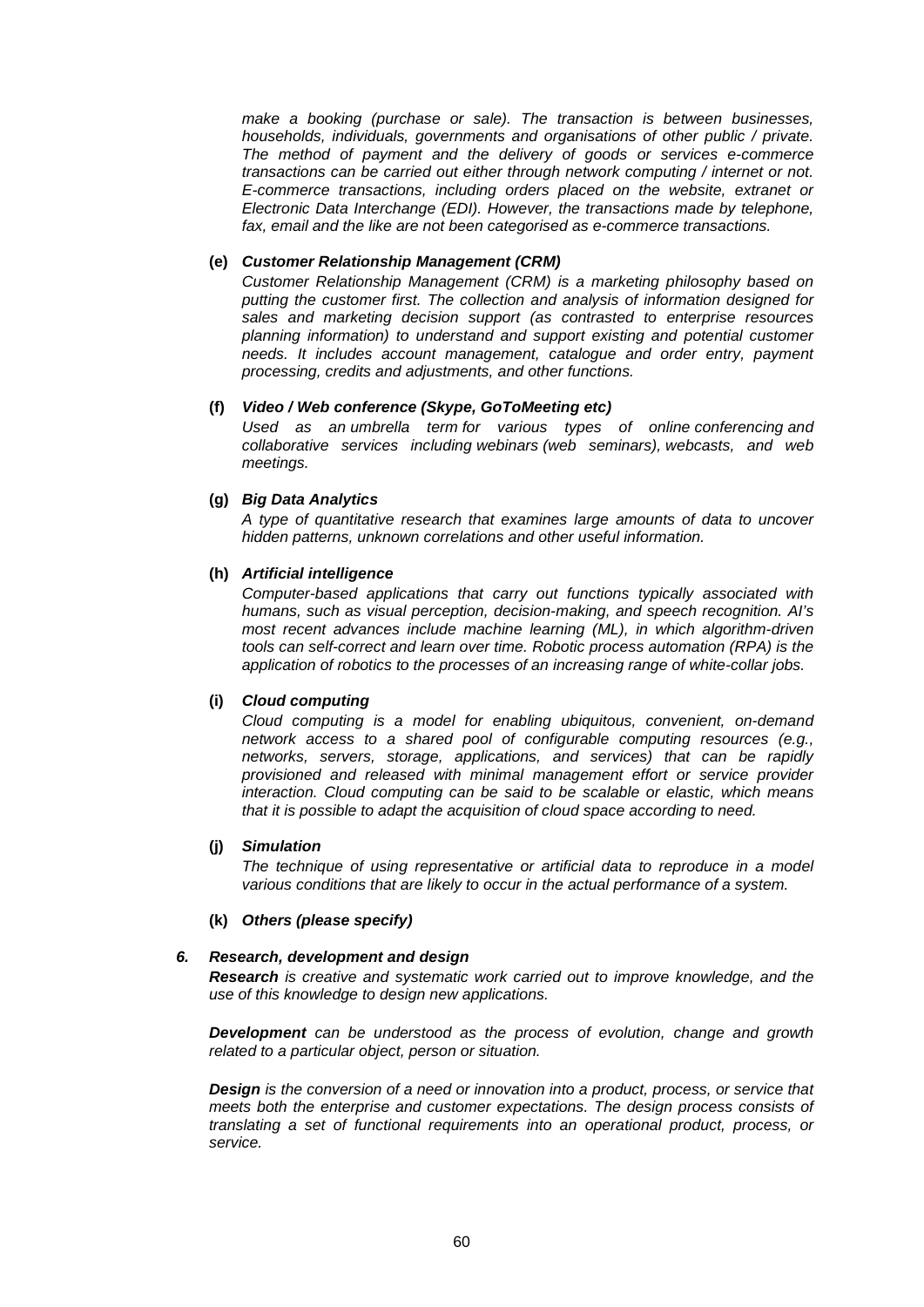### *(a) Computer-Aided Design (CAD)*

*Computer-Aided Design (CAD) is the use of computers in interactive engineering drawing and storage of designs. Programs complete the layout, geometric transformations, projections, rotations, magnifications, and interval (cross-section) views of a part and its relationship with other parts.*

### *(b) Prototyping*

*Prototyping is a specialized product design and development process for developing a working model of a product or a specialized system development process for performing a determination where user needs are extracted, presented, and developed by building a working model of the system. Generally, these tools make it possible to create all files and processing programs needed for a business application in a matter of days or hours for evaluation purposes.*

#### *(c) Lab Solutions*

*Features an innovative operating environment and provides complete data management to ensure secure information in networked laboratories.*

#### *(d) Simulation*

*The technique of using representative or artificial data to reproduce in a model various conditions that are likely to occur in the actual performance of a system.*

#### *(e) Big Data Analytics*

*A type of quantitative research that examines large amounts of data to uncover hidden patterns, unknown correlations and other useful information.*

### *(f) Artificial Intelligence*

*Computer-based applications that carry out functions typically associated with humans, such as visual perception, decision-making, and speech recognition. AI's most recent advances include machine learning (ML), in which algorithm-driven tools can self-correct and learn over time. Robotic process automation (RPA) is the application of robotics to the processes of an increasing range of white-collar jobs.* 

#### *(g) Cloud computing*

*Cloud computing is a model for enabling ubiquitous, convenient, on-demand network access to a shared pool of configurable computing resources (e.g., networks, servers, storage, applications, and services) that can be rapidly provisioned and released with minimal management effort or service provider interaction. Cloud computing can be said to be scalable or elastic, which means that it is possible to adapt the acquisition of cloud space according to need.* 

#### *(h) Others (please specify)*

#### *G4 Did this establishment analyse production data?*

*Data analysis is a process of inspecting, [cleansing,](https://en.wikipedia.org/wiki/Data_cleansing) [transforming,](https://en.wikipedia.org/wiki/Data_transformation) and [modelling](https://en.wikipedia.org/wiki/Data_modeling) [data](https://en.wikipedia.org/wiki/Data) with the goal of discovering useful information, informing conclusions, and supporting decisionmaking.*

*Production is an activitiy carried out under the control and responsibility of an institutional unit that uses input of labour, capital, and goods and services to produce outputs of goods or services.*

*Please select Yes or No. If Yes, please indicate the analysis for the production data of this establishment*

### *(a) Production Rate (Plan vs Actual)*

*The rate of production usually expressed in units, cases, or some other broad measure, expressed by a period of time (e.g. per hour, shift, day, or week).*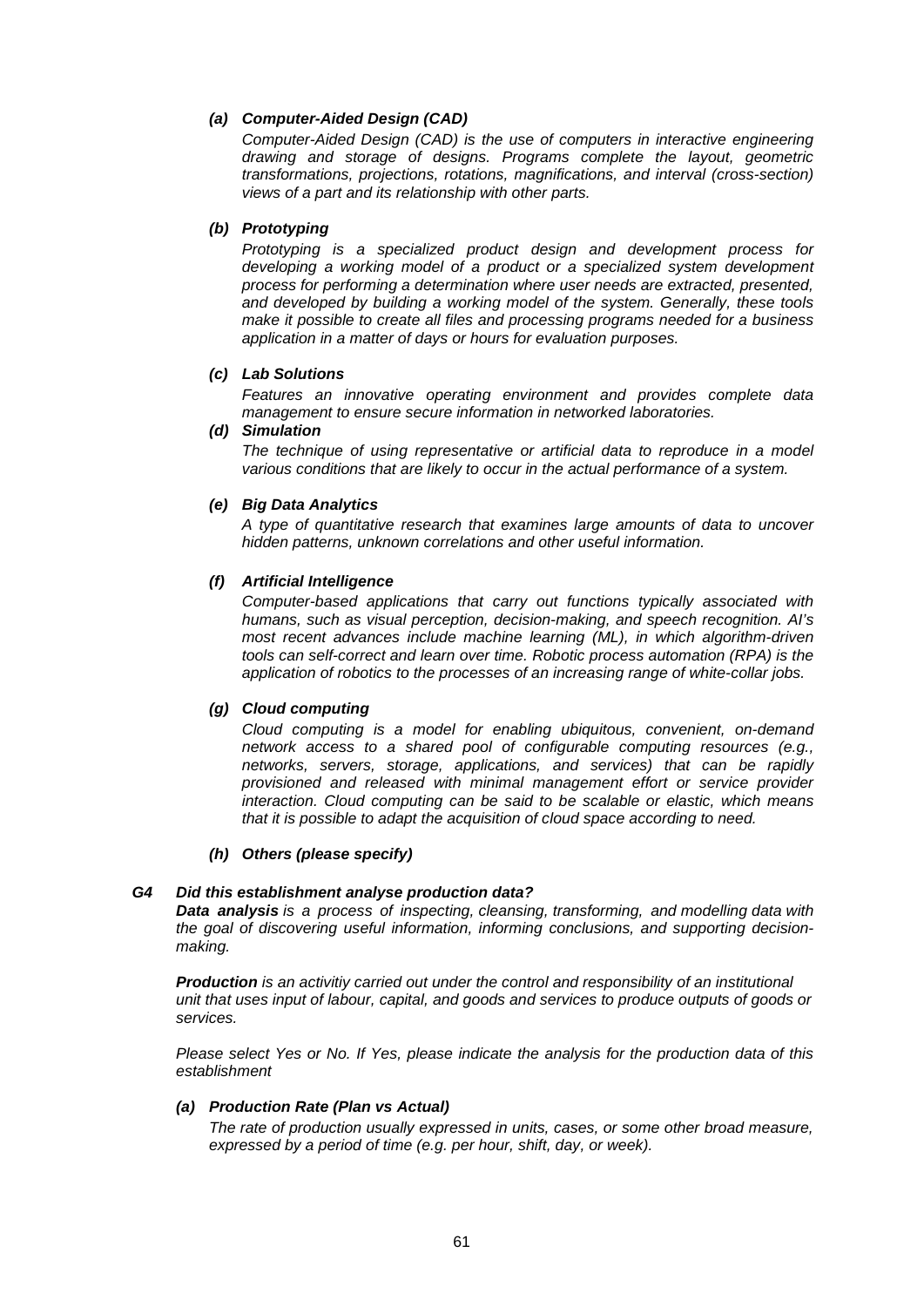### *(b) Failure/defect rate*

*Product failure/defect is when a product produced does not meet the specifications required by the customer. The failure/defect rate is a calculation based on the number of failures/defects versus the total production.*

### *(c) Overall Equipment Effectiveness (OEE)*

*Overall equipment efficiency (OEE) is a series of metrics used to measure the use of a manufacturing operation or equipment. Metrics can be used on a daily basis to identify how equipment is working but can also be used as a goal that an organization wants to achieve.*

### *(d) Productivity*

*An overall measure of the ability to produce a good or a service. It is the actual output of production compared to the actual input of resources. Productivity is a relative measure across time or against common entities (labour, capital, etc.). In the production*  literature, attempts have been made to define total productivity where the effects of labour and capital are combined and divided into the output. One example is a ratio that *is calculated by adding the dollar value of labour, capital equipment, energy, and material, and so forth and dividing it into the dollar value of output in a given time period. This is one measure of total factor productivity. In economics, the ratio of output in terms of dollars of sales to an input such as directs labour in terms of the total wages. This is called single factor productivity or partial factor productivity.*

### *(e) Inventory level*

*Inventory refers to the act of listing or counting items available within a business. By keeping information on what is happening with the amount of current assets, companies can ensure that they are ready to serve customers with the right amount of finished product.*

### *G5 Did this establishment practise the Smart Operating Concept?*

*Smart Operating Concept integrates information and communication technology (ICT) in a management system or the process of producing a product or service. The process of producing this product or service will involve the process of transforming inputs into outputs.*

#### *If No, please got to question G8*

*If Yes, what is the main objective of this establishment adopting the Smart Operating Concept? (Please select top three objectives)*

- *(a) Increase productivity level and products quality*
- *(b) Increase level of automation in production*
- *(c) Follow the global trend of Fourth Industrial Revolution*
- *(d) Transform and survive as a manufacturer*
- *(e) Eligible for government incentives*
- *(f) Reduce dependency on labour*
- *(g) Others (please specify)*

# *G6 How smart operating affect this establishment?*

*Please indicate whether increasing, no change and decreasing*

- *(a) Revenue*
- *(b) Operation cost*
- *(c) Productivity*
- *(d) Human resources (i) Local worker (ii) Foreign worker*
- *(e) Marketing*
- *(f) Raw materials cost*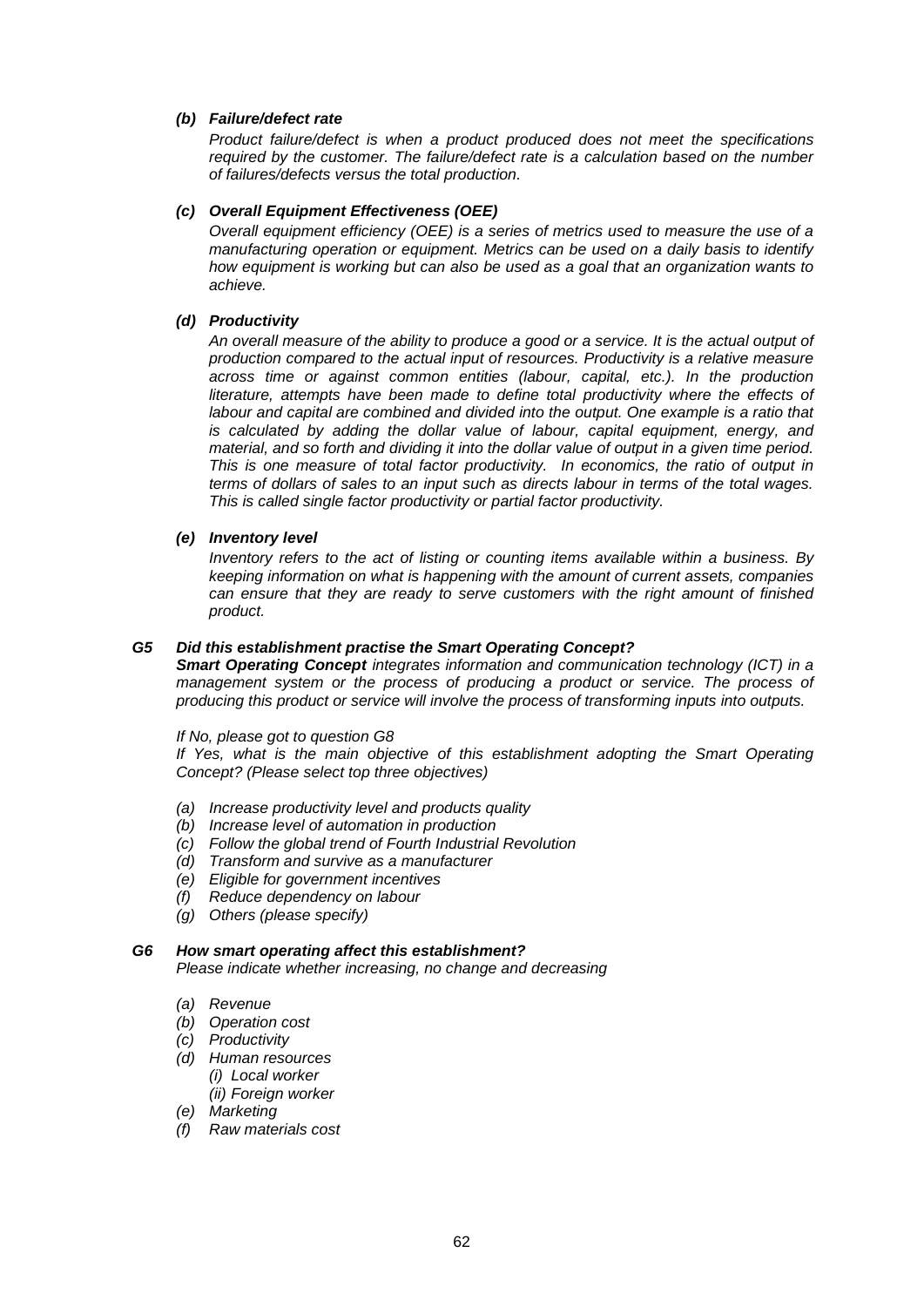- *G7 Please indicate the percentage of expenses related to smart operating by the following categories*
	- *(a) Current expenditure (e.g. labour cost and operating cost)*
	- *(b) Capital expenditure (e.g. land, building, vehicles, plant, software, machinery, equipment)*
- *G8 Did this establishment receive funds / incentives / grants related to IR 4.0 from the Ministry / Agency (May choose more than one)*
	- *(a) MITI: Ministry of International Trade and Industry*
	- *(b) MOSTI: Ministry of Science, Technology and Innovation*
	- *(c) MIDA: Malaysian Investment Development Authority*
	- *(d) MIDF: Malaysian Industrial Development Finance Berhad*
	- *(e) MATRADE: Malaysia External Trade Development Corporation*
	- *(f) Bank Pembangunan: Bank Pembangunan Malaysia Berhad (BPMB) formerly known as Bank Pembangunan dan Infrastruktur Malaysia*
	- *(g) Central Bank of Malaysia*
	- *(h) CIDB: Construction Industry Development Board*
	- *(i) EXIM Bank: Export-Import Bank of Malaysia*
	- *(j) HRDF: Human Resource Development Fund*
	- *(k) KPM: Ministry of Education*
	- *(l) MAFI: Ministry of Agriculture and Food Industries*
	- *(m) MIGHT: Malaysian Industry-Government Group for High Technology*
	- *(n) MOF: Ministry of Finance*
	- *(o) Others (please specify)*
- *G9 Did this establishment have plans to adopt the Smart Operating Concept / IR 4.0? Please select Yes or No. If Yes, what percentage of the following resources will be allocated to make the plan a success?*
	- *(a) Human resources*
	- *(b) Financial resources*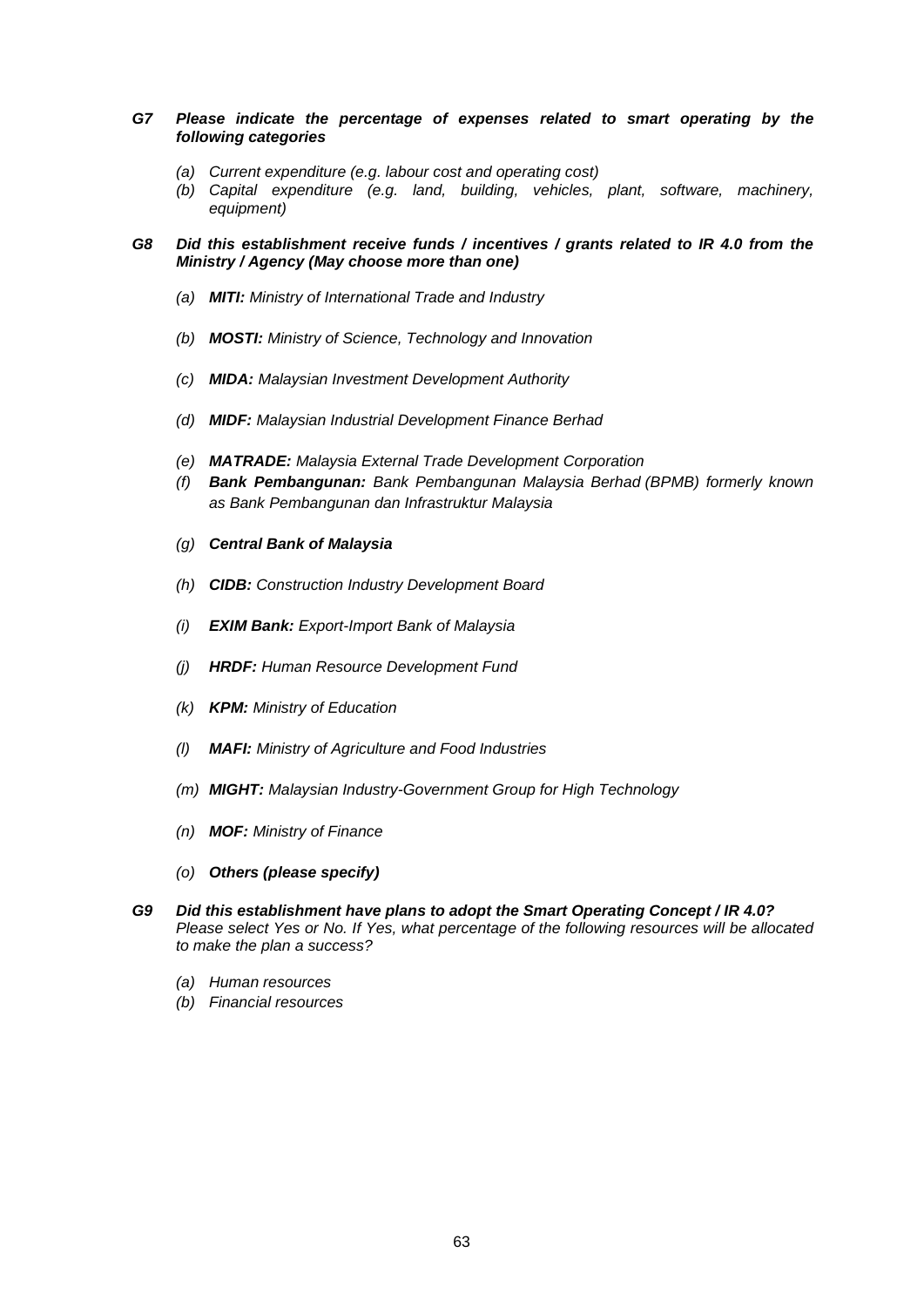### *G10 Did this establishment already have a plan to reskilling and upskilling to its employees?*

*Please select Yes or No. If Yes, please indicate the areas of reskilling and upskilling planned for the employees of this establishment.*

### *(a) Artificial Intelligence / Machine Learning / Deep Learning*

*Artificial intelligence (AI) is computer-based applications that carry out functions typically associated with humans, such as visual perception, decision-making, and speech recognition. AI's most recent advances include machine learning (ML), in which algorithm-driven tools can self-correct and learn over time. Robotic process automation (RPA) is the application of robotics to the processes of an increasing range of whitecollar jobs.* 

*Machine learning (ML) is the study of computer [algorithms](https://en.wikipedia.org/wiki/Algorithm) that improve automatically through experience and by the use of data. It is seen as a part of [artificial intelligence.](https://en.wikipedia.org/wiki/Artificial_intelligence)*

*Deep learning (also known as deep structured learning) is part of a broader family of [machine learning](https://en.wikipedia.org/wiki/Machine_learning) methods based on [artificial neural networks](https://en.wikipedia.org/wiki/Artificial_neural_networks) with [representation](https://en.wikipedia.org/wiki/Representation_learning)  [learning.](https://en.wikipedia.org/wiki/Representation_learning)*

#### *(b) Big Data Analytics / Data Analytics*

*A type of quantitative research that examines large amounts of data to uncover hidden patterns, unknown correlations and other useful information.*

### *(c) Programming / Computer Science*

*Programming is a method of giving instructions or commands to a computer to perform a task (or any electronic machine). The method of giving instructions or commands is basically in the form of a binary or binary numeric code.*

### *(d) Robotics / Autonomous Devices*

*Machinery and robots are transformed towards their next generation. Robots can do more on their own, including learning on the job and teaming up with other robots and humans. This technology allows systems to think, act and react autonomously as well as conduct remote decision making. This can help contribute to a company's competitiveness, productivity and profitability.*

### *(e) Cybersecurity*

*The industrial communication is expanding and strongly connected, as such, digital security becomes a critical aspect that must not be overlooked in the industrial environment. It has now become more complex as it consists of connected devices and environments that cannot be protected by traditional cybersecurity approaches. Current cybersecurity has largely been developed for IT-centric devices and environment.*

### *(f) AR / VR Content Creation*

*Augmented Reality (AR) overlays digital information onto the user's real-world environment in the form of words, images, video, and audio. Digital information is displayed using tablets, mobile phones, smart watches, and other wearables. Headsets that produce an AR experience, such as the Microsoft's HoloLens, are sometimes classified as Mixed Reality*

*Virtual Reality (VR) completely immerses the user in a computer-generated 3D environment, removing as much sensory connection as possible with the real world. Visuals are displayed to users through VR headsets and head-mounted displays, which can be standalone or tethered to a computer, gaming console, or mobile phone. Spatial audio, haptics, interactive controllers, and other hardware can also be used to further intensify the experience.*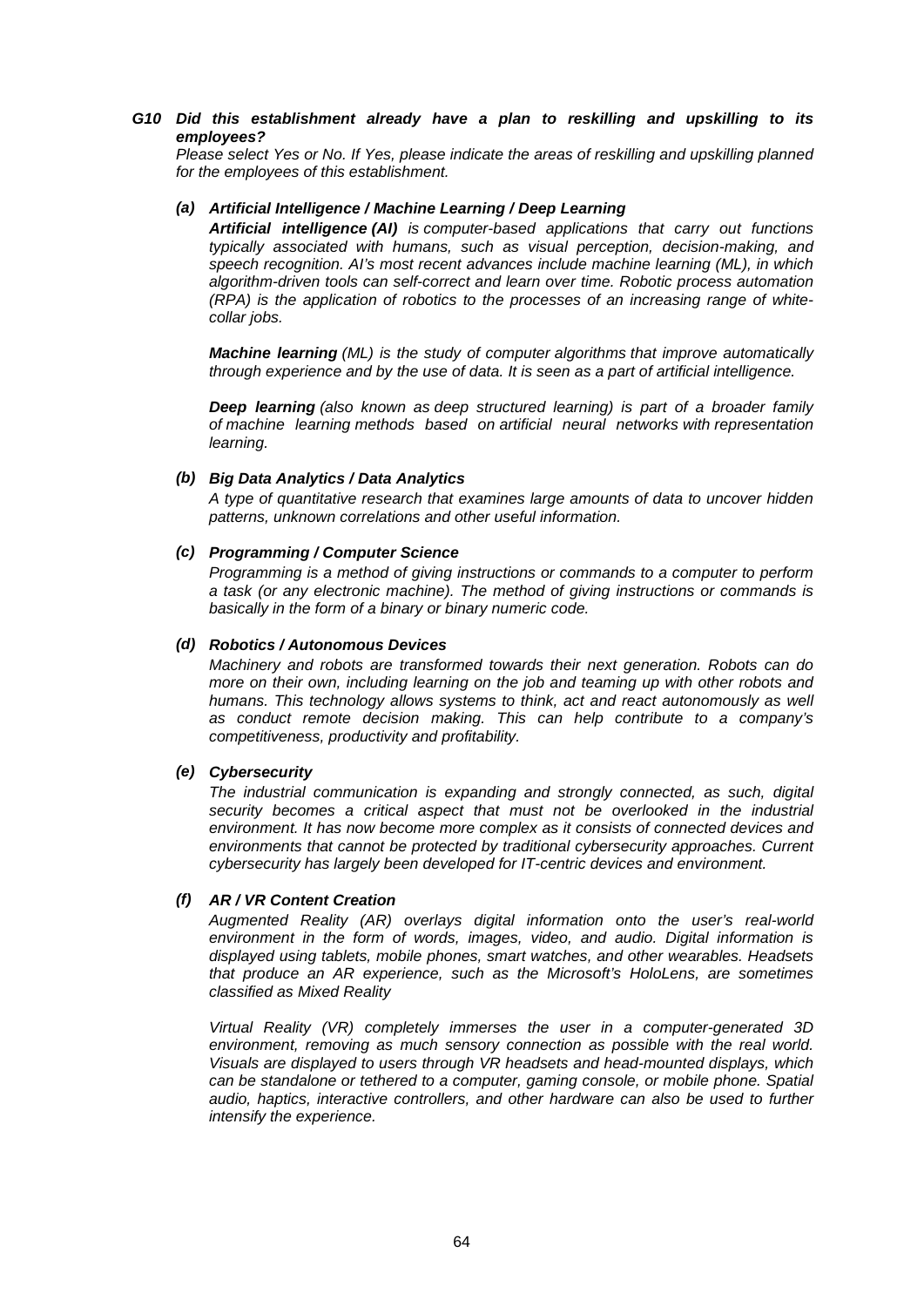### *(g) Networking*

*Networking is developing relationships with people who may be able to enhance the performance of duties or responsibilities.*

### *(h) PLC / SCADA*

*Programmable Logic Controller (PLC) refers to an electronic device that is programmed to test the state of input process data and to set output lines in accordance with the input state, thus providing control instructions or branching to another set of tests.*

*Supervisory Control and Data Acquisition (SCADA) refers to system operating with coded signals over communication channels in order to provide control of equipment*  and to acquire information about the status of the equipment for display or recording *functions.*

### *SECTION H – Impact of COVID-19 Pandemic*

*H1 Please mark (X) whether this establishment affected by the COVID-19 pandemic. If Yes, please proceed to question H.2 to H.6. If No, END for this sectionCoronavirus (COVID-19) is a family of viruses that cause a variety of illnesses from the flu to more serious illnesses such as MERS-CoV and SARS-CoV.*

### *H2 Please mark (X) in the box for the issues / challenges borne by your establishment during the COVID-19 pandemic.*

- *(a) Shortage of raw materials*
- *(b) Shortage of workers*
- *(c) Payment of salaries and wages*
- *(d) Payment of premises rental*
- *(e) Payment of bank loans*
- *(f) Storage of raw materials*
- *(g) No marketing agents*
- *(h) No customer*
- *(i) Shortage of working capital / cash flow*
- *(j) Limited hours of operation*
- *(k) Others (please specify)*

### *H3 Please mark (X) in one box only for the estimated period of business this establishment will recover.*

- *(a) Less than 6 months*
- *(b) 6 – 12 months*
- *(c) More than 12 months*

### *H4 Please specify the total expenses for each of the following categories in the reference year:*

- *(a) Vaccine*
- *(b) Swab test*
- *(c) Face mask*
- *(d) Hand sanitizer*
- *(e) Termometer*
- *(f) Others equipment, please specify*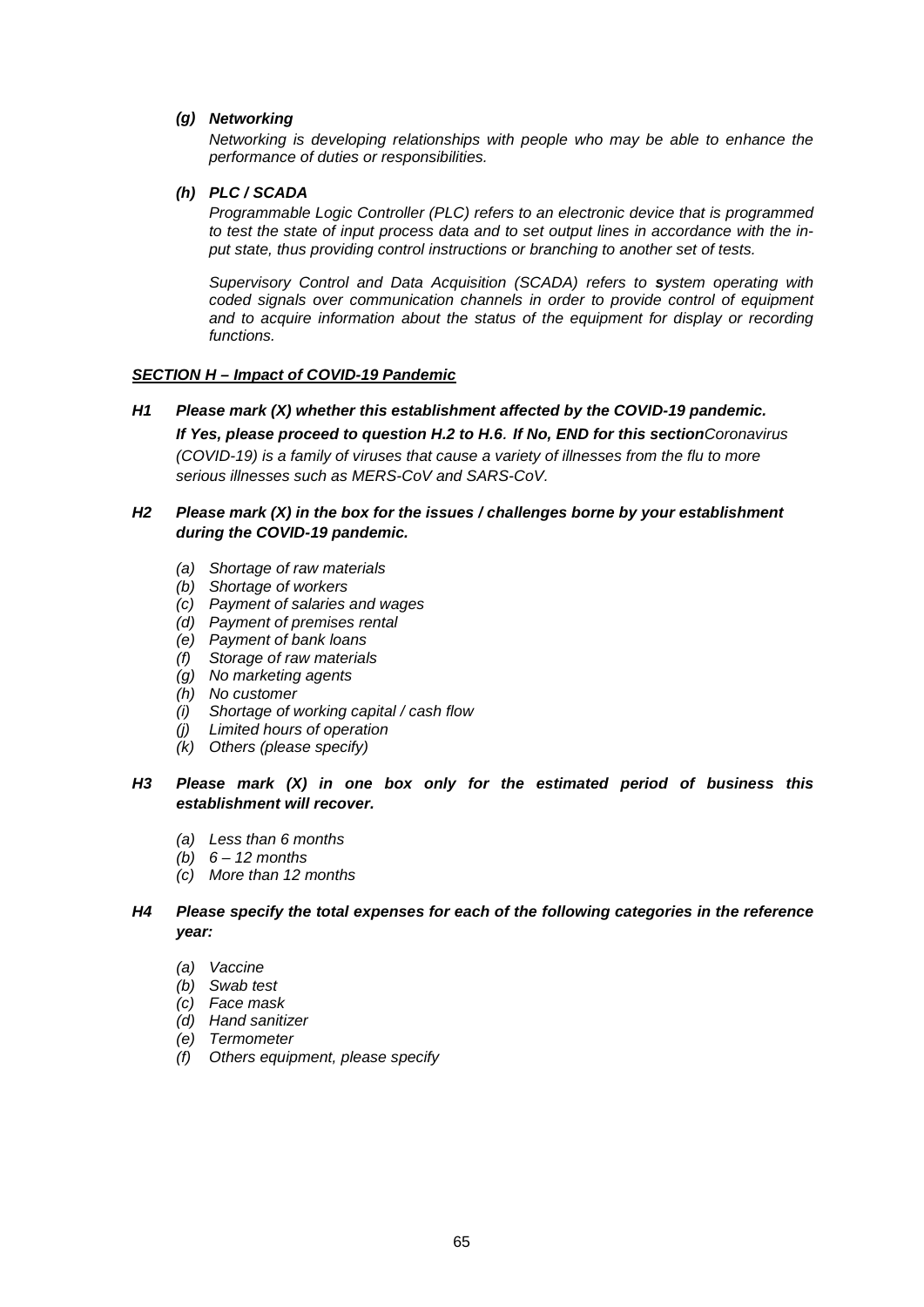### *H5 Please mark (X) in the box for the changes in the operation of the establishment during the COVID-19 pandemic*

### *1. Production*

- *(a) Introduce or accelerate the introduction of new goods and services*
- *(b) Downsizing business activities (e.g. reduce goods and services offered)*
- *(c) Reduce costs other than labour costs*
- *(d) Reduce import of goods and services and increase the use of local goods & services in production*
- *2. Marketing*
	- *(a) Develop new supply chain and market*
	- *(b) Increase prices of certain goods and services offered to customers*
	- *(c) Decrease prices of certain goods and services offered to customers*
	- *(d) Increase marketing budgets*
	- *(e) Reduce marketing budgets*

### *3. Human resources*

- *(a) Promote the remote work / work from home*
- *(b) Substitute labour with automation process and usage of robots in producing goods and services*
- *(c) Provide additional training to employees (e.g. job specific training, managerial training, new technology training, new business practices training, digital skills training, data literacy skills, other training and development)*
- *(d) Reduce labour costs (e.g. lay-off employees, giving unpaid leave and allowance deduction, reduce working hours, offer early retirement package)*
- *4. Use of informational technology*
	- *(a) Enhance usage of information and communication technology (e.g., cloud-based computing systems and big data analytic)*
- *H6 Please mark (X) whether this establishment receives public assistance to continue business operations during the COVID-19 pandemic. If No, END for this section*
- *H7 Please state the amount of financial assistance obtained by this establishment according to the following categories:*
	- *(a)* PRIHATIN (*Wage subsidy programme, Special Prihatin Grant (GKP) and others)*
	- *(b) Rental reduction of business premises*
	- *(c) others (Please specify)*

### *SECTION I – Human Resources*

*Please refer to page 12 until 15 for the further definitions regarding Categories of Workers*

- *I1 Number of job vacancies as at 31 December 2021 Vacancies refers to the unfilled jobs in December 2021. A specific position is considered empty if it meets the following criteria:* 
	- *A specific job exists and ready to be filled. The position can be full-time/part-time, permanent, short-term or seasonal;*
	- *The job could start within 30 days, if qualified candidates are available within the period; and*
	- *Employers are actively seeking candidates including advertising vacancies, issuing notices, informing public or private employment agencies or trade unions and/will contact or select the candidates who have applied.*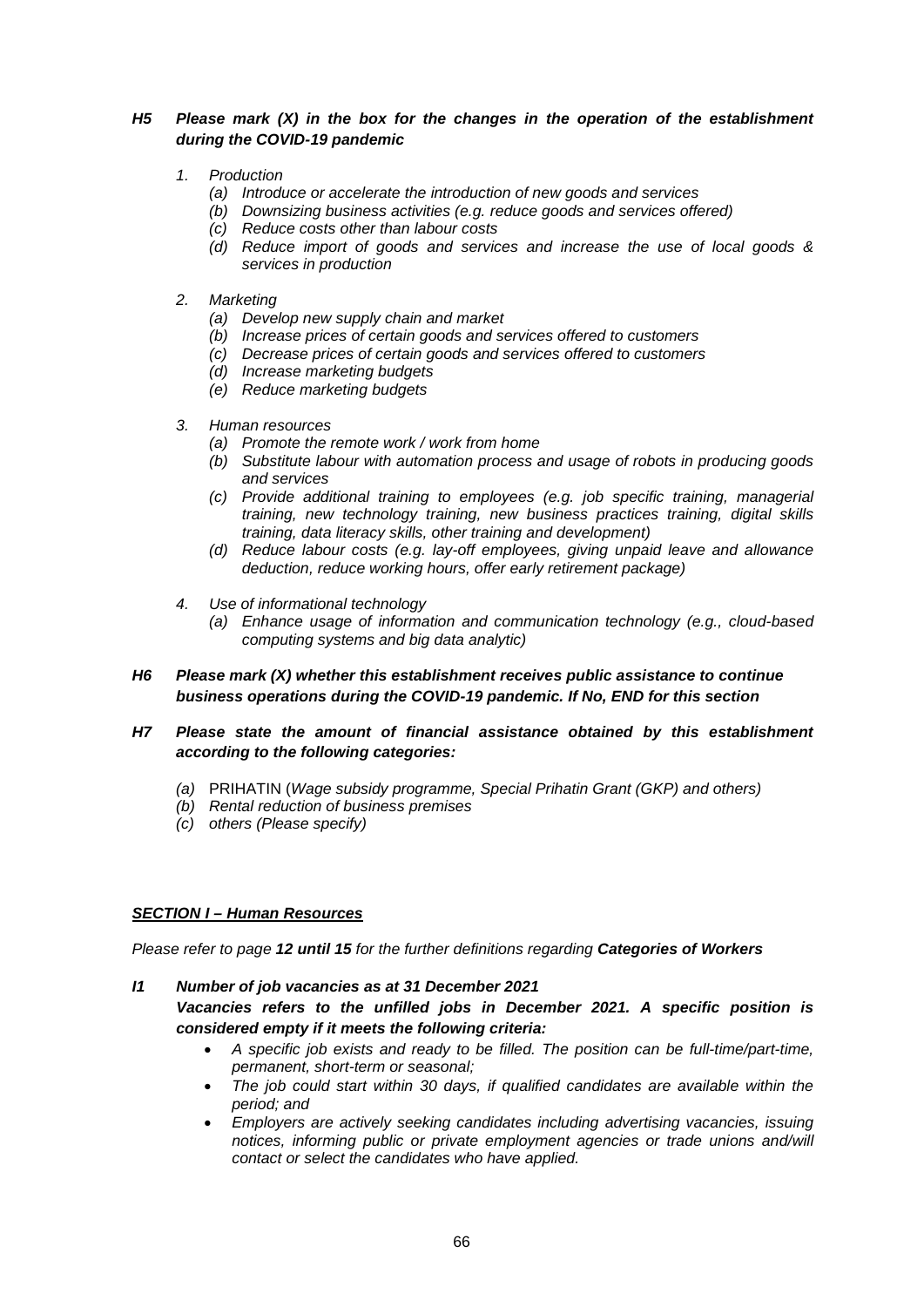### *Exclude:*

- *Jobs to be filled by existing employees due to internal transfers, promotions or demotions or recall from layoffs;*
- *Starting dates for the jobs is more than 30 days;*
- *Hiring has been made to fill in the jobs, but the employees have not reported for work; and*
- *Jobs to be filled by employees provided by other agencies such as subcontractors and consultants.*

## *Vacancies are divided into two:*

### *(i) New job created*

*Jobs created refer to jobs created in an organisation which were not previously available, including newly created service schemes, jobs created for the promotion of existing employees and increase in the number of jobs from existing structure.*

#### *(ii) Existing vacancies*

*Vacancies caused by retirement, termination or other reasons other than the Creation of New Posts.*

- *I2 Please mark (X) for all reasons the job vacancies is difficult to fill*
- *I3 Please provide the recruitment record for full-time Malaysian citizens employees of this establishment in the reference year*

### *I.3.1*

*(a) Total employees in 1st January 2021 / at the beginning of the accounting period.* 

- *(b) Number of new employees hired in 2021 / during accounting period*
- *(c) Number of employees separation in 2021 / during accounting period:* 
	- *(i) Number of employees resigned Employees who left voluntarily except for retirement and transfer to other locations.*
	- *(ii) Number of employees retrenched/ terminated by the employers, including:* 
		- *Layoffs with no intent to rehire;*
		- *Employees suspended from payrolls for 7 days or more;*
		- *Layoffs because positions were eliminated;*
		- *Discharges resulting from mergers or downsizing of companies or closure of factories;*
		- *Fired due to specific reasons and;*
		- *Terminations of seasonal employees ((whether or not they are expected to return next season).*

#### *(iii) Number of employees retired*

*Refers to employees who have retired due to reaching a certain age, health factors or choose to permanently leave the workforce.*

*(iv) Others*

*Retirements, transfers to other location, separations due to employee disability or deaths.*

*(d) Total employees in 31st December 2021 / at the end of the accounting period.* 

*The sum of fields 391399 must be equal to the sum of fields 052089 in question 5A and fields 052389 in Question 5B*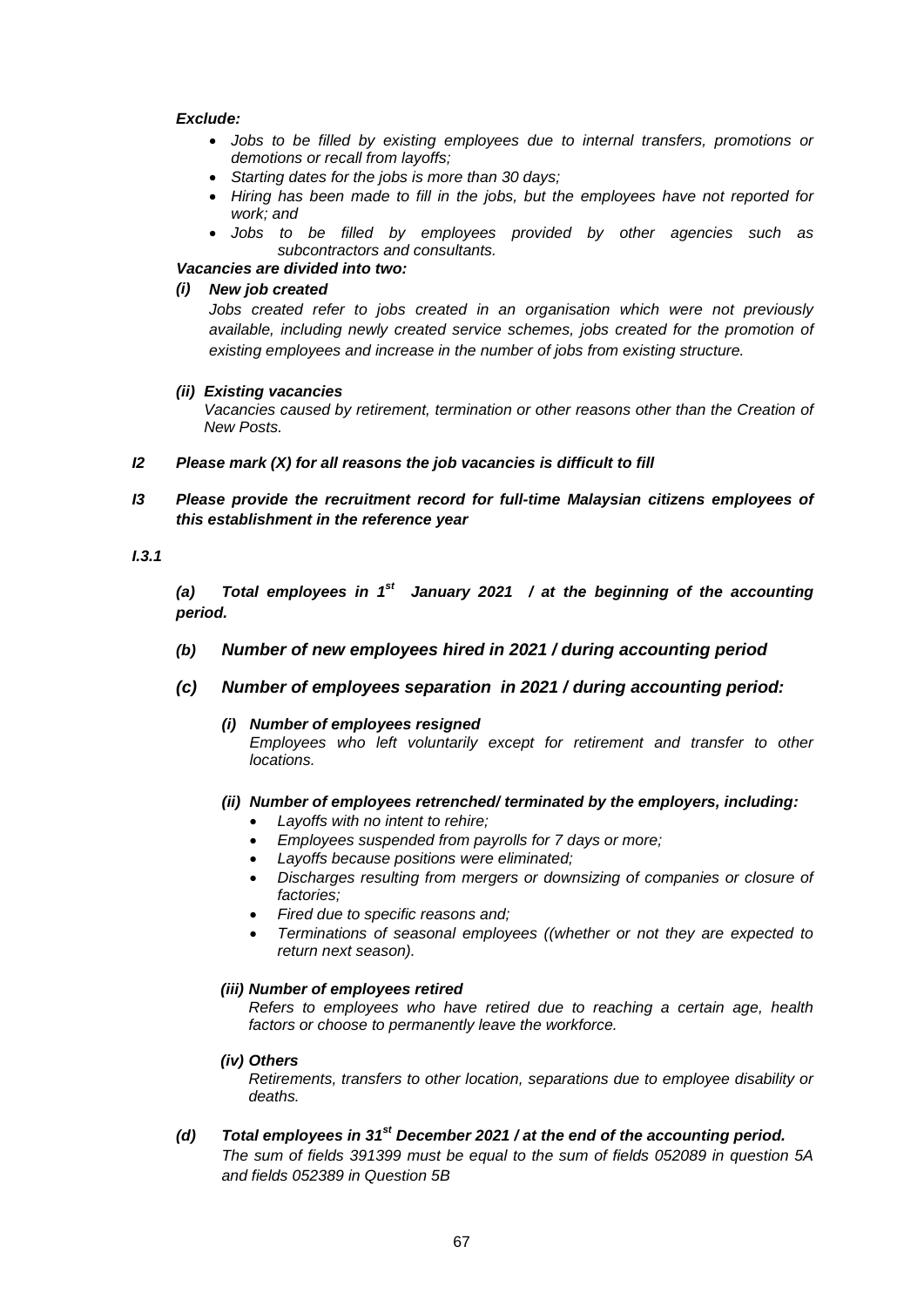- *I4 Please provide the recruitment record for full-time non-Malaysia citizens employees of this establishment in the reference year*
	- *(a) Total employees in 1st January 2021 / at the beginning of the accounting period.*
	- *(b) Number of new employees hired in 2021 / during accounting period*
	- *(c) Number of employees separation in 2021 / during accounting period:* 
		- *(i) Number of employees resigned*

*Employees who left voluntarily except for retirement and transfer to other locations.*

### *(ii) Number of employees retrenched/ terminated by the employers, including:*

- *Layoffs with no intent to rehire;*
- *Employees suspended from payrolls for 7 days or more;*
- *Layoffs because positions were eliminated;*
- *Discharges resulting from mergers or downsizing of companies or closure of factories;*
- *Fired due to specific reasons and;*
- *Terminations of seasonal employees ((whether or not they are expected to return next season).*

### *(ii) Number of employees absconded*

*Foreign workers can be categorized as absconded when leaving work place without notifying the employers with the intention to escape and not returning to work place after coming back from origin country*

### *(iv) Number of employees retired*

*Refers to employees who have retired due to reaching a certain age, health factors or choose to permanently leave the workforce.*

### *(v) Others*

*Retirements, transfers to other location, separations due to employee disability or deaths.*

*(d) Total employees in 31st December 2021 / at the end of the accounting period. The sum of fields 391399 must be equal to the sum of fields 052089 in question 5A and fields 052389 in Question 5B* 

### *I5 Number of non-Malaysia citizen full-time employees by job category and type of pass*

*(a) Expatriate by Category of Pass*

*Foreigner who works in Malaysia with the highest level of management position / management and professional or technical skills occupation which requires experience and relevant technical skills approved by Expatriate Committee formed by agencies. (Excluding foreign coaches who provide training in Malaysia with special passes)*

### *(i) Category I*

- *Employment Pass (Category I) Expatriate*
- *a. Basic monthly salary of minimum RM10,000 per month*
- *b. Employment Contract up to 5 years*
- *c. Dependants allowed*
- *(ii) Category II*
	- *Employment Pass (Category II) Expatriate*
	- *a. Basic monthly salary of minimum RM5,000 to RM9,999 per month*
	- *b. Employment Contract up to 2 years*
	- *c. Dependants allowed*